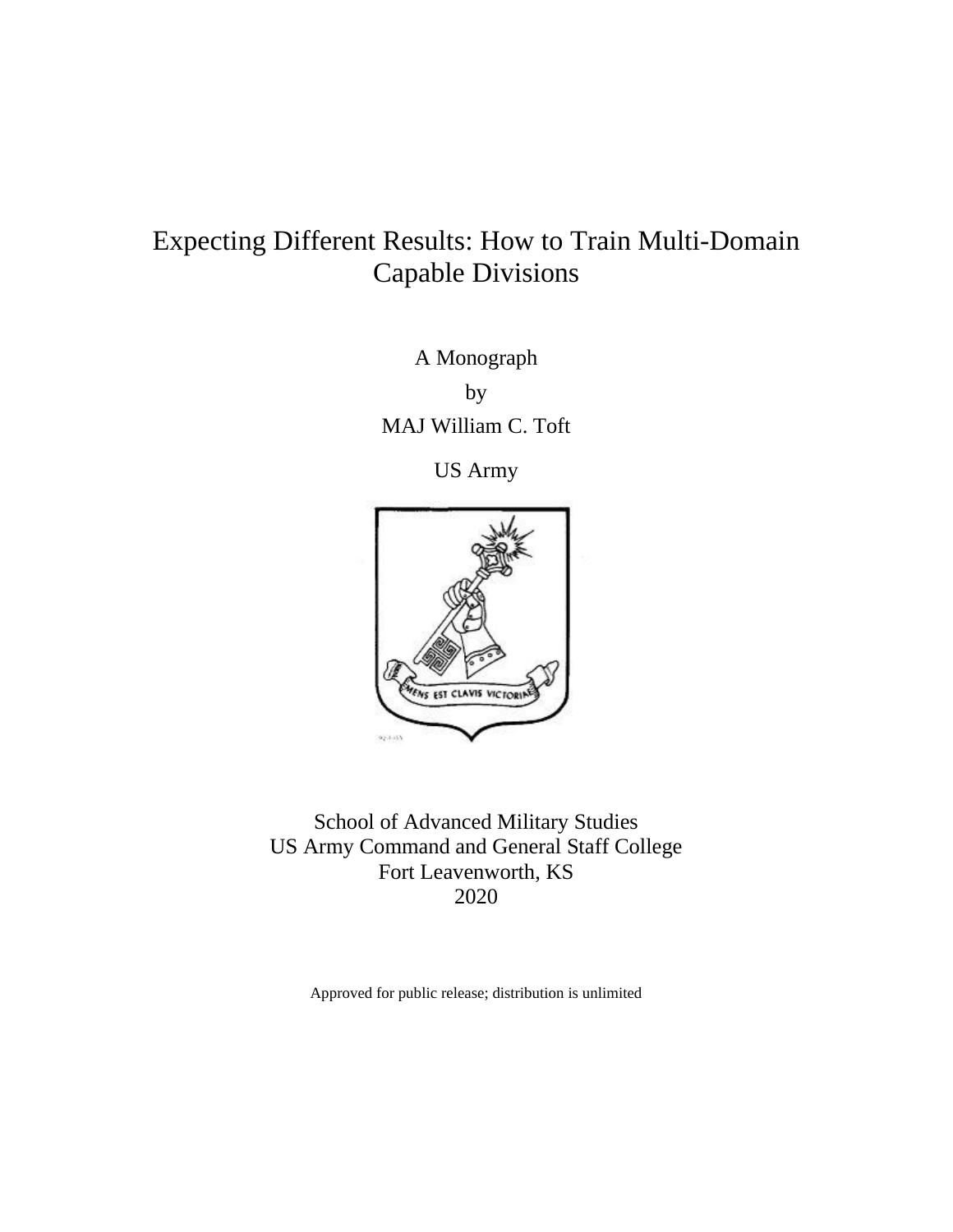| <b>REPORT DOCUMENTATION PAGE</b>                                                                                                                                                                                                                                                                                                                                                                                                                                                                                                                                                                                                                                                                                                                                                                                                                                                                                                                                                                                                                                                                                                                                                                                                                                                                                                                                                                                                                                                                                                                                                                                          | Form Approved<br>OMB No. 0704-0188                      |                 |                                                   |                                           |  |  |
|---------------------------------------------------------------------------------------------------------------------------------------------------------------------------------------------------------------------------------------------------------------------------------------------------------------------------------------------------------------------------------------------------------------------------------------------------------------------------------------------------------------------------------------------------------------------------------------------------------------------------------------------------------------------------------------------------------------------------------------------------------------------------------------------------------------------------------------------------------------------------------------------------------------------------------------------------------------------------------------------------------------------------------------------------------------------------------------------------------------------------------------------------------------------------------------------------------------------------------------------------------------------------------------------------------------------------------------------------------------------------------------------------------------------------------------------------------------------------------------------------------------------------------------------------------------------------------------------------------------------------|---------------------------------------------------------|-----------------|---------------------------------------------------|-------------------------------------------|--|--|
| Public reporting burden for this collection of information is estimated to average 1 hour per response, including the time for reviewing instructions, searching existing data<br>sources, gathering and maintaining the data needed, and completing and reviewing this collection of information. Send comments regarding this burden estimate or any other<br>aspect of this collection of information, including suggestions for reducing this burden to Department of Defense, Washington Headquarters Services, Directorate for<br>Information Operations and Reports (0704-0188), 1215 Jefferson Davis Highway, Suite 1204, Arlington, VA 22202-4302. Respondents should be aware that notwithstanding<br>any other provision of law, no person shall be subject to any penalty for failing to comply with a collection of information if it does not display a currently valid OMB control<br>number. PLEASE DO NOT RETURN YOUR FORM TO THE ABOVE ADDRESS.                                                                                                                                                                                                                                                                                                                                                                                                                                                                                                                                                                                                                                                         |                                                         |                 |                                                   |                                           |  |  |
| 1. REPORT DATE (DD-MM-YYYY)                                                                                                                                                                                                                                                                                                                                                                                                                                                                                                                                                                                                                                                                                                                                                                                                                                                                                                                                                                                                                                                                                                                                                                                                                                                                                                                                                                                                                                                                                                                                                                                               |                                                         | 2. REPORT TYPE  |                                                   | 3. DATES COVERED (From - To)              |  |  |
| 21-05-2020                                                                                                                                                                                                                                                                                                                                                                                                                                                                                                                                                                                                                                                                                                                                                                                                                                                                                                                                                                                                                                                                                                                                                                                                                                                                                                                                                                                                                                                                                                                                                                                                                |                                                         | Master's Thesis |                                                   | <b>JUN 2019 - MAY 2020</b>                |  |  |
| <b>4. TITLE AND SUBTITLE</b>                                                                                                                                                                                                                                                                                                                                                                                                                                                                                                                                                                                                                                                                                                                                                                                                                                                                                                                                                                                                                                                                                                                                                                                                                                                                                                                                                                                                                                                                                                                                                                                              |                                                         |                 |                                                   | <b>5a. CONTRACT NUMBER</b>                |  |  |
| Expecting Different Results: How to Train Multi-Domain Capable<br><b>Divisions</b>                                                                                                                                                                                                                                                                                                                                                                                                                                                                                                                                                                                                                                                                                                                                                                                                                                                                                                                                                                                                                                                                                                                                                                                                                                                                                                                                                                                                                                                                                                                                        |                                                         |                 | <b>5b. GRANT NUMBER</b>                           |                                           |  |  |
|                                                                                                                                                                                                                                                                                                                                                                                                                                                                                                                                                                                                                                                                                                                                                                                                                                                                                                                                                                                                                                                                                                                                                                                                                                                                                                                                                                                                                                                                                                                                                                                                                           |                                                         |                 |                                                   | <b>5c. PROGRAM ELEMENT NUMBER</b>         |  |  |
| 6. AUTHOR(S)                                                                                                                                                                                                                                                                                                                                                                                                                                                                                                                                                                                                                                                                                                                                                                                                                                                                                                                                                                                                                                                                                                                                                                                                                                                                                                                                                                                                                                                                                                                                                                                                              |                                                         |                 |                                                   | <b>5d. PROJECT NUMBER</b>                 |  |  |
| William C. Toft                                                                                                                                                                                                                                                                                                                                                                                                                                                                                                                                                                                                                                                                                                                                                                                                                                                                                                                                                                                                                                                                                                                                                                                                                                                                                                                                                                                                                                                                                                                                                                                                           |                                                         |                 |                                                   | <b>5e. TASK NUMBER</b>                    |  |  |
|                                                                                                                                                                                                                                                                                                                                                                                                                                                                                                                                                                                                                                                                                                                                                                                                                                                                                                                                                                                                                                                                                                                                                                                                                                                                                                                                                                                                                                                                                                                                                                                                                           | <b>5f. WORK UNIT NUMBER</b>                             |                 |                                                   |                                           |  |  |
| 7. PERFORMING ORGANIZATION NAME(S) AND ADDRESS(ES)                                                                                                                                                                                                                                                                                                                                                                                                                                                                                                                                                                                                                                                                                                                                                                                                                                                                                                                                                                                                                                                                                                                                                                                                                                                                                                                                                                                                                                                                                                                                                                        |                                                         |                 |                                                   | 8. PERFORMING ORG REPORT<br><b>NUMBER</b> |  |  |
| School of Advanced Military Studies                                                                                                                                                                                                                                                                                                                                                                                                                                                                                                                                                                                                                                                                                                                                                                                                                                                                                                                                                                                                                                                                                                                                                                                                                                                                                                                                                                                                                                                                                                                                                                                       |                                                         |                 |                                                   |                                           |  |  |
| U.S. Army Command and General Staff College                                                                                                                                                                                                                                                                                                                                                                                                                                                                                                                                                                                                                                                                                                                                                                                                                                                                                                                                                                                                                                                                                                                                                                                                                                                                                                                                                                                                                                                                                                                                                                               |                                                         |                 |                                                   |                                           |  |  |
| <b>ATTN: ATZL-SWD-GD</b>                                                                                                                                                                                                                                                                                                                                                                                                                                                                                                                                                                                                                                                                                                                                                                                                                                                                                                                                                                                                                                                                                                                                                                                                                                                                                                                                                                                                                                                                                                                                                                                                  |                                                         |                 |                                                   |                                           |  |  |
| 9. SPONSORING / MONITORING AGENCY NAME(S) AND ADDRESS(ES)                                                                                                                                                                                                                                                                                                                                                                                                                                                                                                                                                                                                                                                                                                                                                                                                                                                                                                                                                                                                                                                                                                                                                                                                                                                                                                                                                                                                                                                                                                                                                                 |                                                         |                 | <b>10. SPONSOR/MONITOR'S</b><br><b>ACRONYM(S)</b> |                                           |  |  |
|                                                                                                                                                                                                                                                                                                                                                                                                                                                                                                                                                                                                                                                                                                                                                                                                                                                                                                                                                                                                                                                                                                                                                                                                                                                                                                                                                                                                                                                                                                                                                                                                                           | <b>11. SPONSOR/MONITOR'S REPORT</b><br><b>NUMBER(S)</b> |                 |                                                   |                                           |  |  |
| 12. DISTRIBUTION / AVAILABILITY STATEMENT                                                                                                                                                                                                                                                                                                                                                                                                                                                                                                                                                                                                                                                                                                                                                                                                                                                                                                                                                                                                                                                                                                                                                                                                                                                                                                                                                                                                                                                                                                                                                                                 |                                                         |                 |                                                   |                                           |  |  |
| Approved for Public Release; Distribution is Unlimited                                                                                                                                                                                                                                                                                                                                                                                                                                                                                                                                                                                                                                                                                                                                                                                                                                                                                                                                                                                                                                                                                                                                                                                                                                                                                                                                                                                                                                                                                                                                                                    |                                                         |                 |                                                   |                                           |  |  |
| <b>13. SUPPLEMENTARY NOTES</b>                                                                                                                                                                                                                                                                                                                                                                                                                                                                                                                                                                                                                                                                                                                                                                                                                                                                                                                                                                                                                                                                                                                                                                                                                                                                                                                                                                                                                                                                                                                                                                                            |                                                         |                 |                                                   |                                           |  |  |
| <b>14. ABSTRACT</b><br>The US Army must adjust its large-scale training exercises to achieve initial operating capacity for Multi-Domain Operations<br>(MDO) by 2028. MDO represents a significant shift from how the US Army has operated since 2010, and therefore exercises<br>must adjust to prepare large units for MDO. The monograph answers the following questions: What are the similarities between<br>the Interwar Period, and 2020-2030? How were Interwar Period exercises (and subsequently current exercises) planned, and<br>administered? How does MDO differ from previous operating concepts? And, can the US Army achieve initial operating<br>capacity for MDO in 2028 by incorporating lessons identified from Interwar Period exercises into current exercises? Analysis<br>of historical texts, doctrine, journal articles, other research, and fictional books informed the synthesis presented. Conclusions<br>include; the current decade is similar to the Interwar Period. Conceptually training exercises follow the same path they did<br>almost eighty years ago. And, the US Army built MDO with different assumptions than previous operating concepts. Three<br>potential areas of improvement are: increasing the use of the live environment, extending exercise duration, and providing<br>commanders more flexible authorities within the space and cyber domain during exercises.<br><b>15. SUBJECT TERMS</b><br>Multi-Domain Operations; Large-Scale Combat Operations; Training Exercises; Warfighter; Mission<br>Command Training Program; Louisiana Maneuvers; GHQ Maneuvers |                                                         |                 |                                                   |                                           |  |  |
| <b>16. SECURITY CLASSIFICATION OF:</b><br><b>17. LIMITATION</b><br><b>18. NUMBER</b>                                                                                                                                                                                                                                                                                                                                                                                                                                                                                                                                                                                                                                                                                                                                                                                                                                                                                                                                                                                                                                                                                                                                                                                                                                                                                                                                                                                                                                                                                                                                      |                                                         |                 | 19a. NAME OF RESPONSIBLE PERSON                   |                                           |  |  |
|                                                                                                                                                                                                                                                                                                                                                                                                                                                                                                                                                                                                                                                                                                                                                                                                                                                                                                                                                                                                                                                                                                                                                                                                                                                                                                                                                                                                                                                                                                                                                                                                                           |                                                         | OF ABSTRACT     | <b>OF PAGES</b>                                   | William C. Toft                           |  |  |
| <b>b. ABSTRACT</b><br>a. REPORT                                                                                                                                                                                                                                                                                                                                                                                                                                                                                                                                                                                                                                                                                                                                                                                                                                                                                                                                                                                                                                                                                                                                                                                                                                                                                                                                                                                                                                                                                                                                                                                           | c. THIS PAGE                                            |                 |                                                   | 19b. PHONE NUMBER (include area code)     |  |  |
| (U)<br>(U)                                                                                                                                                                                                                                                                                                                                                                                                                                                                                                                                                                                                                                                                                                                                                                                                                                                                                                                                                                                                                                                                                                                                                                                                                                                                                                                                                                                                                                                                                                                                                                                                                | (U)                                                     | (U)             | 54                                                |                                           |  |  |
|                                                                                                                                                                                                                                                                                                                                                                                                                                                                                                                                                                                                                                                                                                                                                                                                                                                                                                                                                                                                                                                                                                                                                                                                                                                                                                                                                                                                                                                                                                                                                                                                                           |                                                         |                 |                                                   | Standard Form 298 (Rev. 8-98)             |  |  |

**Standard Form 298 (Rev. 8-98) Prescribed by ANSI Std. Z39.18**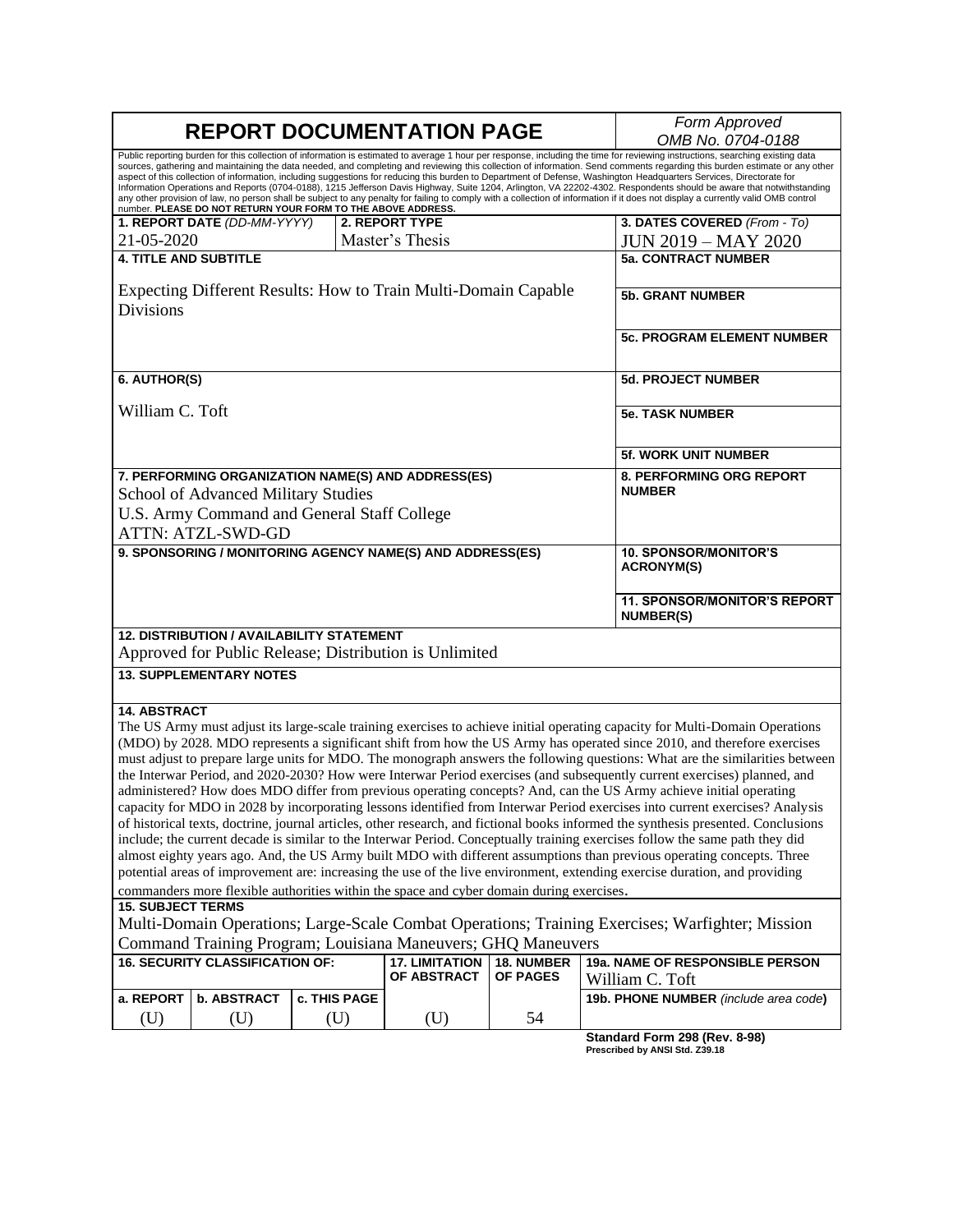# Monograph Approval Page

Name of Candidate: MAJ William C. Toft

Monograph Title: Expecting Different Results: How to Train Multi-Domain Capable Divisions

Approved by:

|                                        | _, Monograph Director                         |
|----------------------------------------|-----------------------------------------------|
| Peter J. Schifferle, PhD               |                                               |
| Gregory Hirschey, COL                  | , Seminar Leader                              |
|                                        |                                               |
|                                        | Director, School of Advanced Military Studies |
| Brian A. Payne, COL                    |                                               |
| Accepted this 21st day of May 2020 by: |                                               |
|                                        | , Acting Director, Graduate Degree Programs   |
| Prisco R. Hernandez, PhD               |                                               |

The opinions and conclusions expressed herein are those of the student author and do not necessarily represent the views of the US Army Command and General Staff College or any other government agency. (References to this study should include the foregoing statement.)

Fair use determination or copyright permission has been obtained for the inclusion of pictures, maps, graphics, and any other works incorporated into this manuscript. A work of the US government is not subject to copyright, however further publication or sale of copyrighted images is not permissible.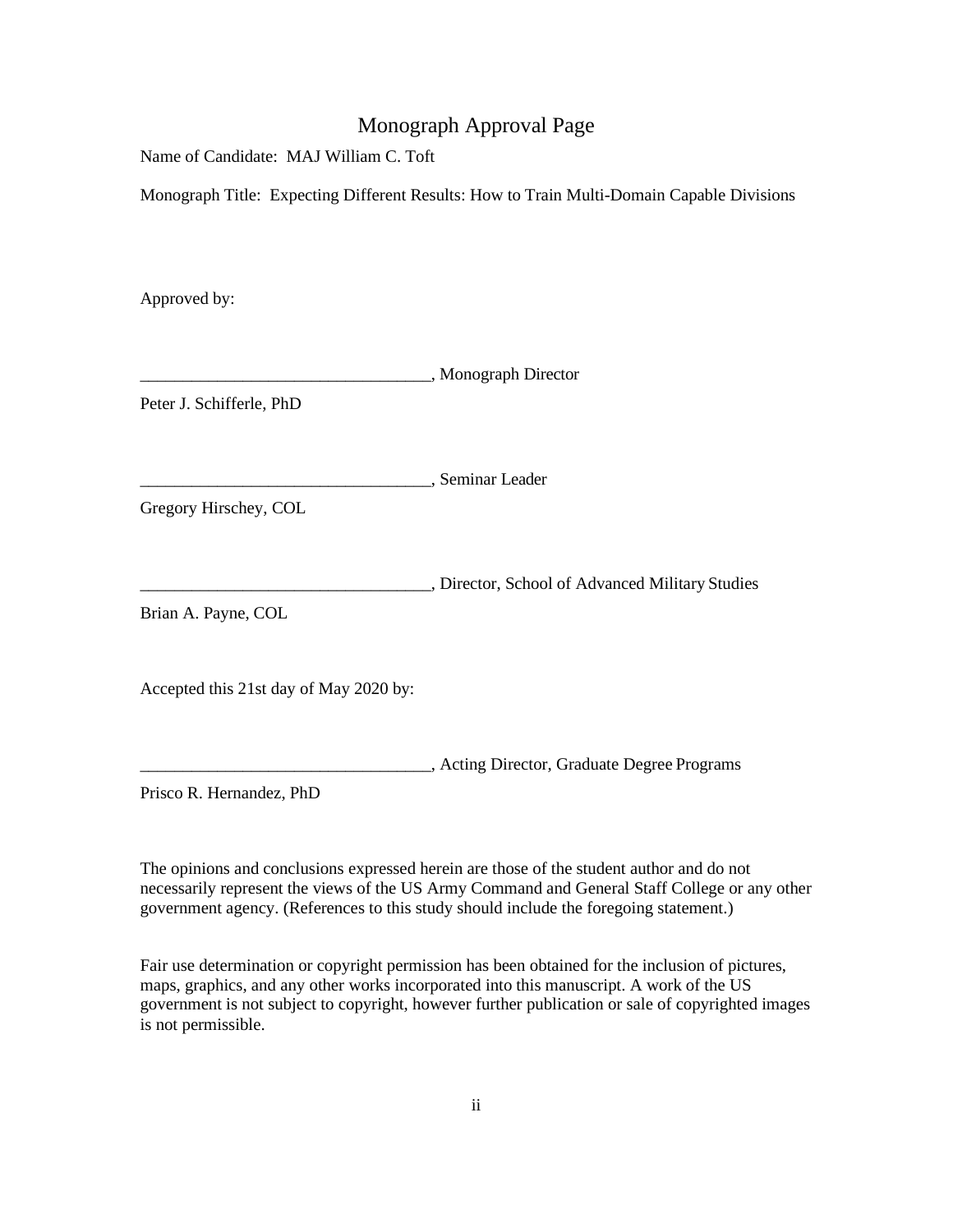#### Abstract

Expecting Different Results: How to Train Multi-Domain Capable Divisions by MAJ William C. Toft, USA, 53 pages.

The US Army must adjust its large-scale training exercises to achieve initial operating capacity for Multi-Domain Operations (MDO) by 2028. MDO represents a significant shift from how the US Army has operated since 2010, and therefore exercises must adjust to prepare large units for MDO. The monograph answers the following questions: What are the similarities between the Interwar Period, and 2020-2030? How were Interwar Period exercises (and subsequently current exercises) planned, and administered? How does MDO differ from previous operating concepts? And, can the US Army achieve initial operating capacity for MDO in 2028 by incorporating lessons identified from Interwar Period exercises into current exercises? Analysis of historical texts, doctrine, journal articles, other research, and fictional books informed the synthesis presented. Conclusions include; the current decade is similar to the Interwar Period. Conceptually training exercises follow the same path they did almost eighty years ago. And, the US Army built MDO with different assumptions than previous operating concepts. Three potential areas of improvement are: increasing the use of the live environment, extending exercise duration, and providing commanders more flexible authorities within the space and cyber domain during exercises.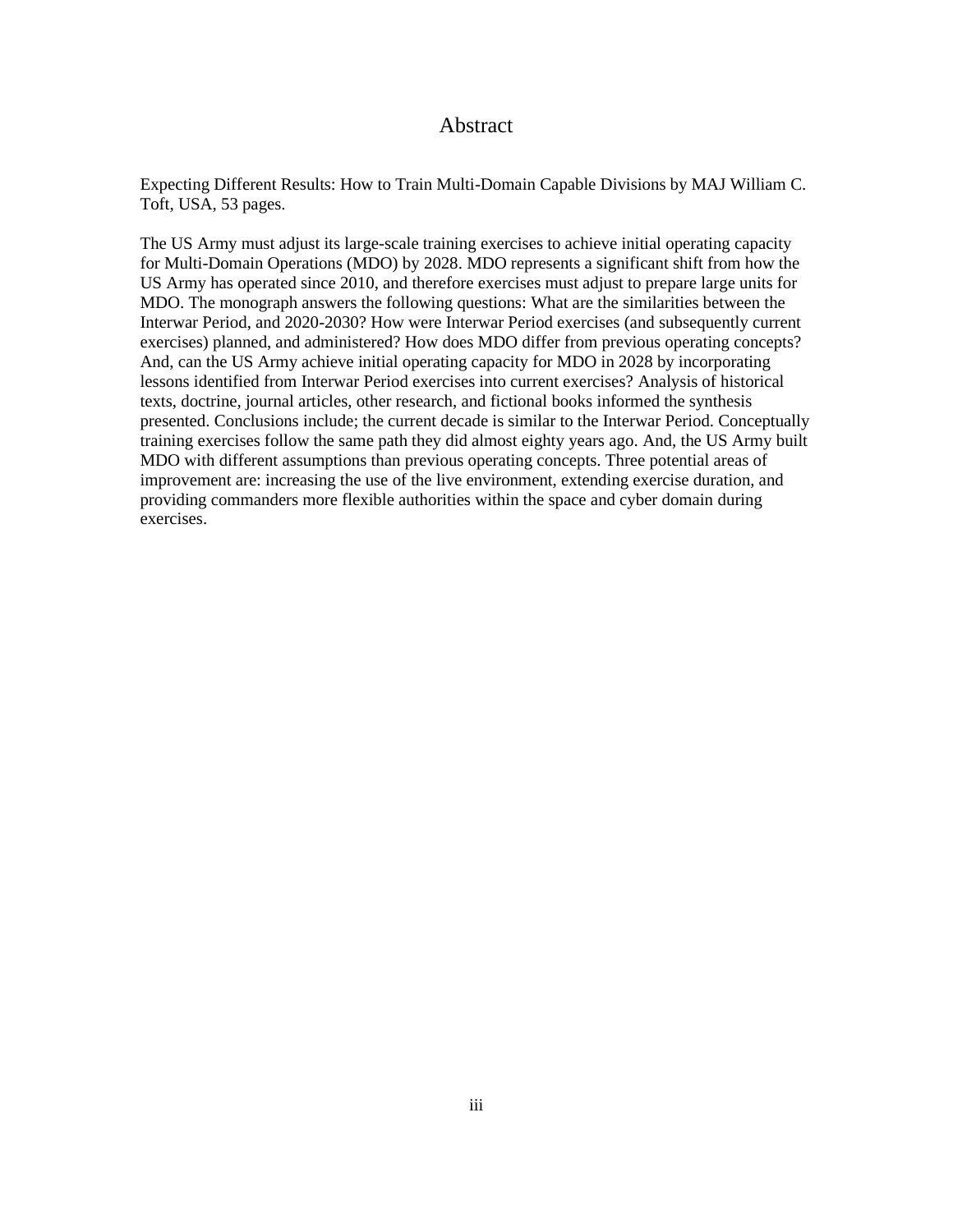# Contents

| Section 3. Comparison of Interwar Period and Current Large-scale Exercises 13 |  |
|-------------------------------------------------------------------------------|--|
|                                                                               |  |
|                                                                               |  |
|                                                                               |  |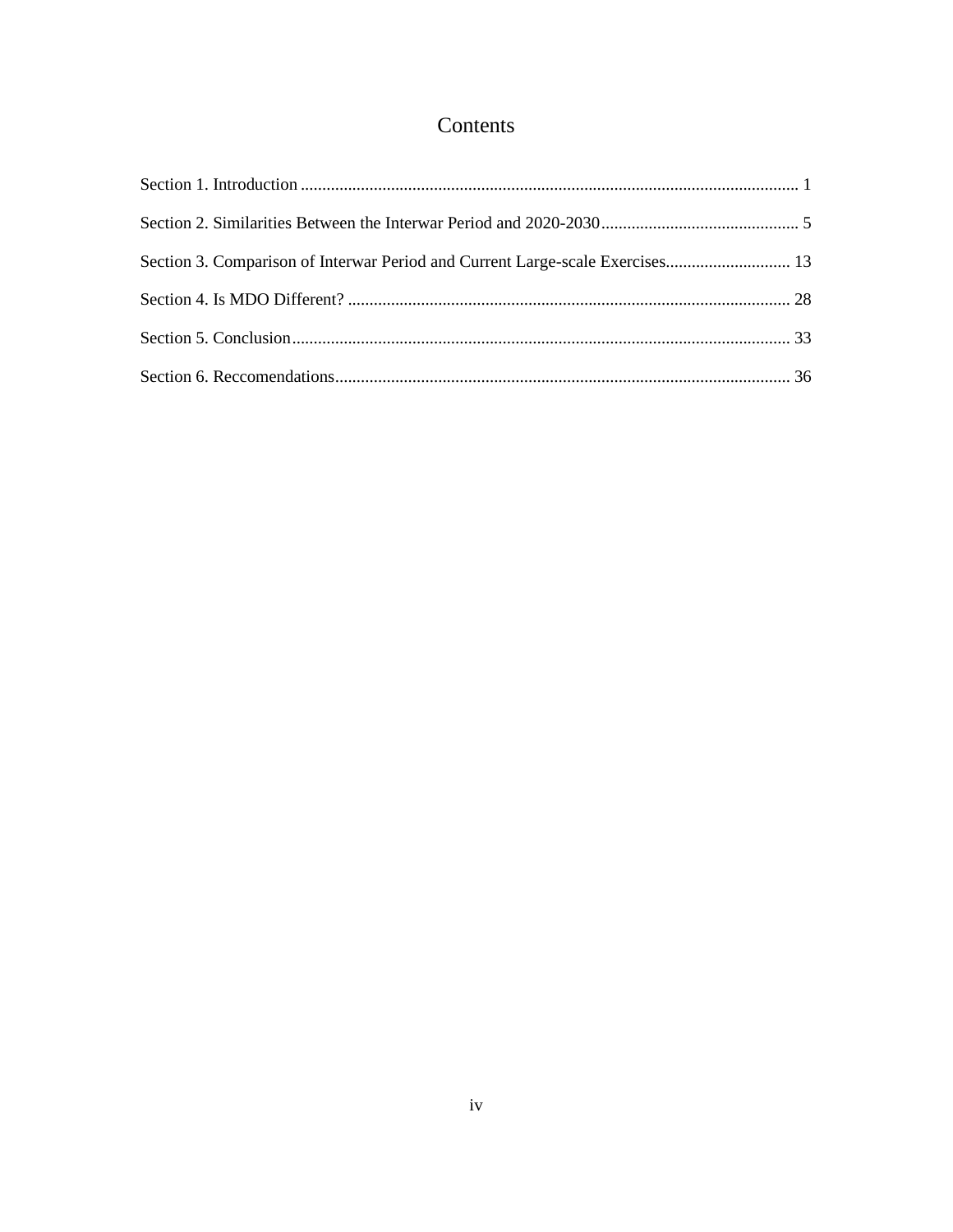#### Acknowledgments

<span id="page-5-0"></span>I could not have accomplished this task without the unwavering support of my lovely wife, Chelsea. She put up with long work hours and my general aloofness at home far more than I am proud to admit as I focused on what and how to write.

Also, I would like to thank Dr. Peter Schifferle; without his guidance, this project would not have reached completion. I must add an apology to Dr. Schifferle, and the rest of my monograph syndicate for putting up with the multiple draft forms of this work, your collaboration truly improved my writing.

Through the course of this project, I came to greatly appreciate the role of the Combined Arms Research Library's Research Librarians. Specifically, Russell "Rusty" Rafferty, John Dubuisson, and Florian Kardoskee, thank you for your suggestions and assistance with sources.

To my readers, I wish to give a disclaimer. At no point in the next forty-nine pages do I claim to have found the "right" way to train units for Multi-Domain Operations, or any other operating concept. Instead I approached this project with the hope of contributing to the conversation on how to prepare the US Army for its next conflict, regardless of how its character manifests.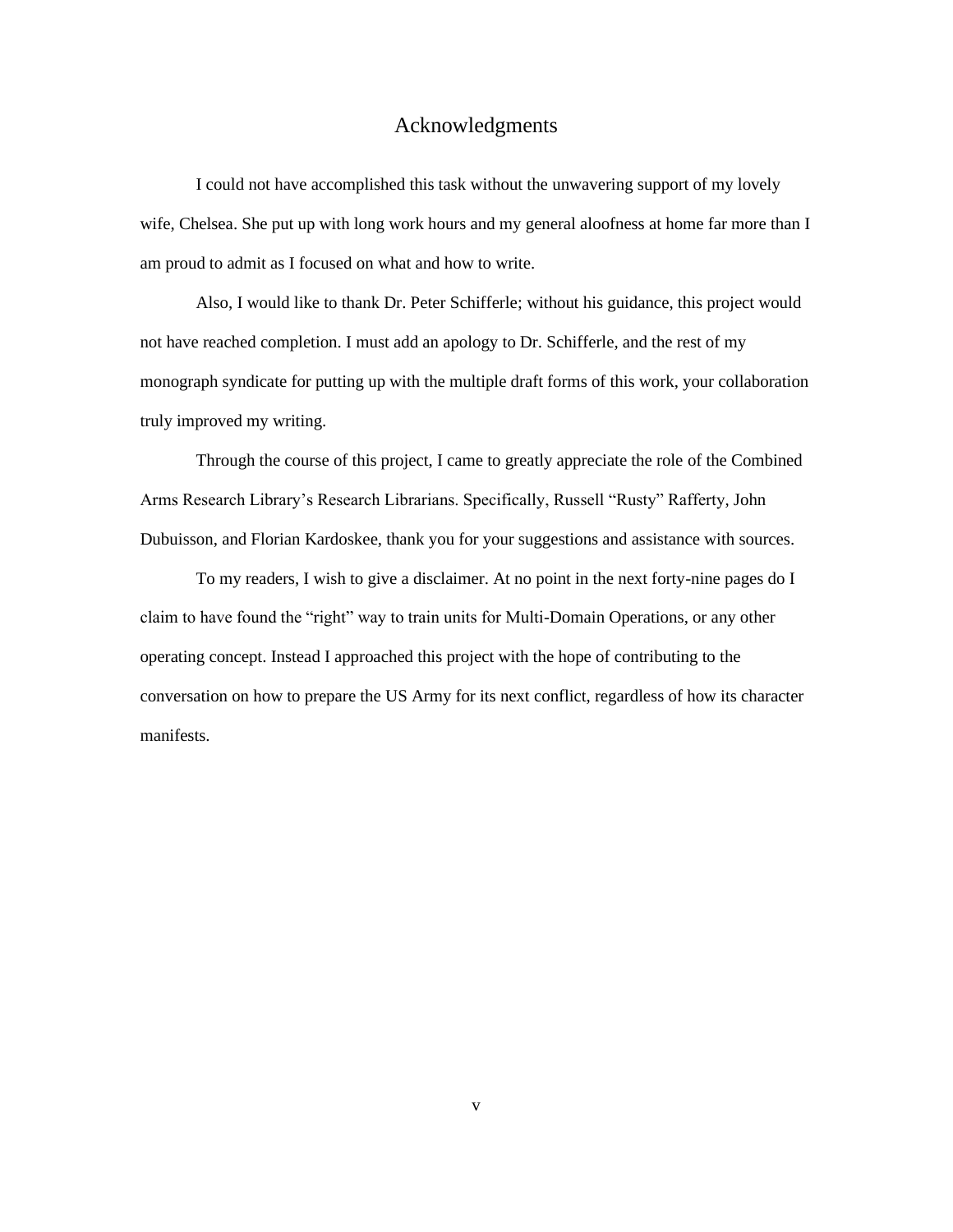# Abbreviations

| <b>AFC</b>    | <b>US Army Futures Command</b>                                        |
|---------------|-----------------------------------------------------------------------|
| <b>BCT</b>    | <b>Brigade Combat Team</b>                                            |
| <b>CPX</b>    | <b>Command Post Exercise</b>                                          |
| <b>FM</b>     | <b>Field Manual</b>                                                   |
| <b>GEN</b>    | General                                                               |
| <b>GHQ</b>    | <b>General Headquarters</b>                                           |
| <b>JMC</b>    | Joint Modernization Command                                           |
| <b>JWA</b>    | Joint Warfighter Assessment                                           |
| <b>LSCO</b>   | Large-Scale Combat Operations or Large-Scale Ground Combat Operations |
| <b>LTG</b>    | <b>Lieutenant General</b>                                             |
| <b>MCTP</b>   | <b>Mission Command Training Program</b>                               |
| <b>MDO</b>    | Multi-Domain Operations                                               |
| MG            | Major General                                                         |
| $O C/T$       | Observer, Coach, Trainer                                              |
| <b>OPFOR</b>  | <b>Opposing Force</b>                                                 |
| <b>PAM</b>    | Pamphlet                                                              |
| <b>SOP</b>    | <b>Standard Operating Procedure</b>                                   |
| <b>TRADOC</b> | US Army Training and Doctrine Command                                 |
| TR            | <b>Training Regulation</b>                                            |
| <b>WFX</b>    | Warfighter Exercise                                                   |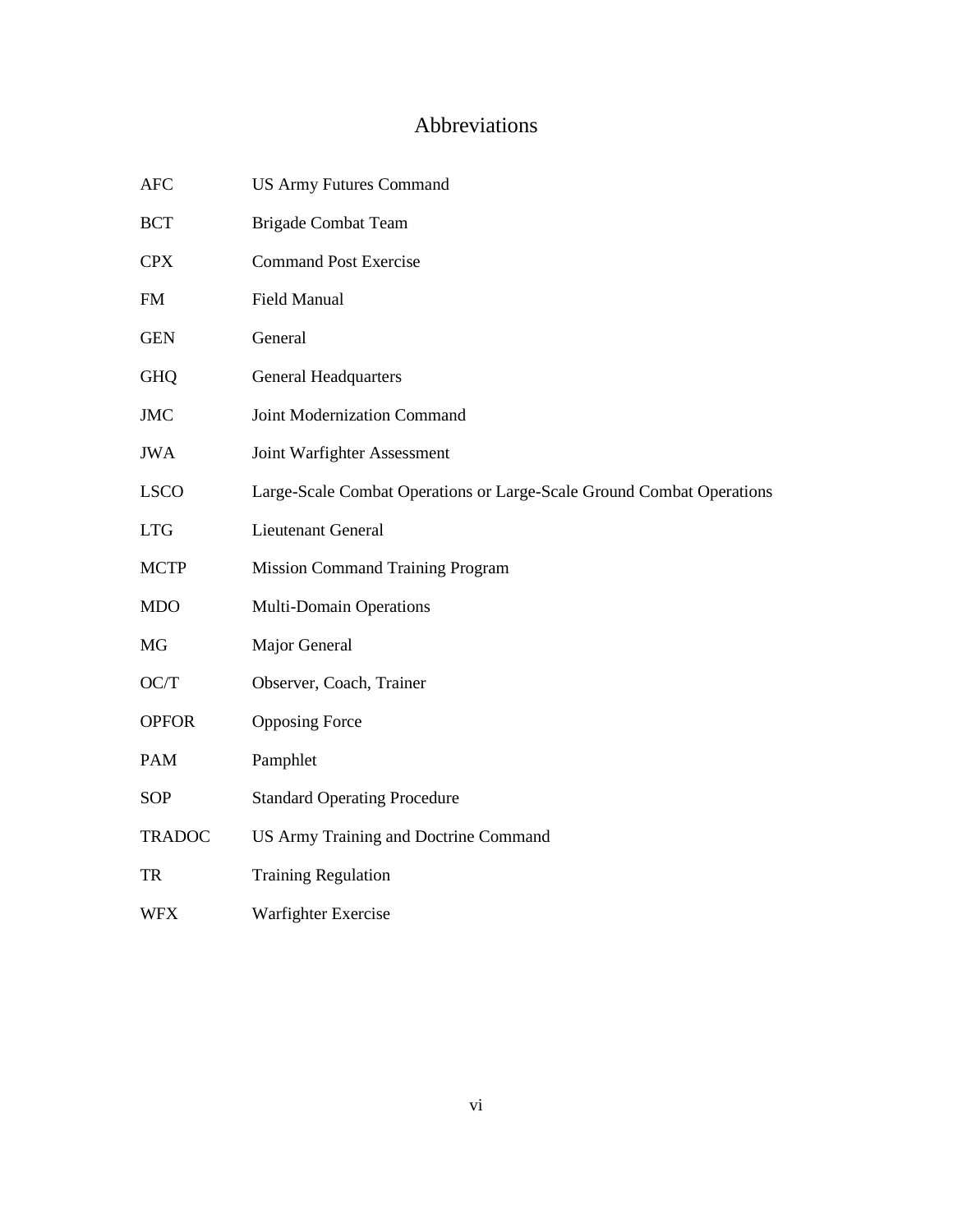# Figures

|--|--|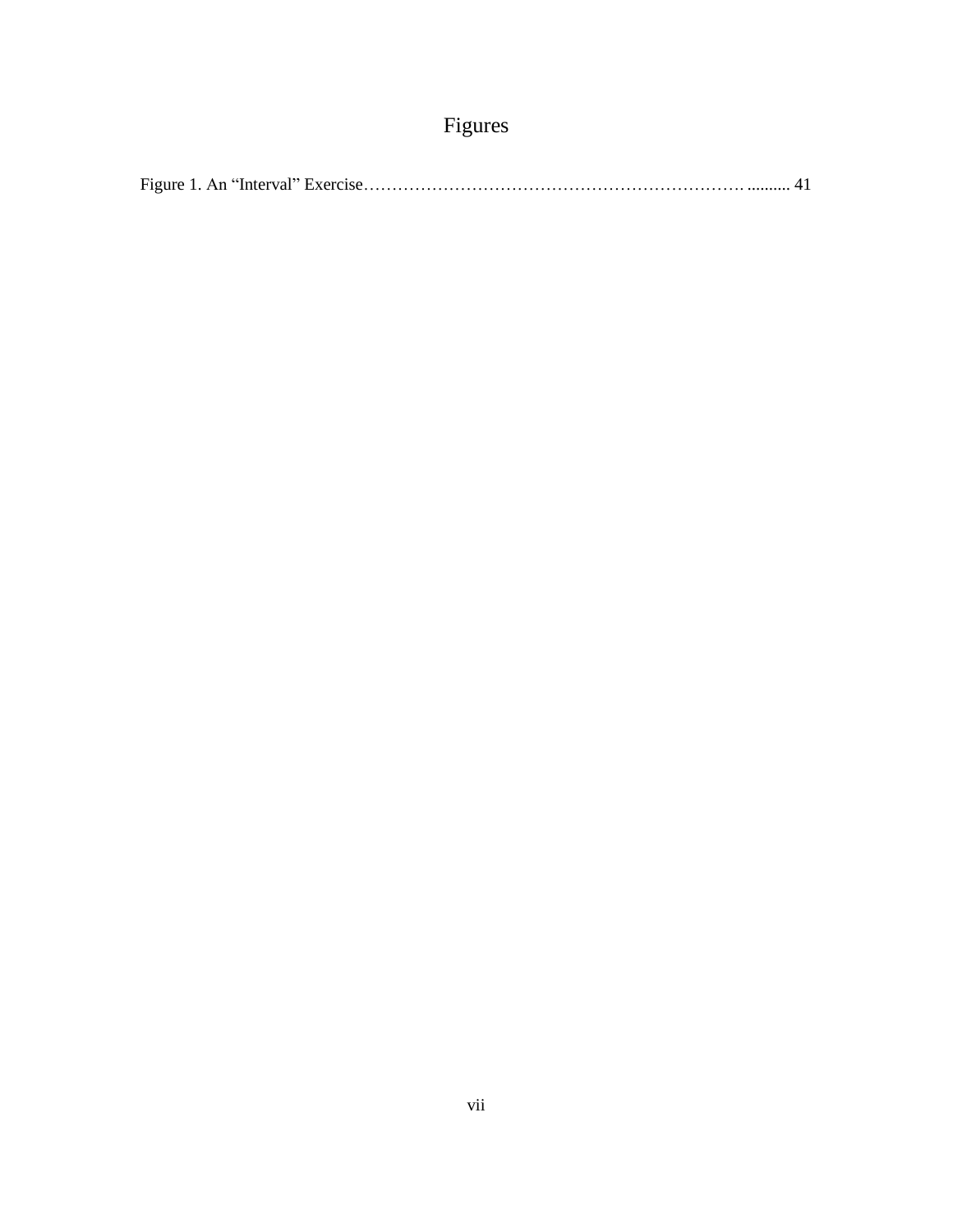## Introduction

<span id="page-8-0"></span>*Soldiers act in war as they are trained in peace.*

— US Army Field Manual 21-5 (1941)

Bob could not believe what he saw; he had to do a double-take on the TV sitting over the bartender's head. It was clearer, but no more believable the second time around. In broad daylight, a company's worth of T-32 tanks and People's Liberation Army dismounted infantrymen moved through the wreckage of Camp Humphreys.<sup>1</sup> As he watched the tiny figures move through and around the rubble, he asked the woman behind the bar, "Hey, do you mind turning up the volume a little?"

She pointed the remote at the television and started to increase the volume before even looking at the screen. When she did turn there was a pause, then as the gravity of the situation sunk in, she let out a loud noise somewhere between a gasp and a scream. Her yelp drew the attention of everyone else in the tavern; all 106 of them changed focus to the nearest television set as the wait staff frantically worked to pull the same news feed up on every monitor. Meanwhile, Bob was still trying to figure out what had happened. He knew Russia was not pleased with Ukraine's admission to NATO almost a year ago, and that tensions with China has only grown since they had found out that a group of "Taiwanese pirates" had allegedly used "US-supplied weapons and training" to commandeer three Chinese cutters in Quanzhou Bay just a month or so later. He even knew that those events finally led to the creation of a covert alliance between Beijing and Moscow. But Bob was not aware of the fact that Pyongyang had recently formed another agreement allowing the People's Liberation Army to use North Korea as a staging base for an attack south to finally unify the Korean Peninsula under the aging Kim Jong-un.

 $1$ <sup>1</sup> This is a fictional estimate of the next model Russian main battle tank following the current version, the T-14 Armata.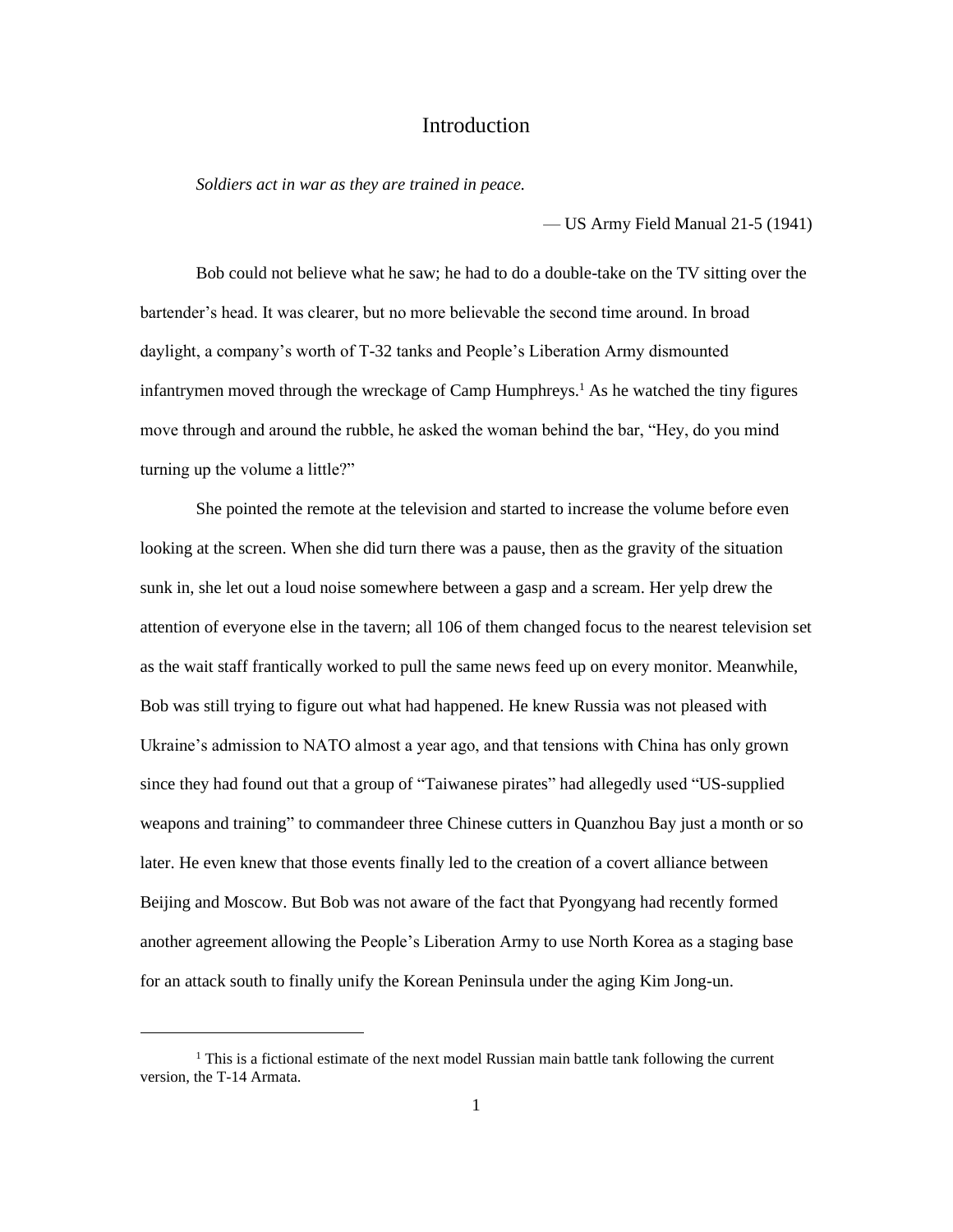Another thing Bob knew is that this was not the celebration he intended when he got to the pub that evening. Bob Garcia officially found out that morning, around the same time the first cyber-masked missiles impacted the joint operations center on Camp Humphreys, he was on the US Army's promotion list for Lieutenant Colonel next year, 2037. He and his wife had gone out for a few drinks to enjoy the announcement. He usually would have celebrated at home, but they had just landed in Denver two days before as they were in the middle of their move from Camp Humphreys to Fort Carson, so their current home was a hotel near the base.

Bob started trying to make sense of things as he watched the newscast. The reporter's voice faded into a distant buzz while his mind raced. He was trying to anticipate what might happen next. He knew that there was no way the United States would let this kind of attack stand without response and that given the repeal of the Authorization for the Use of Military Force a few years ago, the President would likely ask Congress for a declaration of war against China. Based on their covert agreement, a war with China meant war with Russia, and the attack against US servicemembers represented grounds for invoking NATO's Article 5. He did not believe nukes would be an option, at least not right away. China obviously had Russian support, and those two allies and the nature of the attack meant both countries thought they could defeat the US and NATO without using their nuclear arsenals. Bob could barely believe it; he almost said it loud enough for his wife to hear but managed to keep it under his breath, "It's the start of World War III."

But what did this mean for him and his family? He knew that the job he was moving to was on the 4th Infantry Division Staff at Fort Carson, and based on their recent redeployment from Europe, they would likely not be one of the first units to respond to this attack. So, he would be on the sideline, at least to start. The US Army would likely need to expand rapidly to field enough units to fight the Russians and Chinese. They required eighty-nine divisions to defeat the Axis powers during WWII, this war would likely need more. Bob briefly considered if there

2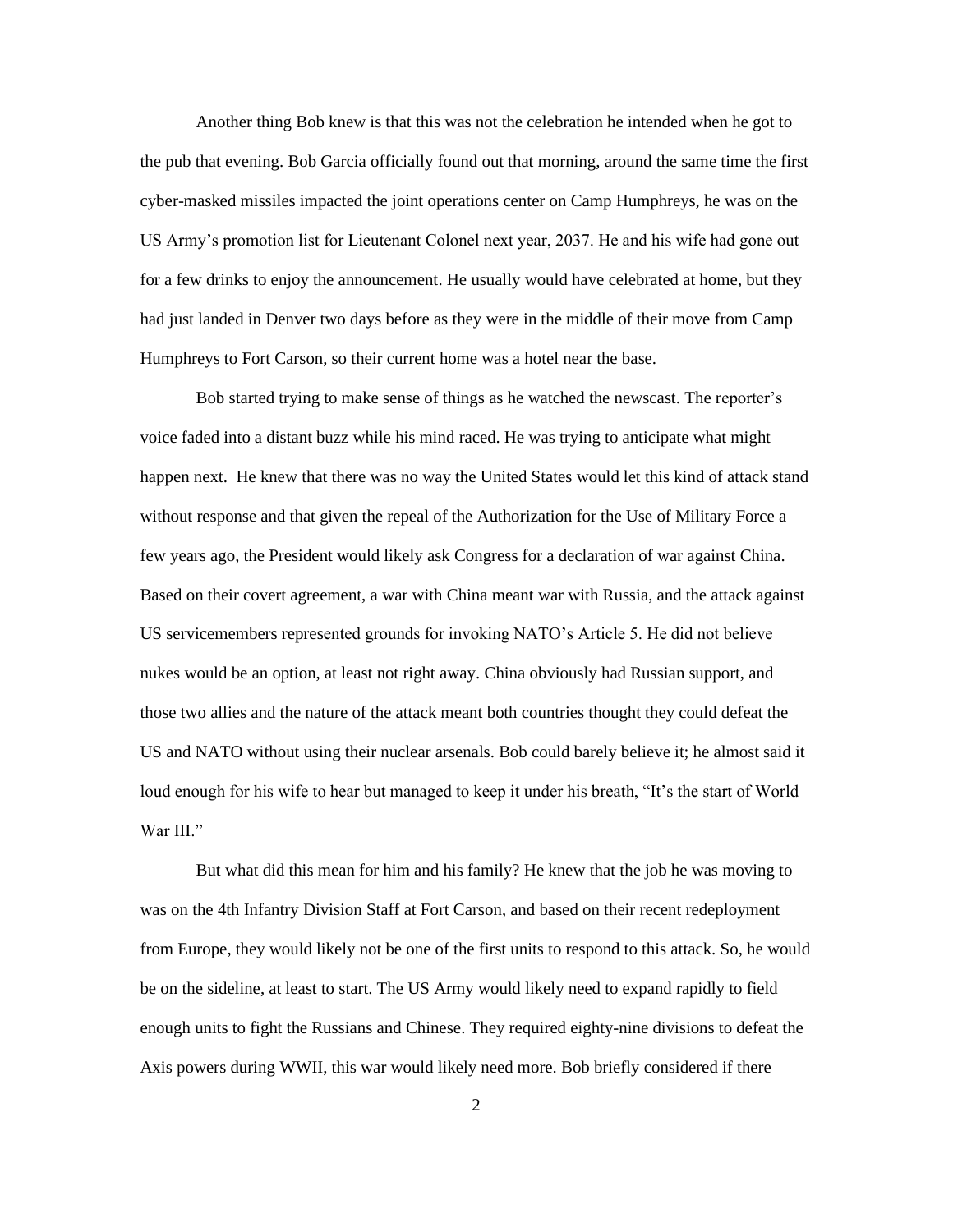would be a draft, then figured that was irrelevant, he was already in the service, and his oldest daughter was only twelve, too young for conscription. His thoughts then turned to what expansion meant for his career. As a recent selectee for Lieutenant Colonel, he knew his opportunities for battalion command were now all but guaranteed. But he quickly remembered his year at the US Army's School of Advanced Military Studies, and what he read about the US Army's expansion in WWII during which officers had jumped ranks precipitously. Eisenhower was a Colonel in 1941, and a five-star General by the end of 1944. He remembered reading about similar trends in WWI and the American Civil War. Would Bob see his own exponential climb through the ranks? Was he ready to command a brigade or, more alarming, a division?

These questions are difficult to answer regardless of their context. The idea skipping echelons in command, skipping over the stepping stone of battalion command for a much larger formation like a brigade or division has potentially serious implications. However, it is not rare in US history, especially in situations like those described above. The reality is that in a world where these events can happen the US Army must not only prepare its mid-career officers and noncommissioned officers for positions of increased responsibility, but must also prepare those organizations through rigorous and realistic training.

The answer to Bob's questions does not have to be no. As mentioned in the preceding narrative, the US Army conducted rapid expansion to meet the needs of large-scale ground combat operations (LSCO) in the past.<sup>2</sup> The officers who led the nation through those times (US

<sup>2</sup> US Department of the Army, Army Doctrine Publication (ADP) 3-0, *Operations* (Washington DC: Government Printing Office, 2019), i, vii.; US Department of the Army, Field Manual (FM) 3-0, *Operations* (Washington DC: Government Printing Office, 2017), 1-2. The US Army currently uses LSCO to define two terms. Army Doctrine Publication (ADP) 3-0, published in July 2019 used large-scale ground combat operations whereas Field Manual 3-0, published in October 2017 used large-scale combat operations. ADP 3-0 indicated ownership the term large-scale ground combat operations, but only identified that it superseded the previous ADP 3-0 (2017), and its reference counterpart. Also, worth noting, ADP 3-0 (2019) provided the definition for large-scale ground combat operations (found on page 30 of this monograph), whereas FM 3-0 (2017) did not provide any definition for large-scale combat operations, but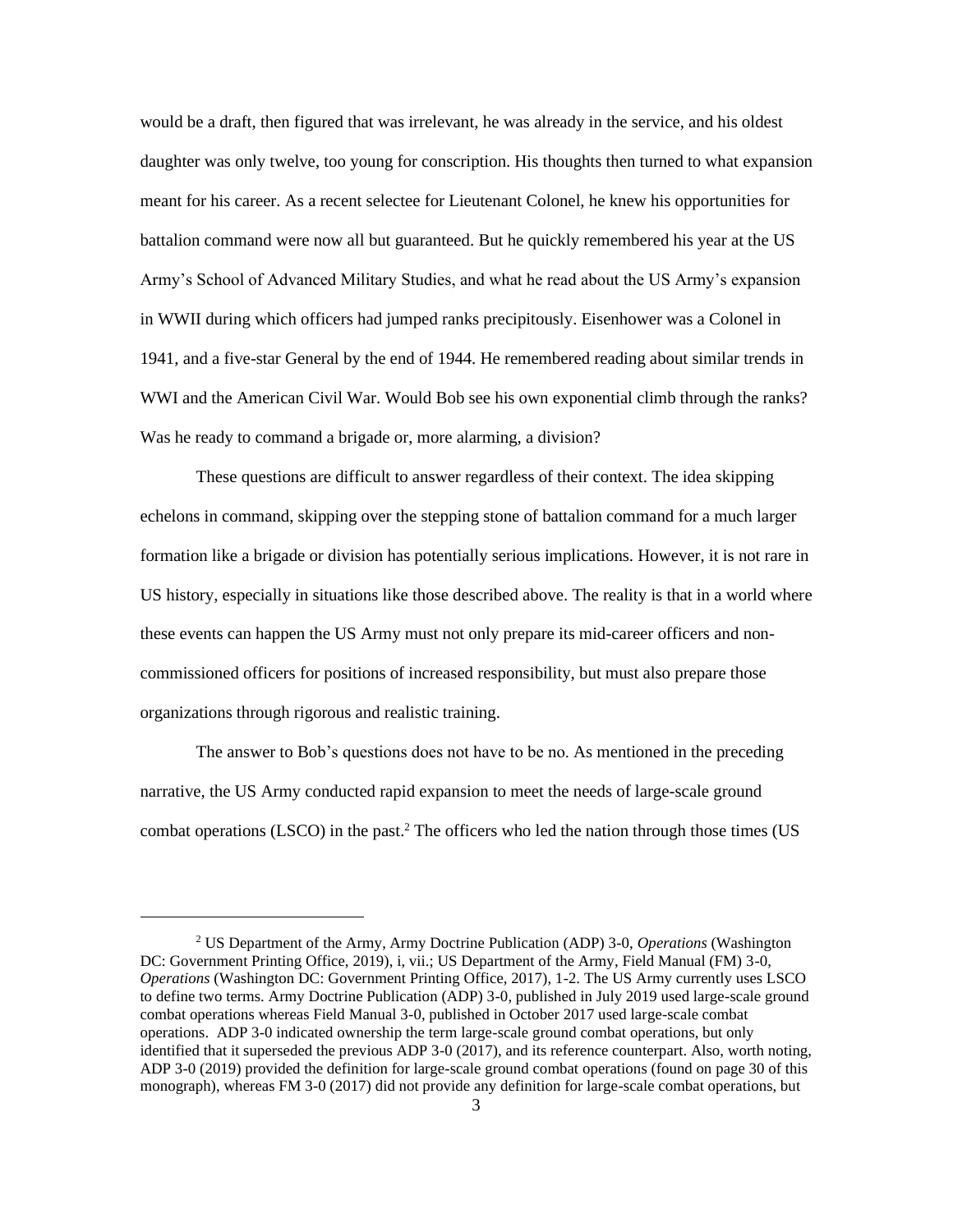Civil War, WWI, and WWII) felt prepared -for the challenge they faced. By and in large, because they foresaw the impending apocalypse, and helped to build the systems necessary to ready themselves for its arrival.

This monograph demonstrates that the US Army must adjust its large-scale training exercises to achieve initial operating capacity for Multi-Domain Operations (MDO) by 2028.<sup>3</sup> Originally, this monograph presumed that the US Army could incorporate some training strategies from Interwar Period large-scale exercises in the current era as it seeks to achieve operating capacity for MDO. Unfortunately, research exposed that training strategies and largescale exercises of the Interwar Period are too conceptually similar to the current era to provide an answer. As such, the purpose of the research shifted.

To determine that the US Army can adjust current large-scale exercises this monograph answers the following questions: What are the similarities pertinent to the training of divisions and above between the Interwar Period, and 2020-2030? How were Interwar Period division level maneuvers and exercises planned, and administered? How are current division level maneuvers and exercises planned, and administered? How does MDO differ from previous operating concepts? And finally, the primary research question, can the US Army achieve initial operating capacity for MDO in 2028 by incorporating lessons identified from the methodology of Interwar

still used the term throughout. Given that both documents are current US Army doctrine at the time of writing this paper, they are used inter-changeabl-y and defined using the same acronym (LSCO).

<sup>&</sup>lt;sup>3</sup> Multi-Domain Operations are "Military activities conducted across multiple domains and contested spaces to overcome an adversary's strengths by presenting them with several operational or tactical dilemmas through the combined application of calibrated force posture; employment of multidomain formations; and convergence of capabilities across domains, environments, and functions in time and space to achieve operational and tactical objectives." US Army Training and Doctrine Command (TRADOC), Pamphlet (PAM) 525-3-1, *The US Army in Multi-Domain Operations 2028* (Washington, DC: Government Printing Office, 2018), GL-7. The US Army unveiled this operating concept in December 2018, with a goal of achieving "initial operating capacity" by 2028, and "full operating capacity" by 2035. The concept is based on warfighting domains or "An area of activity within the operational environment (land, air, maritime, space, and cyberspace) in which operations are organized and conducted. (modified joint definition)." For the purposes of this monograph, "large-scale training exercises" or "large-scale exercises" refer to US Army training that occurs with a division or larger as the training audience.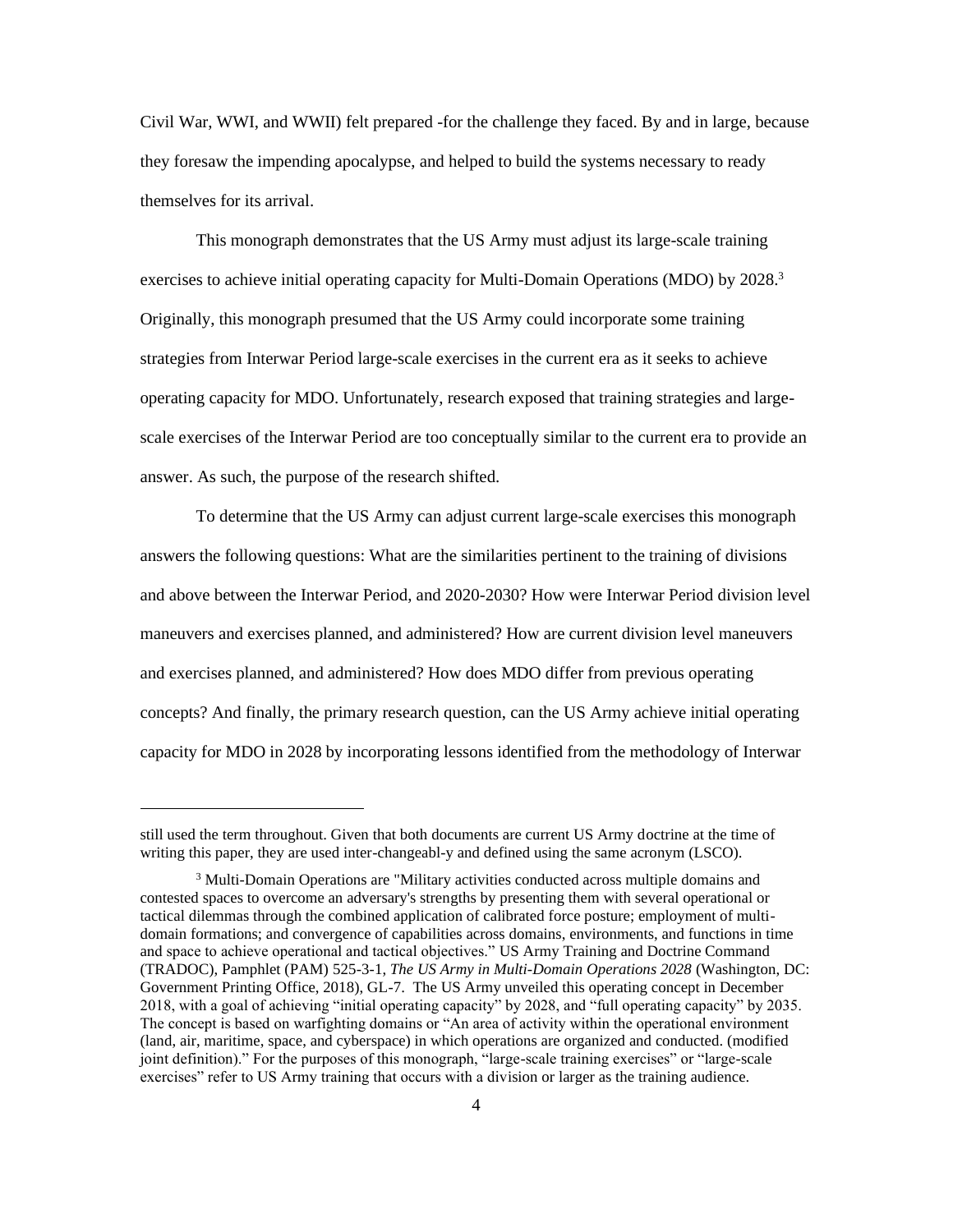Period division-level maneuvers and exercises into current division-level training exercises and rotations? 4

Analysis of historical texts, US Army doctrine, journal articles, other students' research, and some fictional books, mostly obtained through the Combined Arms Research Library at Fort Leavenworth, informed the synthesis presented below as the answer to those questions. Of particular significance are books that discuss the interwar period and WWII by Christopher Gabel, and Peter Schifferle, and Walter Kretchik. The research staff at Fort Leavenworth graciously provided access to Interwar Period doctrine, past and present journal articles, and other students' research that aided in confirming analysis and furthering the synthetic process.

This work is important because, as research has shown, MDO represents a significant shift from how the US Army has operated since 2010, and therefore it must adjust its exercises to prepare divisions and above for MDO. To ignore these findings potentially puts America's blood and treasure at unnecessary risk that likely leads to calamity in future conflicts, regardless of their limited or total character. This risk is not a new one, just about every American generation has participated in some form of armed conflict. However, what is different is that current US Army leaders have more information about the past from which they can learn. While the Interwar Period may seem a random choice for comparison, it was selected with care, for the reasons specified below.

#### Similarities Between the Interwar Period and 2020-2030

<span id="page-12-0"></span>Analyzing the past can provide, and in many cases has provided, the ability to anticipate things in the near future. The assumption behind this methodology is that one can recognize a

<sup>4</sup> Often used to discuss the period between WWI and WWII, this monograph uses the term "Interwar Period" more narrowly to denote the period between 1938-1941. This is specifically because it is the period during which the US Army conducted large-scale exercises prior to entering WWII. Between 1919 and 1938, training at the division level was not feasible based on the size and composition of the US Army. For elaboration see page thirteen.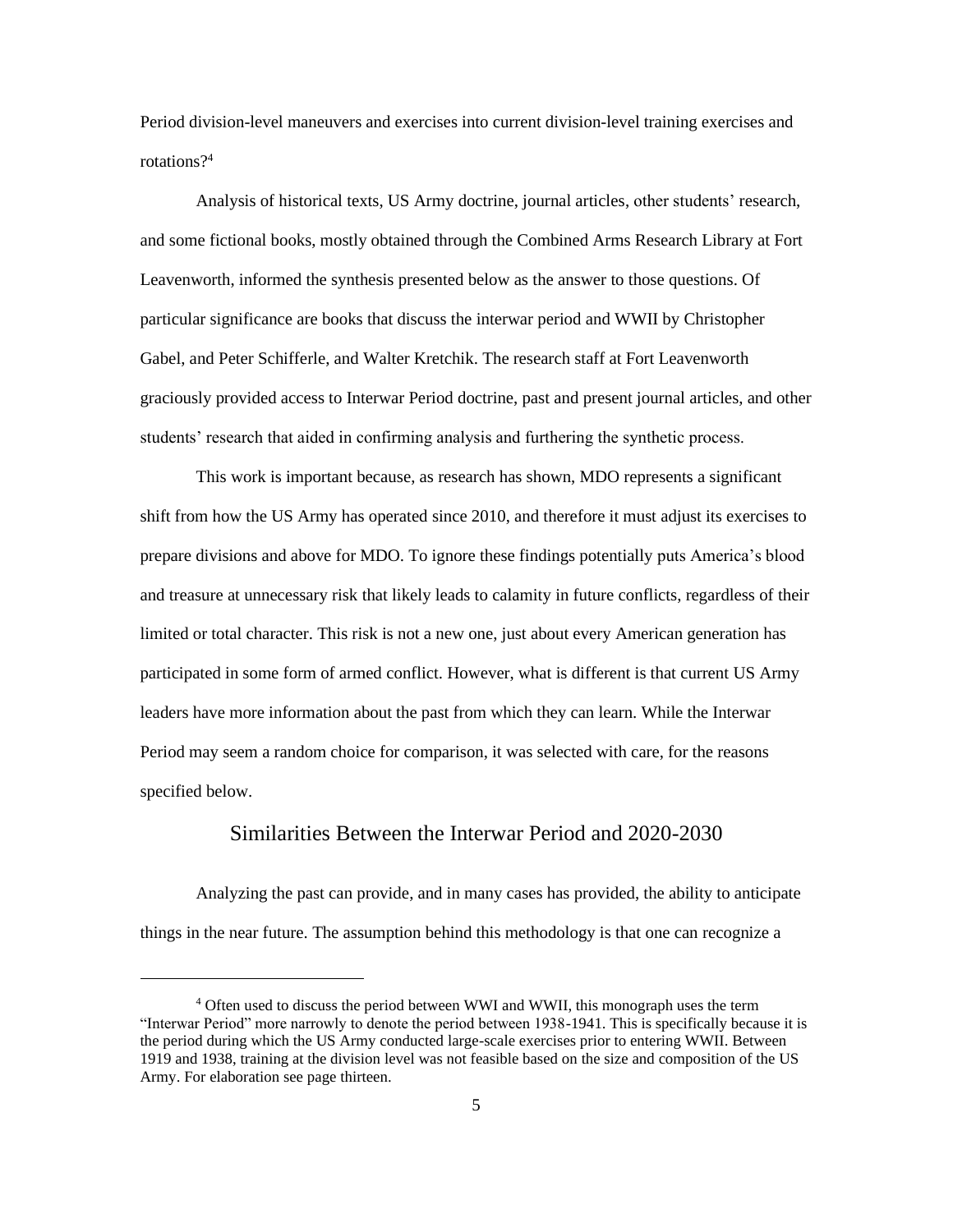period of enough relevant similarities to the current situation. Additionally, forecasters must identify the critical differences between two scenarios, and evaluate whether they are of consequence to their area of study, if not they may treat the two situations as analogs. The world is a complex and adaptive system and as such, not two points of time can ever be entirely the same. Anyone who has walked down the block knows that while someone can stand in the same geographic location more than once, the passage of time and inherent nature of entropy make it impossible to recreate all of the same conditions. Armed with this conceptualization, and the knowledge that 1938 was the first time the US Army conducted live maneuvers at the Division level before the declaration of war, it makes sense to first look there for potential similarities to the current era.<sup>5</sup> Upon more in-depth analysis, other similarities become apparent, namely; US Army organizational changes, incorporation of somewhat new domains and technology, and the desire to ensure the next war is of a different character than the last.

In 1939, General (GEN) George C. Marshall adopted the triangular division format, a significant structural and organizational change from the square division that fought WWI. The Army built the square division based on the necessities of attrition style warfare as embodied in the stabilized front of the Western Front. The square division consisted of four line-infantry regiments that contained three line-infantry battalions, supported by centrally controlled regimental heavy weapons (mortars and machine guns), as well as other centrally controlled division enablers (artillery, engineers, heavy mortars). Based on lessons from WWI, the US Army developed the triangular division based around three line-infantry regiments also consisting of three line-infantry battalions, in which those battalions and their subordinate companies controlled their own heavy weapons, but still received support from divisionally controlled

<sup>&</sup>lt;sup>5</sup> Jean R. Moenk, "A History of Large-Scale Army Maneuvers in the United States, 1935-1964," (Fort Monroe, VA: Continental Army Command, 1969), 23. The next section explores the circumstances behind why 1938 is the first time the Army conducted live Division or larger maneuvers prior to the declaration of war.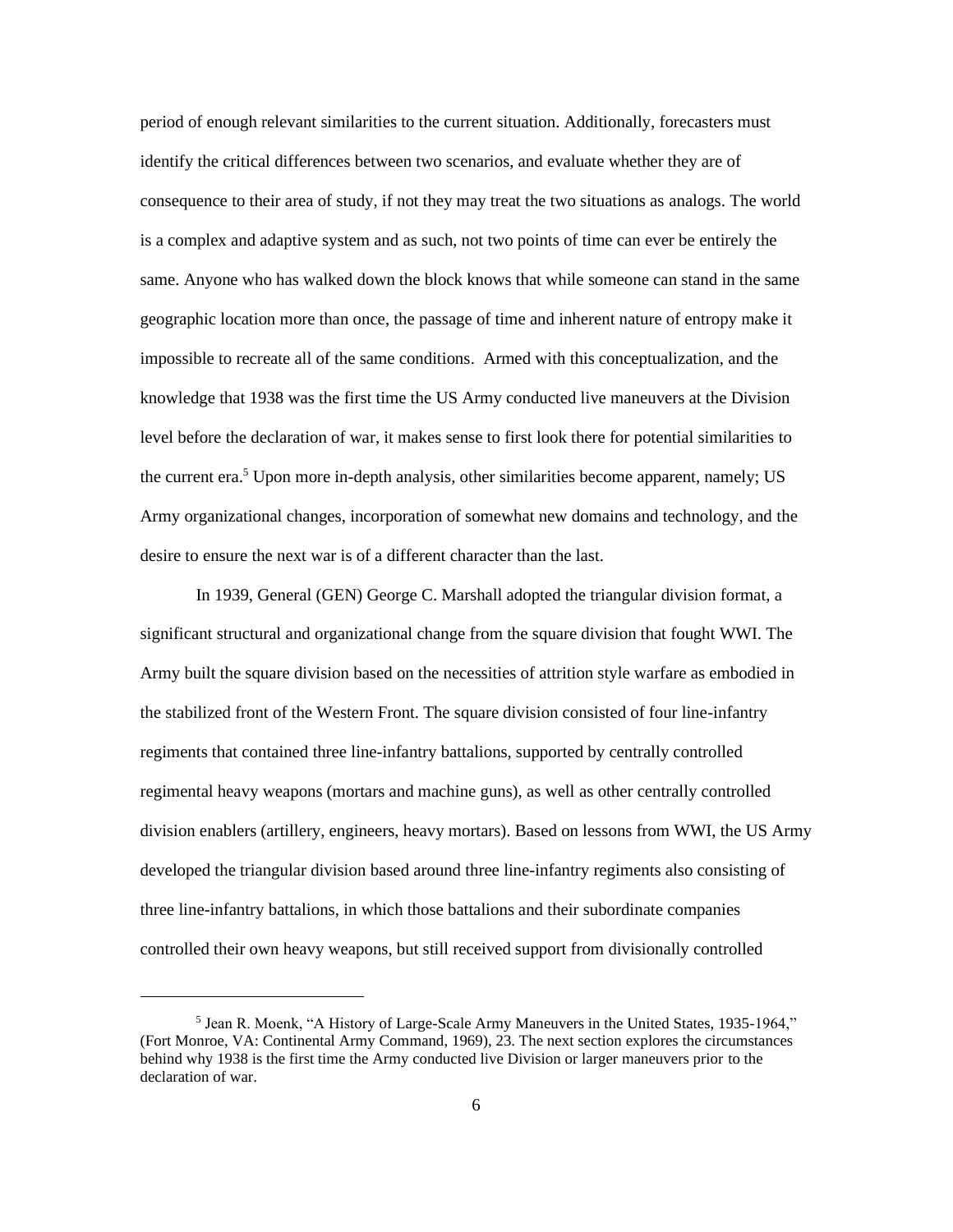enablers. The Army specifically designed the triangular formation to fight differently from the square organization.<sup>6</sup> This reorganization is similar to the current transformation the US Army is undergoing as it transitions from the brigade combat team (BCT) to the division as the primary warfighting echelon. The ultimate goal of the transition from BCT to division as the primary tactical echelon currently underway is the desired transition from counter-insurgency to largescale combat operations (LSCO).<sup>7</sup> Also, similar to the Interwar Period, the US Army understands that it must functionally redesign the division to accomplish its intended purpose. As a result, there are ongoing theoretical discussions regarding what capability a current US Army division requires. Much like the Interwar Period, inherent with those discussions is the need to incorporate new technology within operational domains.

The US Army spent significant effort during the Interwar Period figuring out how to use new technology in its desired method of waging war. Namely, the tank, two-and-a-half-ton truck, airplane, frequency modulating radios, and radar were of vital interest. All of these items had made an appearance during or shortly after WWI, the best method to employ these platforms were the topic of professional debate, as is evident in the thousands of professional journal articles and historical studies of the time.<sup>8</sup> As US Army leaders reached a consensus regarding the

<sup>6</sup> Christopher Gabel, *The US Army GHQ Maneuvers of 1941* (Washington, DC: Center of Military History, 1991), 9-11. The reality is that the US Army wanted to fight a different style of war than that of a stabilized front, and recognized that the square division was not optimized for a system of mobile warfare.

<sup>&</sup>lt;sup>7</sup> "The division is the foundational maneuver element." US Army TRADOC, PAM 525-3-1, 44. "Divisions are the tactical unit of execution for a corps." US Department of the Army, Field Manual (FM) 3-0, *Operations* (Washington, DC: Government Printing Office, 2017), 2-13. The idea that divisions are the primary maneuver unit within the United States Army has become prevalent throughout doctrine since the adoption of the LSCO into the 2017 version of FM 3-0. As of 2020, this change prompted the restructuring of the basic table of organization and equipment for the division headquarters.

<sup>8</sup> Peter Schifferle, *America's School for War: Fort Leavenworth, Officer Education, and Victory in World War II* (Lawrence, KS: University Press of Kansas, 2010), 28-31. Schifferle presents the experimentation embraced by the Interwar Period US Army stretching from 1925-1939 and illustrates the important role played by professional branch journals. Gabel, *The US Army GHQ Maneuvers of 1941,* 22- 41. Gabel focuses on how the US Army integrated tanks, motorized vehicles, and airplanes with their operating concepts. His book argues the US Army finally agreed upon it during the 1941 Louisiana Maneuvers largely out of reaction to the German application of their lighting tactics during the invasion of Poland in 1939. Alan Beyerchen, "From Radio to Radar: Interwar Military Adaptation to Technological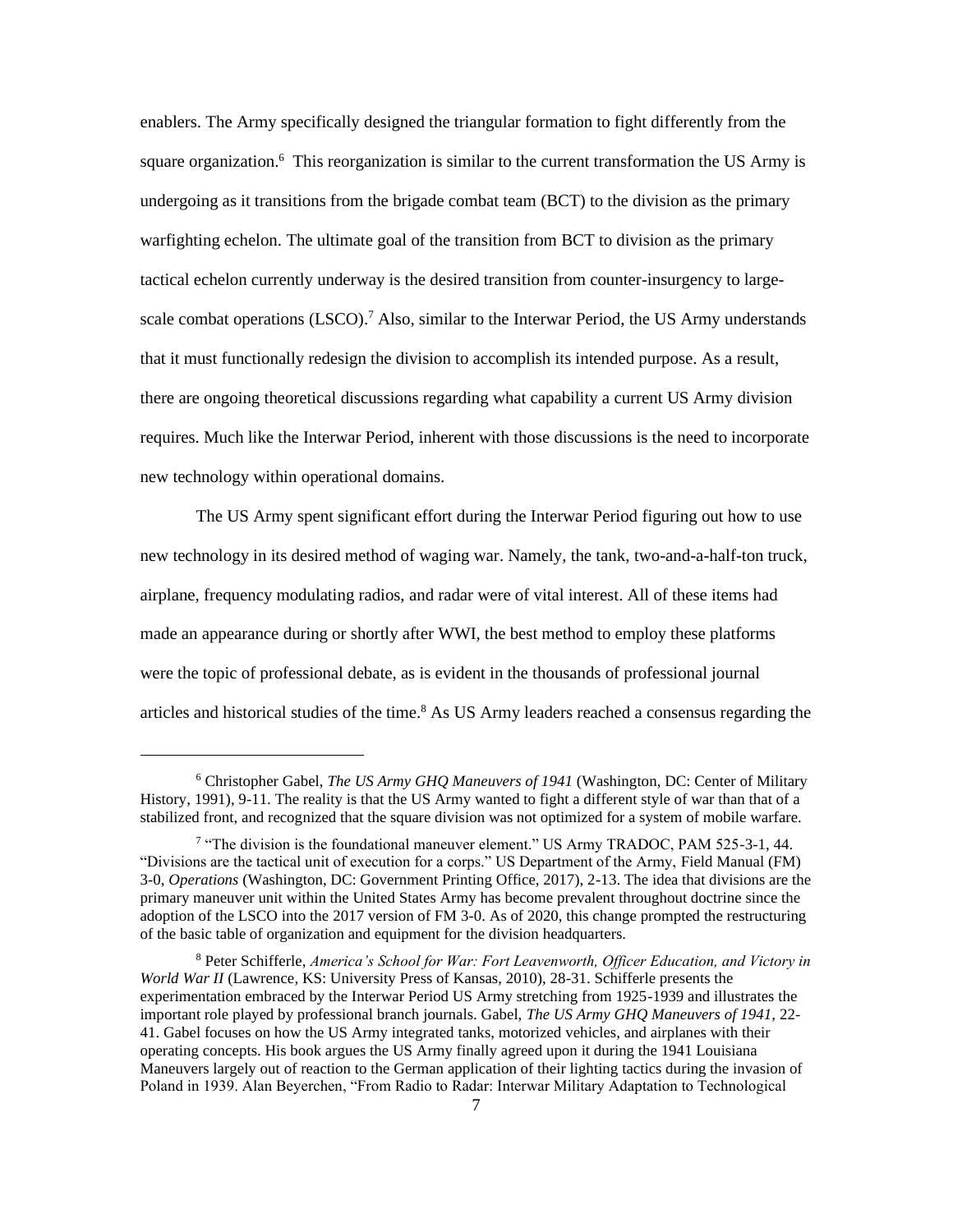use of these items, they incorporated those techniques into doctrinal publications and developed tables of organization and equipment based on the technology's intended battlefield function. While this line of effort directly tied to the transition from the square to the triangular formation, it is essential to note that neither one drove the other. The desire to fight a different kind of war than one of the stabilized fronts like those found on WWI's western front drove planners first to conceptualize the new methodology, then design the best formation incorporating available technology. The incorporation of new technology in warfare is constant across time. However, the Interwar Period offers a more direct similarity to the current era because the US Army was attempting not only to incorporate new technology, but it also saw the addition of a new domain. Inherent with the US Army's latest operational concept, MDO is the official recognition of the cyber and space domains. The identification of these two domains, along with the increasing rate of technological advancement, drove the US Army to stand up Futures Command (AFC) in 2018. The mission of AFC is to "modernize the way [the US Army] does business…. [they] want to make sure Soldiers have what they need, before they need it, to protect tomorrow… today."<sup>9</sup> As a result, their focus is manifold, but the fact that Future Command exists shows that much like during the Interwar Period, the US Army is committed to identifying not only how to best incorporate new technology and domains, but also, how they fit into a different conceptual framework of warfare, than the one most recently used.

change in Germany, the United Kingdom, and the United States," in *Military Innovation in the Interwar Period*, ed. Williamson Murray and Alan R. Millett (New York: Cambridge University Press, 1996), 287- 294. Beyerchen comments on overall technical, operational, and technological innovation during the Interwar Period. He uses the improvement of the radio and development of radar as examples.

<sup>9</sup> Full text "At Army Futures Command, we believe in utilizing the best expertise, whatever the source, to create innovative solutions faster and better. We're on a quest to modernize the way the Army does business by creating a space of endless possibilities to explore, develop, and test new methods, organizations, and technologie**s**. Above all else, we want to make sure Soldiers have what they need, before they need it, to protect tomorrow… today." "Who We Are," US Army Futures Command Website, accessed January 18, 2020, [https://armyfuturescommand.com/.](https://armyfuturescommand.com/) Clarification in brackets added by author.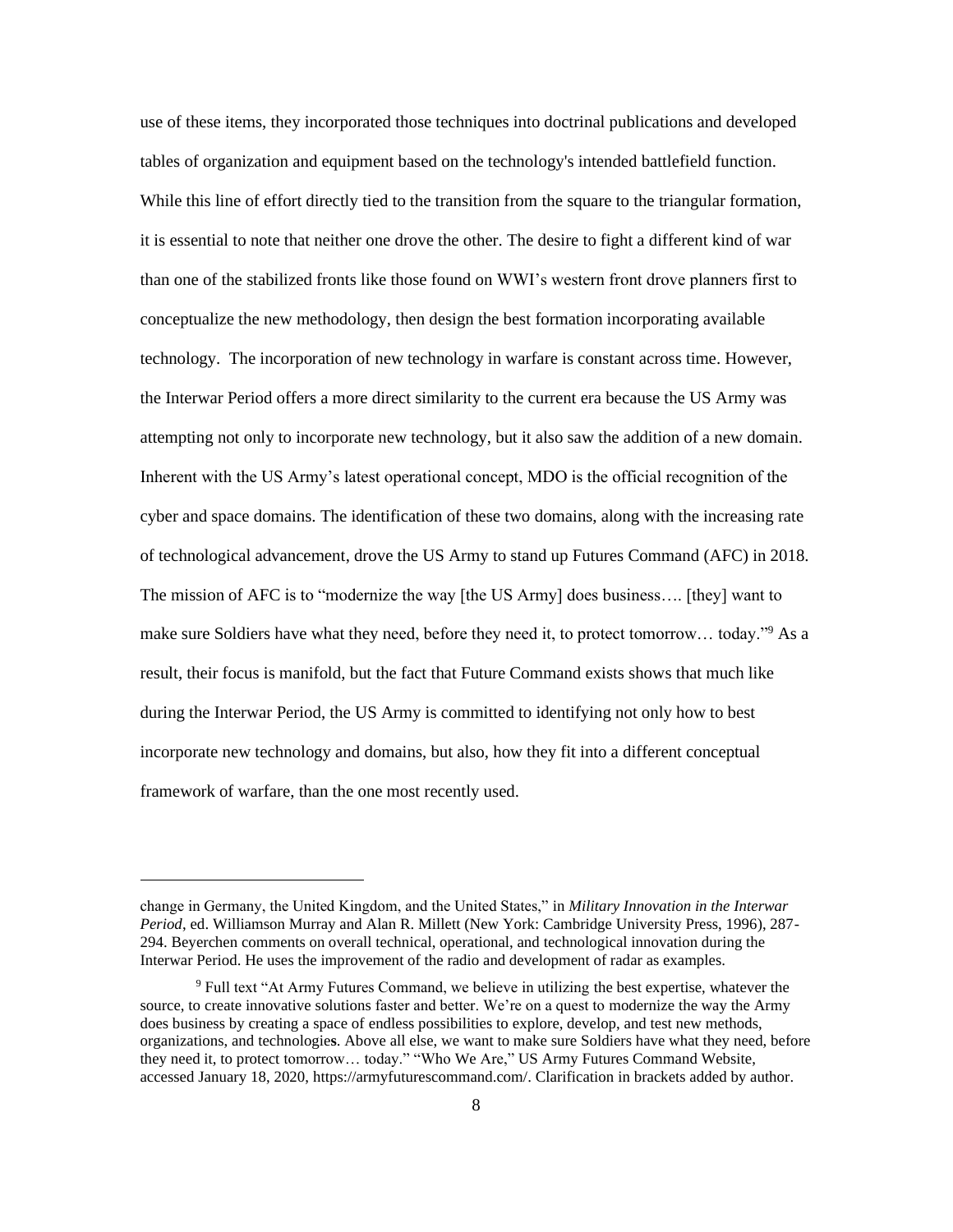After the gross waste of human life that took place from 1914 to 1916 along the western front in WWI, none of the countries involved wanted to fight in the same manner ever again. Despite having her teeth ostensibly removed by the treaty of Versailles, Germany felt the most incentive to identify a new manner of warfare that would allow them to rectify the wrongdoings to which she was subject.<sup>10</sup> For the most part, the world watched as the Wehrmacht unleashed their lightning tactics in Poland, but the fall of France in six weeks during 1940 provided a wakeup call to the western powers. This war would not be like the last. Fortunately for the US Army, their efforts would not be necessary until 1942. Geographic reality provided US Army leaders with the strategic time to observe, analyze, and understand the German way of war, and subsequently develop tactics to counter it. $\frac{11}{10}$  To be clear, the US Army did not wait until 1940 to understand it did not want to fight as it had in France from 1917 to 1918. They identified that fact even before the doughboys returned home. GEN Pershing coined the phrase "open warfare," used synonymously with mobile warfare, a concept that was present in 1914 and slowly developed up until the Third Reich invaded Poland and then France. Those events merely provided the catalyst to fully complete the evolution of GEN Pershing's concept into one of combined arms maneuver, which has underpinned US Army doctrine ever since.<sup>12</sup>

<sup>10</sup> James S. Corum, *The Roots of Blitzkrieg* (Lawrence, KS: University Press of Kansas, 1992), 4- 10, 30-32, 37-43. Corum clearly illustrated Germany's motivation to avenge the "stab in the back" that many Germans saw as the main reason for their loss of WWI. Additionally, he discusses the fact that Germany was in the unique position to learn lessons from both the Western and Eastern Fronts, which meant they could integrate them into a new form of tactics focused on speed, mobility, and firepower.

<sup>&</sup>lt;sup>11</sup> Gabel, *The US Army GHQ Maneuvers of 1941*, 8-9, 12. In 1940 US military officials were not aware that they would have the benefit of almost two years to develop a successful counter to German tactics. However, they did take advantage of the fact that they could observe the application of German tactics and organizational structures prior to having to face them in armed combat. As a result, protective mobilization began in earnest on September 8, 1939 when President Roosevelt declared a "limited national emergency." Though the enactment of the protective mobilization plan occurred prior to the fall of France in the summer of 1940, that event did eventually prompt the US to enact its first peacetime draft on September 16, 1940.

<sup>12</sup> Walter E. Kretchick, *US Army Doctrine: From the American Revolution to the War on Terror*  (Lawrence, KS: University Press of Kansas, 2011), 124-128, 134-135, 138-151. Kretchik established the connection between GEN Pershing's concept of "open warfare" and ideas proposed by Emory Upton and Arthur Wagner in the late 19<sup>th</sup> century. These ideas were codified in the US Army's 1914 Field Service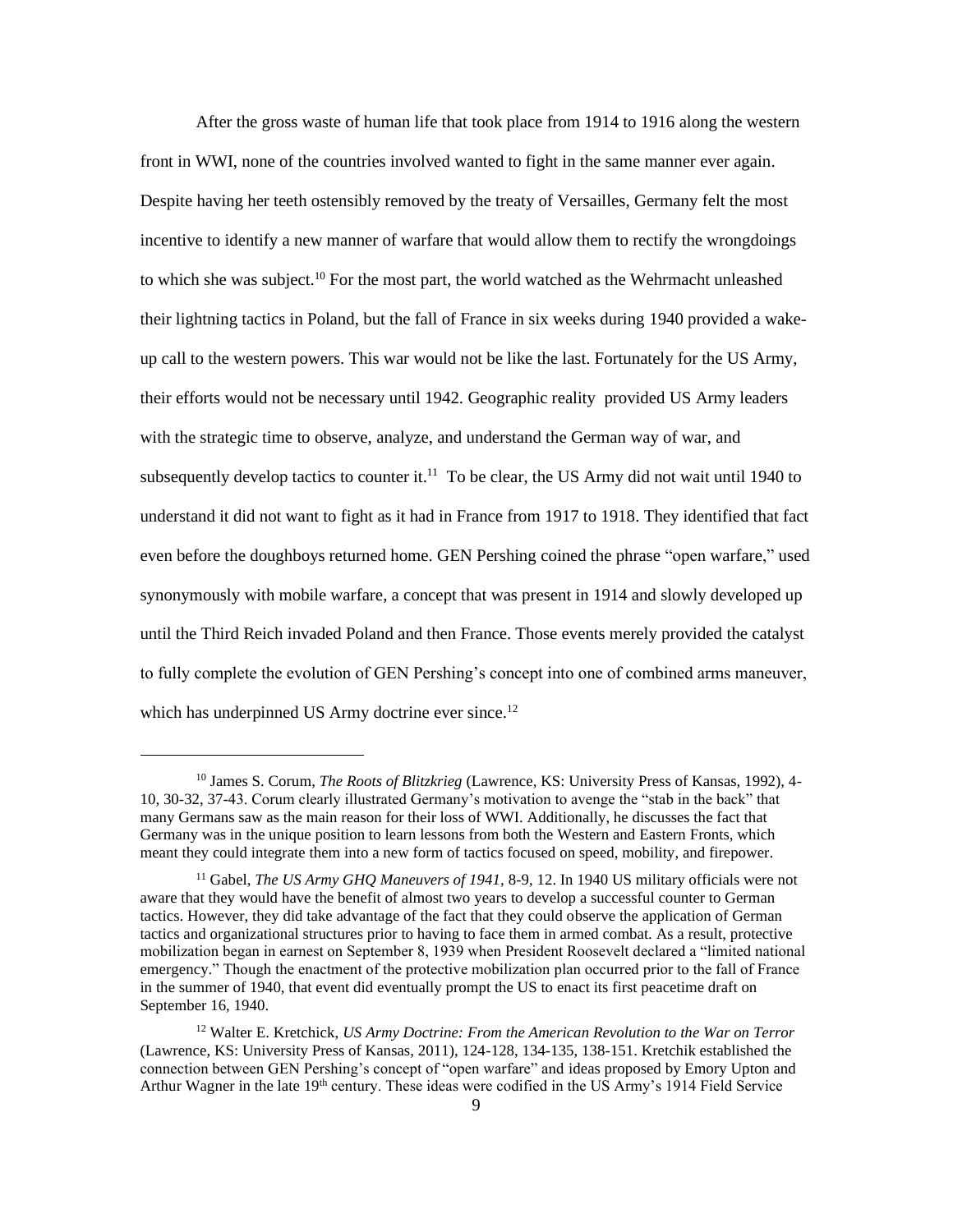This desire to fight a different kind of war presents the starkest similarity to what the US Army is currently experiencing. As early as 2011, the US Army recognized it no longer wished to focus exclusively on the counterinsurgency operations necessary for the campaigns in Afghanistan and Iraq. It was at this point, following ten years of operations in Afghanistan and seven in Iraq, US Army leaders recognized the need to focus across the full breadth of the conflict intensity spectrum.<sup>13</sup> As a result, the US Army implemented a marked shift both in concepts and doctrine from counterinsurgency to what the US Army initially called decisive action within a framework of unified land operations. The ability to conduct simultaneous offense, defense, and stability tasks filtered down to the Army's unit of employment, the BCT, and became the basis for that elements redesign to the BCT 2020 structure now fielded.<sup>14</sup> The current evolution of this desired change manifests within the MDO concept and the intrinsic discussions of force modernization both organizationally and technologically. One important note to make is that in both the cases of the WWI US Army as well as the 'forever war' US Army, the concepts they

Regulation, and received marginal updates in 1923, but did not get modernized again until 1941 when the US Army integrated them with lessons learned from the German invasion of Poland and the US Army's own Louisiana Maneuvers. Following his discussion of the 1944 updates to US Army doctrine, Kretchik implies that all other updates are conceptually underpinned by the same ideas of Upton and Wagner. Schifferle, *America's School for War*, 36-37. Schifferle links the concept of mobile or open warfare to a memo issued in 1919 by MG William Haan. He goes on to illustrate how the US Army embraced this concept in its officer education, specifically the Command and General Staff School, during the period between the two World Wars.

<sup>&</sup>lt;sup>13</sup> In 2012 the US Army Combat Training Centers introduced the concept of hybrid rotations deliberately designed to test BCTs against threats that existed across the conflict spectrum, while still validating their readiness for deployment to Iraq or Afghanistan. Then in 2015 the Combat Training Centers transitioned away from Mission Rehearsal Exercises (MRXs) designed to prepare US Army BCTs for operational deployments and introduced decisive action training environment (DATE) rotations focused on the simultaneous execution of offense, defense, and stability operations.

<sup>14</sup> US Department of the Army, Army Doctrine Publication (ADP) 3-0, *Unified Land Operations*  (Washington, DC: Government Printing Office, 2011), 1-2. The framework of unified land operations (simultaneous execution of offense, defense, and stability operations) initially defined in the 2011 version of ADP 3-0 underpins the US Army's conceptualization of LSCO as presented in the 2017 version of FM 3-0. These notions carry over further into TRADOC PAM 525-3-1 and the description it offers of multidomain operations. The US Army adopted the BCT 2020 model circa 2010. This design ensured BCTs possessed the combat power to meet the requirements of unified land operations.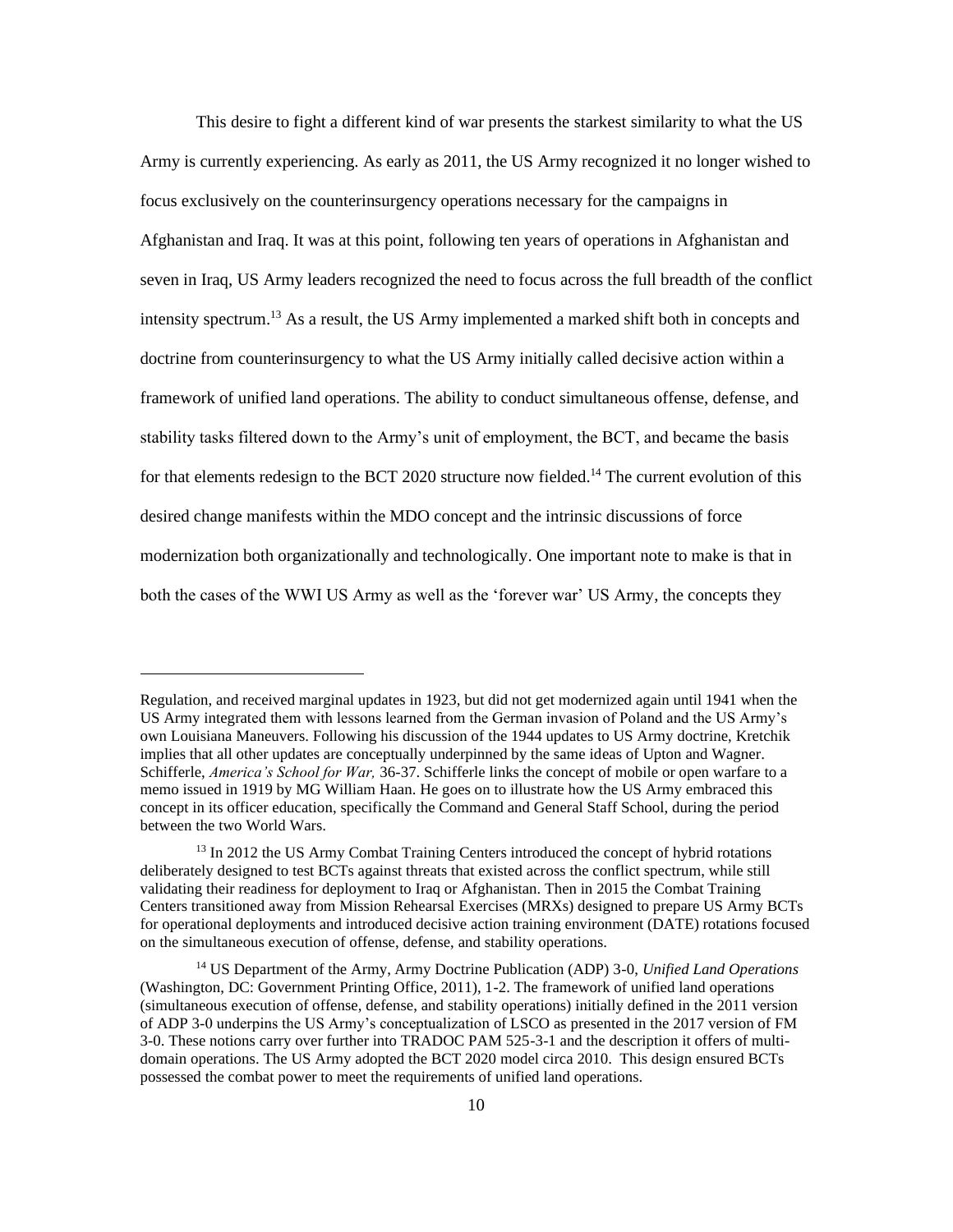employed were of necessity. Neither organization wanted nor anticipated fighting their war in the manner which they pursued. Before 1914, the US Army focused on defending and policing the homeland and its associated protectorates, its concept of warfare was one of movement, not of stagnant trench lines. Similarly, the pre-9/11 US Army intended to fight the next war using combined arms maneuver and executed its initial offensive into Iraq using that framework. <sup>15</sup> It is possible to say in both cases that the US Army adjusted its warfighting concepts as a result of recognizing they wanted to fight a different kind of war than the one they had just fought.

The similarities mentioned above between the Interwar Period and current era for the US Army do not mean the two periods as entirely analogous. There were critical differences in either case. As previously discussed, the Interwar Period US Army possessed two clearly identifiable future enemies, Germany and Japan, for almost two years before entering WWII. The current US Army lacks such luxury; the 2018 National Defense Strategy identified four countries and one non-state group as national level adversaries, but rightly so, offered no prioritization or ranking of most dangerous adversary. <sup>16</sup> Additionally, before WWII, the world order was one of multipolarity; great powers of the west held spheres of influence but no hegemon was easily recognizable. This pseudo hierarchy, combined with geography and power projection technology, provided the US with strategic time and space that allowed for protective mobilization employed during the Interwar Period. In the current era, international relations are no less confusing; however, it is clear that since the fall of the Soviet Union, the US has maintained its status as the

<sup>15</sup> Kretchik, *US Army Doctrine*, 118-121, 124-127, 258-266. Kretchik illustrates that the 1914 Field Service Regulation was not suitable to the realities of fighting along a stabilized front that the US Army faced on the Western Front in 1917. GEN Pershing recognized this and as a result initially relied on the expertise of veteran French and British cadre to train US Soldiers. His discussion of the development of FM 3-24 *Counterinsurgency* (2006) exposes that the situations in Iraq and Afghanistan required the US Army abandon its pre-war doctrine that focused on combined arms maneuver in high intensity conflict.

<sup>16</sup> US Department of Defense, *Summary of the 2018 National Defense Strategy of the United States of America: Sharpening the American Military's Competitive Edge* (Washington DC: Government Printing Office, 2018), 2-3. The document's description of the strategic environment clearly delineates threats from Russia, China, Iran, North Korea, and terrorist organizations.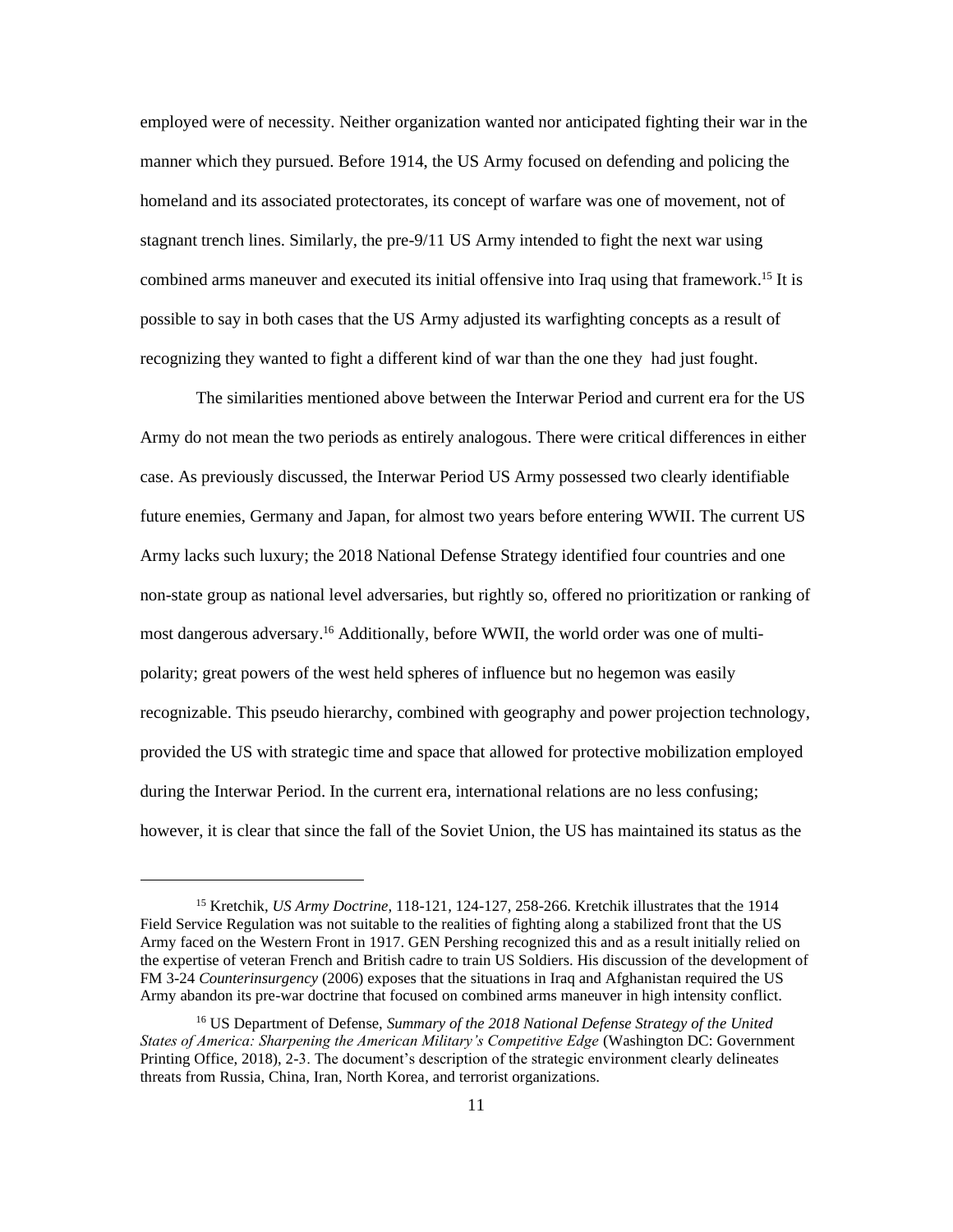hegemon. When combined with some of the US' named adversary's ability to project power and employ modern information technology, this status degrades the flexibility in space and time the United States has to react to emerging threats. There are other significant differences between the Interwar Period and current era; however, these two are the most pertinent regarding the context of training US Army divisions.

Another fundamental similarity between the two time periods of focus is the need for a US Army trained at the division level or higher. The German invasion of Poland in 1939 made it apparent to US military leaders that a mobilization plan was necessary to prepare for the inevitable. In the current context, the US Army believes it necessary to field multiple trained divisions, and potentially corps or field armies to defeat a near-peer adversary in LSCO, while leveraging effects across multiple domains. Regardless of the probability of that scenario, it is the one that US strategic leaders have chosen to pursue. As a result, the US Army must do as it has always done and meet the demands of the nation. Significant effort has gone into restructuring the military education system(s) to prepare individual leaders for the requirements of LSCO. In 2019, the command and general staff school transitioned from a focus on preparing mid-career officers to serve at the brigade level to the division level. As the US Army continues to educate individuals on how to wage war in the framework of MDO and LSCO, they must also evaluate how to use training environments to provide an adequate test of its application. Given the similarities between the Interwar Period and the current era, it is possible to find potential approaches through comparative analysis in how both versions of the US Army train at the division level and higher.

12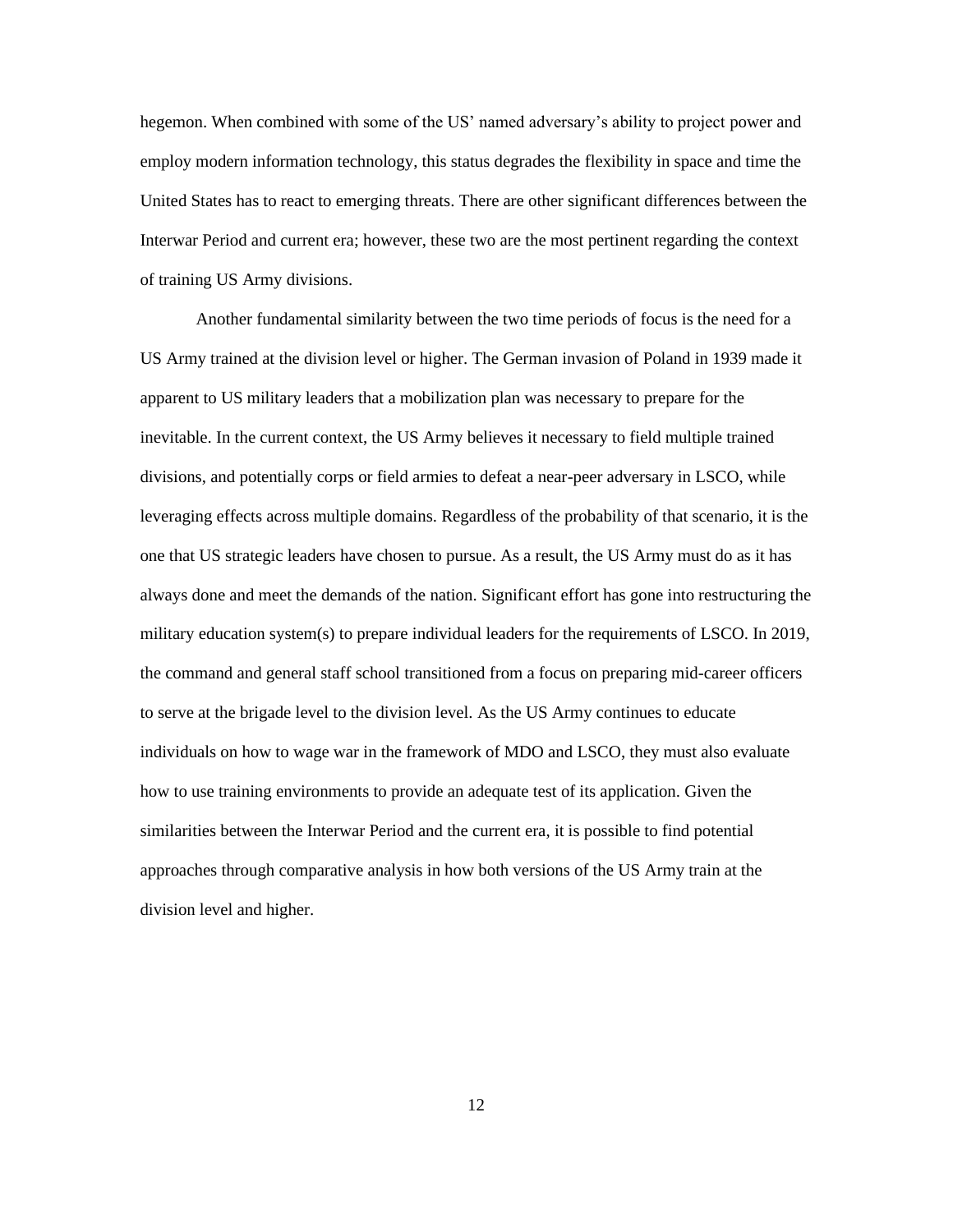#### <span id="page-20-0"></span>Comparison of Interwar Period and Current Large-Scale Exercises

To best evaluate changes that are necessary to division training exercises between 2020 and 2028, it is essential to understand the planning and administration of past exercises. Given the similarity between the Interwar and current periods established in the last section, this section aims to determine the aspects critical to the success of large-scale Interwar Period exercises regarding the achievement of their purpose. This section also attempts to derive key similarities between past and present methodology regarding the planning and administration of large-scale exercises, or likewise, identify key differences. By achieving that understanding, it becomes possible to deduce whether or not the current model for conducting large-scale training is likely to produce the desired results.

#### Planning and Administration of Interwar Period Large-Scale Maneuvers

Large-scale maneuvers conducted during the Interwar Period were an anomaly in their own time. After demobilizing from WWI, the US Army was unable to conduct field training above the brigade level due to the limited size of the standing active force. However, during the second half of the 1930s, as tensions in Europe increased leading up to the 1939 German invasion of Poland, President Roosevelt exponentially increased the US Army's total size. Between 1938 and 1941, the authorized size of the US Army grew from 165,000 to 1,400,000.<sup>17</sup> As a result, senior commanders in the US Army capitalized on the opportunity to train at the division, corps, and field army level. This situation represented the first time in its history that the US Army could

<sup>&</sup>lt;sup>17</sup> Moenk, "A History of Large-Scale Army Maneuvers in the United States, 1935-1964," 2, 42.; Peter J. Schifferle, "Anticipating Armageddon: The Leavenworth Schools and United States Army Military Effectiveness, 1919-1945" (Doctoral Dissertation, University of Kansas, 2002), 43; Gabel, *The US Army GHQ Maneuvers of 1941,* 14-17. It is important to note that the active force never truly achieved these authorized end strengths. President Roosevelt partially accomplished such rapid growth by activating units and individuals from the national guard, organized reserves, and initiating the draft, thus establishing the Army of the United States. As a result of the short-term nature of activations and conscript requirements, towards the end of 1941 a majority of the US Army was about to stand down. Overall, of the ninety US Army divisions actually formed to fight WWII, only twenty percent were part of the Regular Army.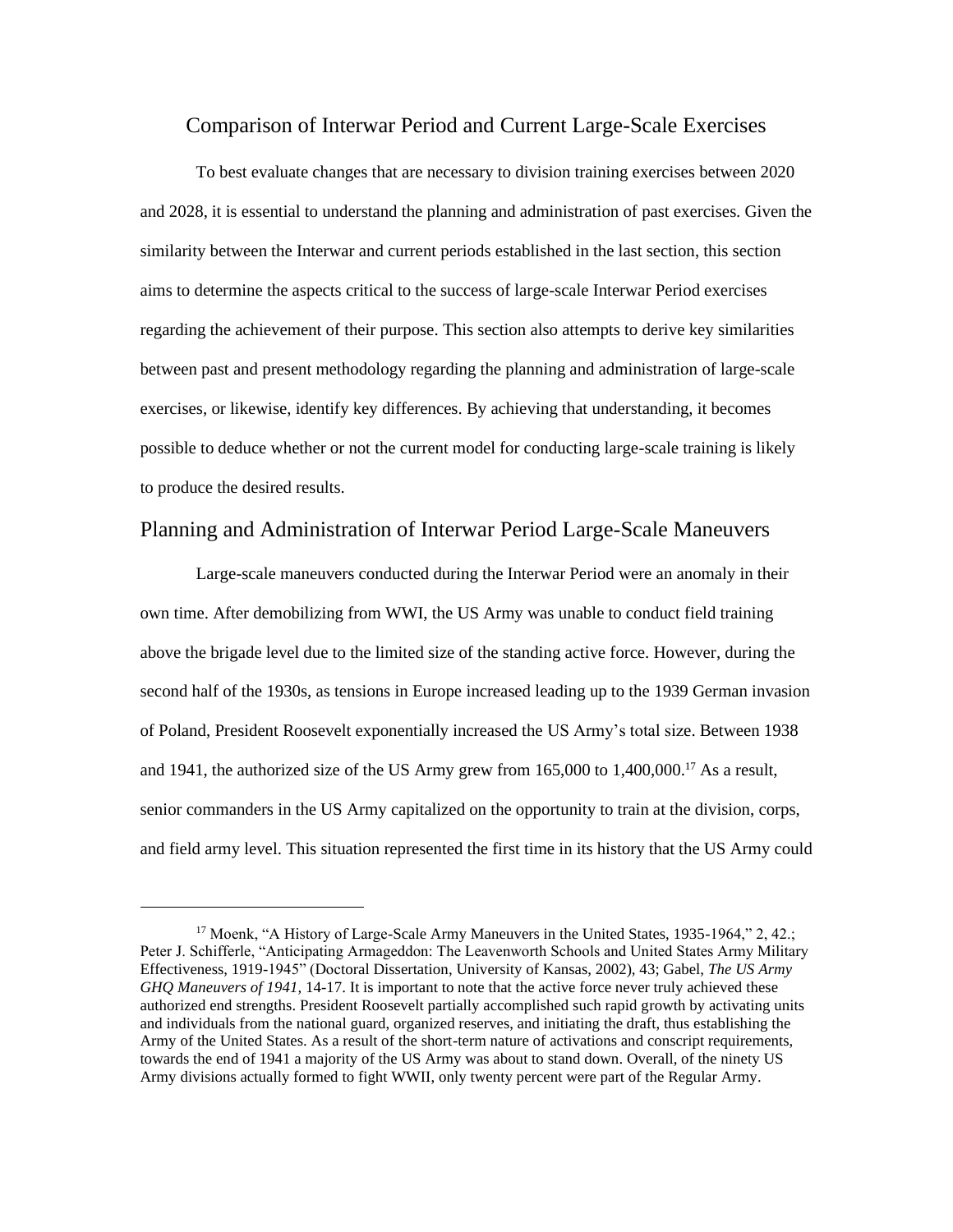conduct "genuine" corps and army level exercises on home soil before a declaration of war.<sup>18</sup> Many of these same commanders also knew from personal experience dating back to the Spanish American War that this was a unique chance to train higher level staffs, test concepts, and make mistakes that would not be acceptable in battle.<sup>19</sup> Commanders and their staffs planned using the doctrine available to them at the time and administered the exercises through a team of umpires who not only provided control but also feedback regarding unit adherence to tactical doctrine.

Before analyzing the training doctrine and umpires, it is helpful to understand the broader context of why the US Army preferred maneuvers over other training methods. After demobilization following WWI, before attaining the ability to conduct maneuvers above the brigade level, the US Army used command post exercises (CPX) to test higher-level staffs.<sup>20</sup> These CPXs were useful; however, they did not allow for commanders or their staffs to gain experience from the 'Clausewitzian' friction exposed during field maneuvers against a live enemy.<sup>21</sup> The notional nature of these CPXs reduced things like terrain, time, distance, and the enemy to mathematical factors that limited understanding of their collective impact on the headquarters subordinate elements. The shortfalls of the CPXs were known to the participants.

<sup>18</sup> Kent Roberts Greenfield, Robert R. Palmer, and Bell I. Wiley, *The Army Ground Forces: The Organization of Ground Combat Troops* (Washington, DC: Center of Military History, 2004), 9-10. Chief of Staff of the Army, GEN George Marshall noted after 1940 it was now possible to stage "the first genuine corps and army maneuvers in the history of this Nation." During the US Civil War corps sized organizations conducted drill, which served similar purposes to maneuvers but lacked an opposing force.

<sup>&</sup>lt;sup>19</sup> Moenk, "A History of Large-Scale Army Maneuvers in the United States, 1935-1964," 1-5; Christopher Gabel, *The US Army GHQ Maneuvers of 1941* (Washington, DC: Center of Military History, 1991), 5-6.

<sup>20</sup> Command post exercise as defined by Field Manual 21-5 *Military Training* (1941) were "exercises conducted in the field under simulated war conditions in which troops and armament are actually present in whole or in part, while those of the other side are imaginary or outlined. They are of general application in the training all troops. When the troops present consist only of command, staff, and communications personnel, they are termed 'command post exercises.'" US Department of the Army, Field Manual (FM) 21-5, *Military Training* (Washington DC: Government Publishing Office, 1941) 45-46.

<sup>&</sup>lt;sup>21</sup> Field maneuvers as defined by FM 21-5 (1941) were "exercises in which a military operation is conducted on the ground, the troops and armament of both sides being actually present, either wholly or in part, and all the conditions of actual war being simulated." US Army (FM) 21-5, *Military Training*, 46.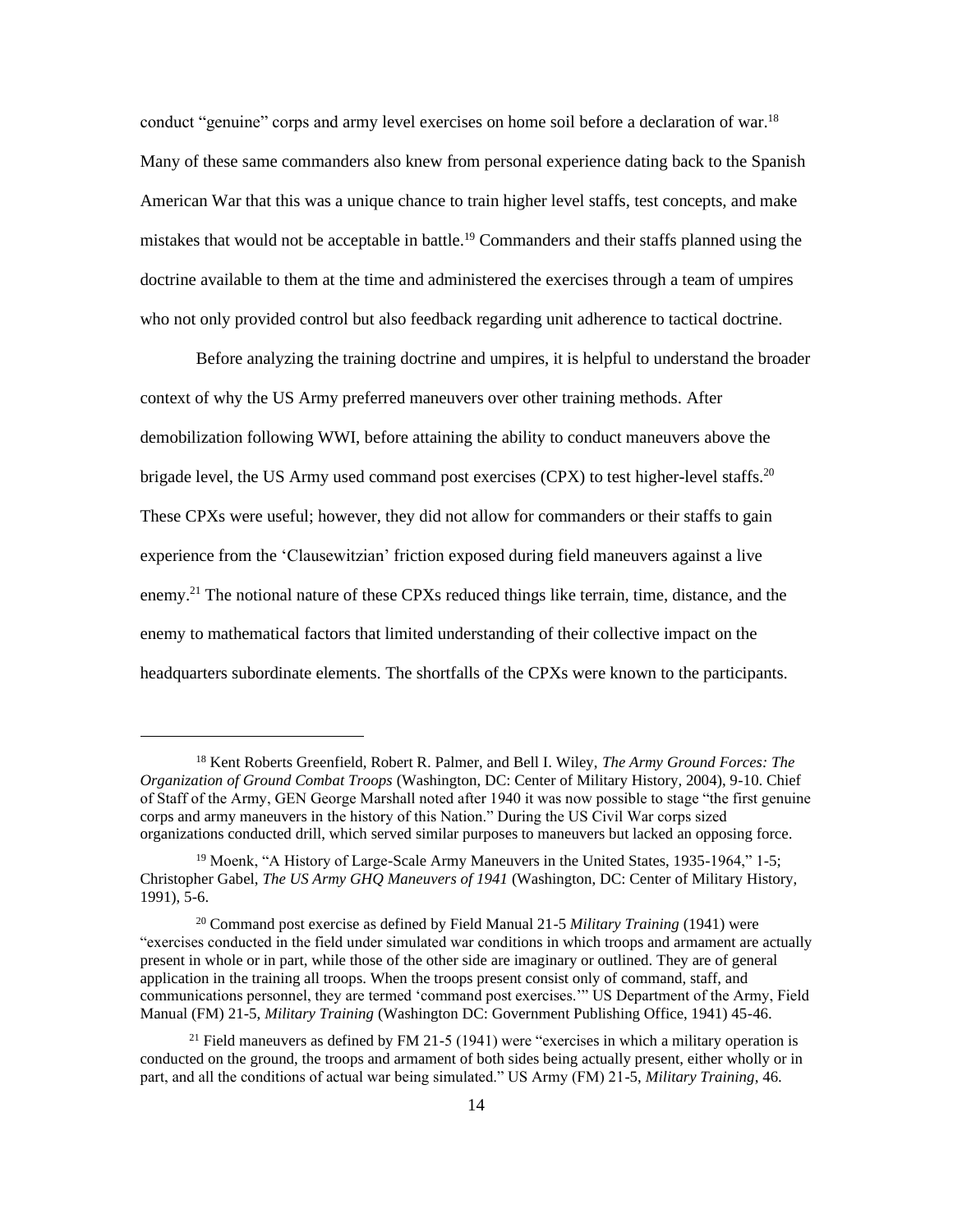The US Army based all officer education during the Interwar Period on experience gained by the Army Expeditionary Forces during WWI, and therefore officers who had attended schools at Fort Leavenworth, were aware the gaps between that reality and the CPXs.<sup>22</sup> Nevertheless, given the financial and manning constraints under which they operated before the late 1930s, the CPXs were the best they could do.

As troop levels increased, field army commanders independently sought opportunities to train their organizations above the brigade level. Third Army was the first to conduct successful maneuvers, doing so twice in 1938<sup>.23</sup> Despite manning issues, the maneuvers provided a proof of concept, that field army headquarters could run live exercises that tested corps and division-sized elements in a more realistic manner than previously used CPXs. Both First and Third Army used the model pioneered in 1938 to evaluate their subordinates throughout 1939 and 1940. Initially, regular army units comprised the training audience; however, as President Roosevelt federalized national guard units as part of his mobilization plans, they became incorporated into the training.<sup>24</sup> The maneuvers drew attention from GEN George Marshall, who in 1940 established a General Headquarters (GHQ) to oversee the Army's mobilization and preparation for impending war with European powers.

In August 1940, Major General (MG) Lesley McNair took the reigns as Chief of Staff of the newly formed GHQ.<sup>25</sup> The organization was responsible for preparing the rapidly mobilizing

<sup>22</sup> Schifferle, *America's School for War: Fort Leavenworth, Officer Education, and Victory in World War II*, 6-8, 172-175. Schifferle identified that the Command and General Staff School at Fort Leavenworth was the only US Army School that fully integrated the principles of combined arms warfare developed from the American Expeditionary Force experiences in 1917-18. As a result, its graduates were able to form a critical link from WWI experience during their service in WWII. Fortunately, there were enough of them to ensure a majority of the WWII division commanders, assistant commanders and division chiefs of staff were graduates of the Fort Leavenworth courses.

<sup>&</sup>lt;sup>23</sup> Moenk, "History of Large-Scale Army Maneuvers in the United States, 1935-1964," 23.

<sup>&</sup>lt;sup>24</sup> Moenk, "History of Large-Scale Army Maneuvers in the United States, 1935-1964," 23-41.

<sup>25</sup> Mark T. Calhoun, *General Lesley J. McNair: Unsung Architect of the US Army* (Lawrence, KS: University of Kansas Press, 2015), 214.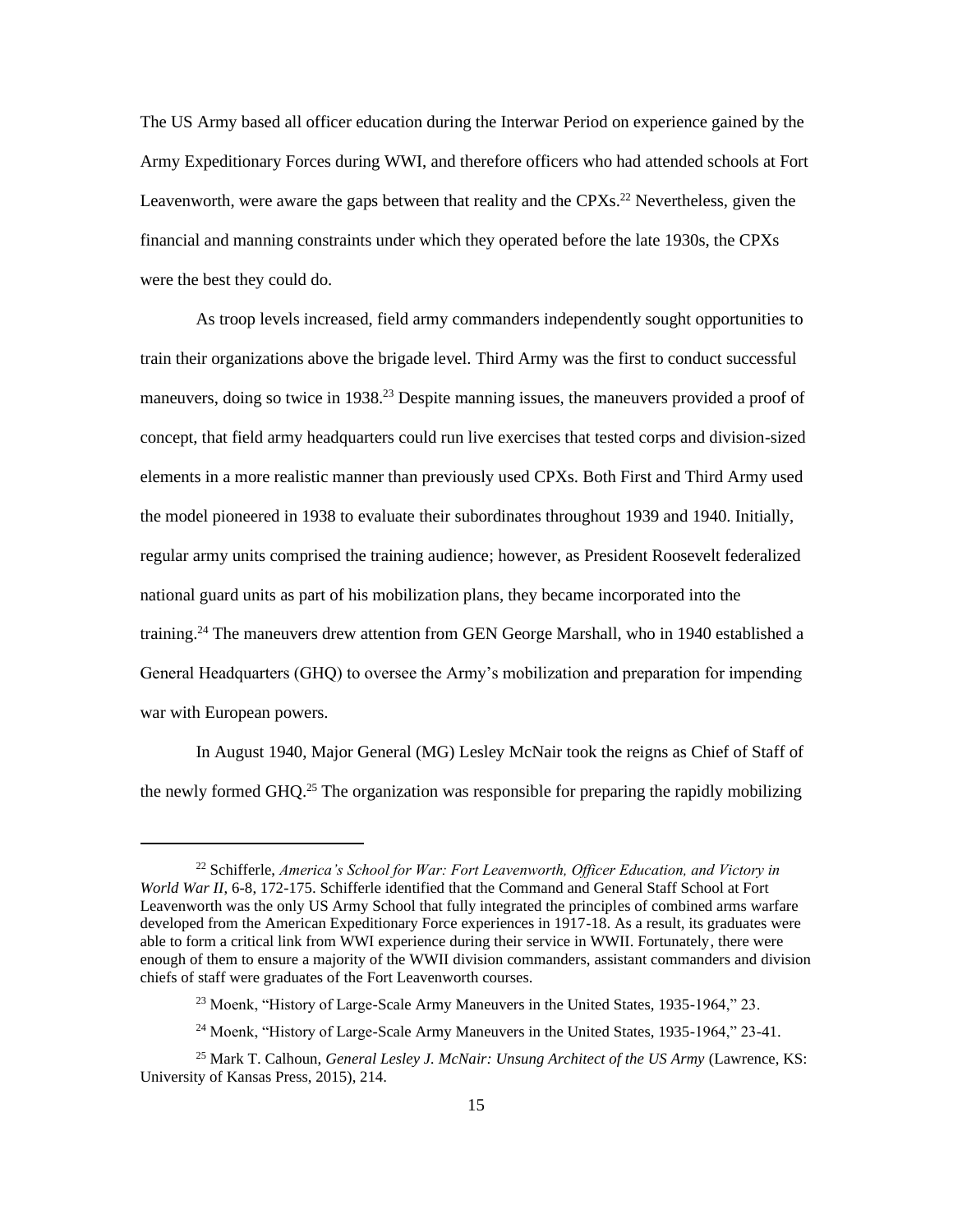US Army for combat operations before any declaration of war. Despite his role as the commander of GHQ, GEN Marshall delegated responsibility for training US Army forces to MG McNair.<sup>26</sup> MG McNair identified the main objective of GHQ as setting the stage for bringing units "to maximum readiness for combat before they left the US."<sup>27</sup> With authority delegated from GEN Marshall and the overall objective being a combat-ready US Army, MG McNair issued training guidance to Army commanders in January 1941. In this guidance, GHQ directed units to conduct combined (arms) training and additional unit training for three to four months.<sup>28</sup> That training was to culminate from August to November of that year in a set of maneuvers run by GHQ designed to simulate combat operations at the field army level.<sup>29</sup> The purpose of the 1941 GHQ Maneuvers was to avoid issues present in 1918 when US Army units deployed to the front only having conducted exercises at the division level.<sup>30</sup> In addition to providing an opportunity for corps and field army commanders to test the command of their organizations, the GHQ maneuvers provided the opportunity to validate concepts.

Within the overall main objective, the sub-objectives MG McNair desired to achieve were manifold. MG McNair wanted to give US Army leaders the experience of operations at the division, corps, and field army level. MG McNair understood US Army doctrine presented the

<sup>26</sup> Calhoun, *General Lesley J. McNair: Unsung Architect of the US Army.* 215.

<sup>27</sup> Greenfield, Palmer, and Wiley, *The Army Ground Forces: The Organization of Ground Combat Troops.* 7. The authors discuss the overall objective and purpose of the 1941 GHQ field maneuvers, primary sources from GHQ explicitly delineating training objectives were not available to the author of this report. However, Greenfield, Palmer and Wiley cite primary sources in their discussion of this objective.

 $^{28}$  FM 21-5 defines combined training as "Unit tactical training will be conducted by appropriate teams. Thus, a company field exercise should include appropriate battalion and regimental weapons. Field exercises involving an infantry battalion should include supporting artillery and regimental weapons. Regimental field exercises will, when possible, include artillery, engineers, tanks or armored units, and aviation." US Army (FM) 21-5, *Military Training*, 46. Author added the parenthetical to illustrate the terms current evolution.

<sup>&</sup>lt;sup>29</sup> Moenk, "History of Large-Scale Army Maneuvers in the United States, 1935-1964," 42-43.

<sup>30</sup> Gabel, *The US Army GHQ Maneuvers of 1941,* 19.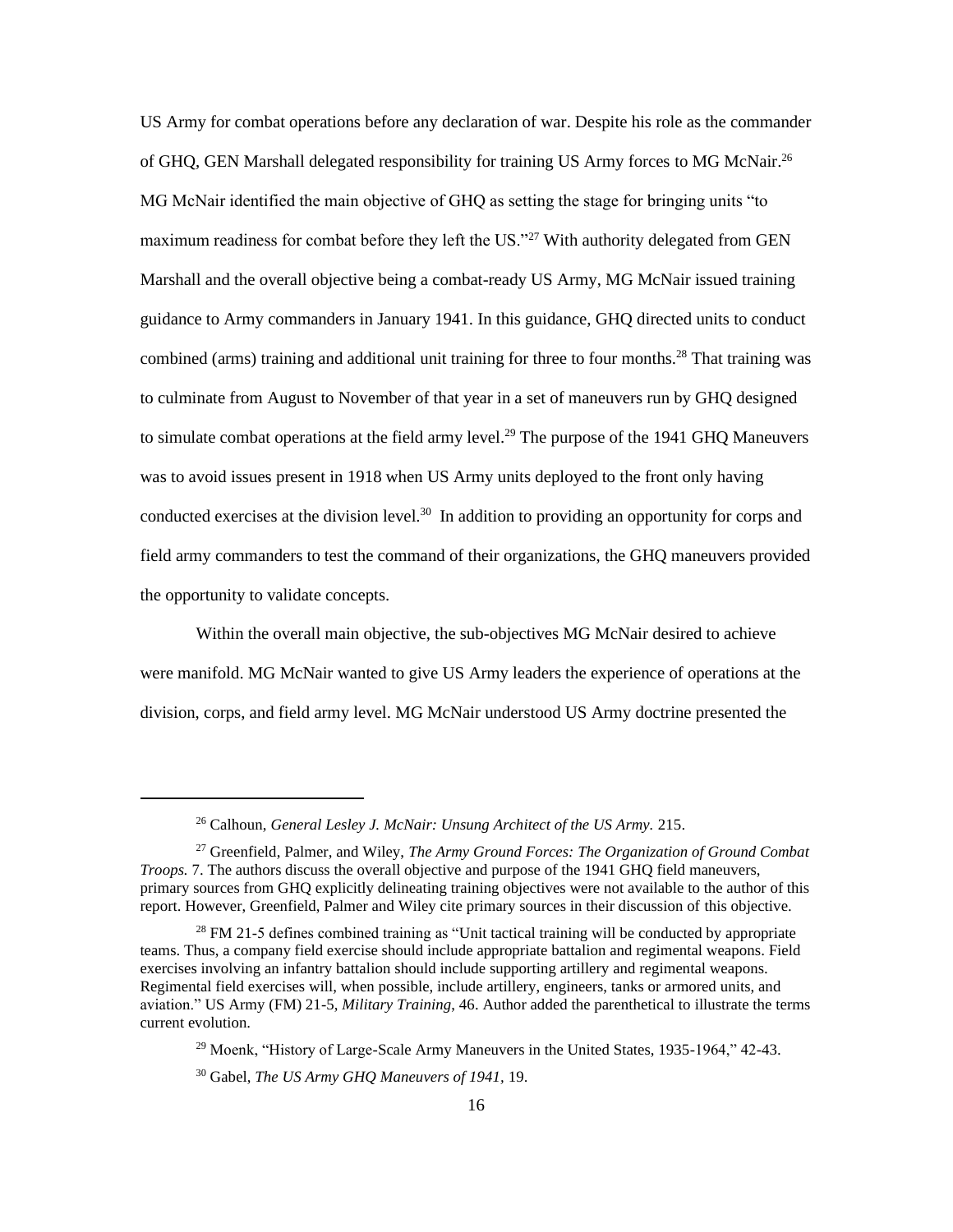division as the "paramount combat team and chief fighting unit of the [US] Army."<sup>31</sup> He saw these maneuvers as an opportunity to give leaders a better understanding of what combat looked like between groups of six or more divisions. MG McNair also understood the maneuvers would provide them with the ability to codify best practices for use as the Army expanded at an exponential rate, and officers who operated at the battalion level found themselves commanding much larger formations.<sup>32</sup> He also wanted to validate several new configurations and concepts. Specifically, MG McNair sought to confirm the benefits of the triangular compared to the square division, verify the soundness of the armor division table of organization and equipment, identify methods to employ new tank and anti-tank technologies, and continue to refine the relationships between air and ground forces.<sup>33</sup> All of these items and more were tested during two multi-phase maneuvers between August and November 1941, the first taking place in west Louisiana and east Texas, and the second across the Carolinas.

Having illustrated why US Army leaders preferred live maneuvers over other forms of training, and the objectives GHQ sought to achieve, it is logical to provide analysis of training doctrine. During the Interwar Period, the US Army had limited doctrine compared to its current counterpart. The most notable manual, the Field Service Regulation, originally published as the

<sup>31</sup> Greenfield, Palmer, and Wiley, *The Army Ground Forces: The Organization of Ground Combat Troops.* 41.

<sup>32</sup> Forrest C. Pogue, *George C. Marshall: Ordeal and Hope, 1939-1942* (New York: The Viking Press), 89-90. GEN Marshall saw the maneuvers as an opportunity to learn and improve, chastising a critical senator by saying "My God, Senator, that's the reason I do it. I want the mistake down in Louisiana, not over in Europe, and the only way to do this thing is to try it out, and if it doesn't work, find out what we need to make it work."; Gabel, *The US Army GHQ Maneuvers of 1941,* 50-51. Gabel includes the lengthy justification Brigadier General Harry Twaddle, GEN Marshall's operations officer, gave congress for spending 28 million dollars on Louisiana maneuvers. "The expansion of the Army, which has occurred since last fall (1940) has produced numerous new headquarters… staffed with officers who… have had little opportunity to acquire by firsthand experience the knowledge necessary in moving, supplying, and controlling large concentrations of troops and maneuvering them in the field." The examples demonstrate the manifold objectives of the GHQ Maneuvers, and though they were shared with political representatives, it's likely that MG McNair and his staff were acutely aware of them as well.

<sup>33</sup> Gabel, *The US Army GHQ Maneuvers of 1941,* 10-12, 24-33, 53-60.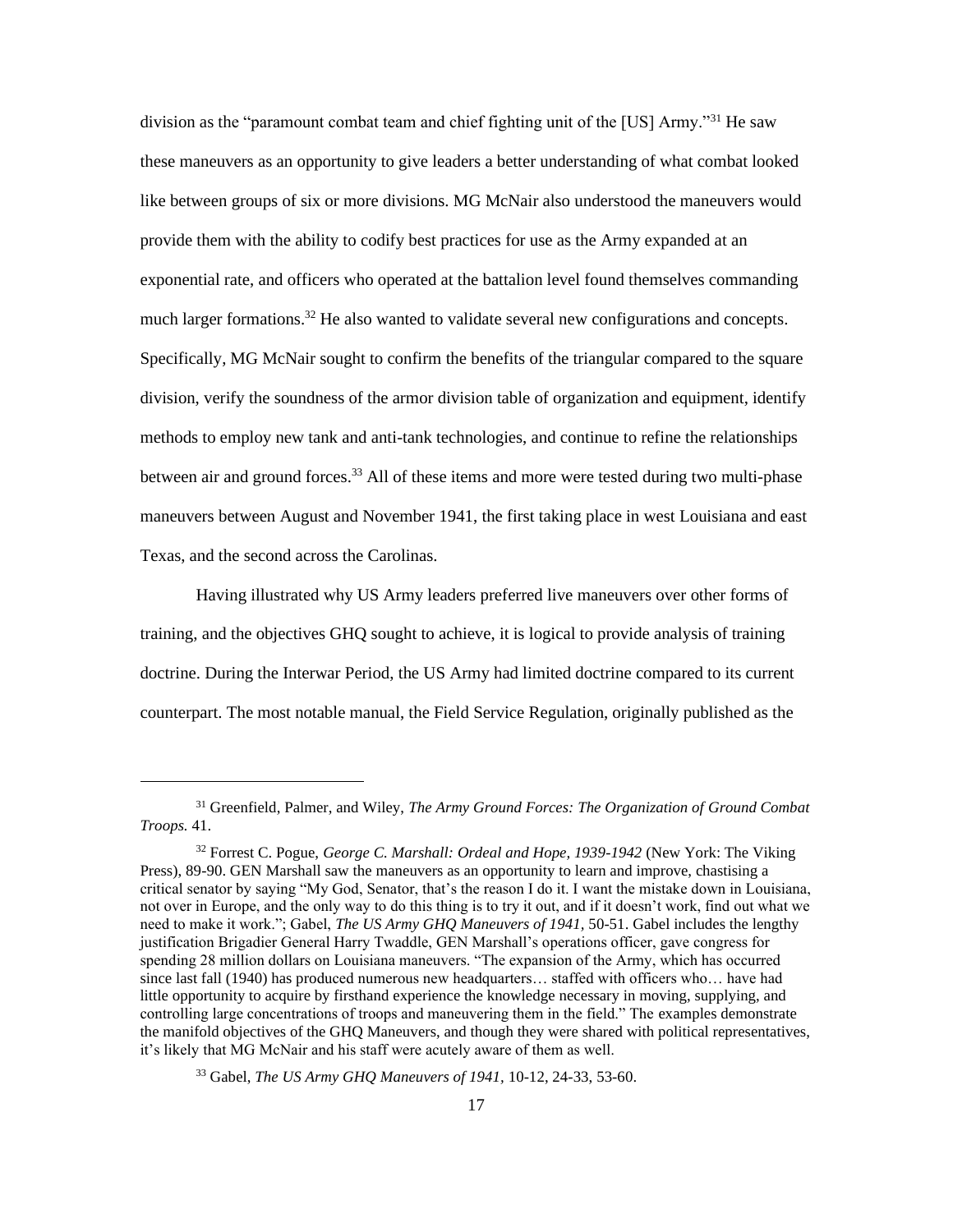keystone doctrinal publication in 1905, underwent revision in 1923, and again in  $1941$ <sup>34</sup> While the Field Service Regulation provided helpful guidance on the tactical employment of army units, it did not contain procedures on how to plan and administer training. In light of this shortfall, the War Department developed Training Regulation 10-5 *Military Training* that outlined the methods by which units should plan training. First published in 1921, and updated in both 1928 and 1935, Training Regulation 10-5 provided the US Army with three training fundamentals; decentralization, progressive training, and applicatory exercises.<sup>35</sup> In July 1941, the Army replaced Training Regulation 10-5 with Field Manual (FM) 21-5 *Military Training*, which added further clarity to the planning and conduct of map exercises, problems, and maneuvers, and field exercises and maneuvers. Though codified in the same year, the methodology laid out in FM 21-5 is likely what GHQ planners used to prepare for the 1941 maneuvers.

FM 21-5 specified that the critical components of field exercises and maneuvers were preparation, direction and control, and realism.<sup>36</sup> Units prepared through deliberate planning of an overall training program that began with classroom instruction and culminated with field exercises and maneuvers that allowed individuals and units to apply US Army doctrine. Direction, control, and realism became the realms of exercise umpires. The manual stated that all officers and non-commissioned officers should receive umpire training to provide flexibility to units as they trained.<sup>37</sup> According to the FM, every training event required umpires to provide

<sup>34</sup> Schifferle, *America's School for War: Fort Leavenworth, Officer Education, and Victory in World War II,* 53, 68; Kretchik, *US Army Doctrine from the American Revolution to the War on Terror.* (Lawrence, KS: University of Kansas Press, 2011), 132, 148.The Army released a "tentative" version of the field service regulation in 1939. The document mirrored much of what had been issued in 1923 but did add significant material regarding mechanized forces and air power. Due to the fact that various agencies within the approving chain did not concur, the Army rescinded many of the tactical changes it incorporated.

<sup>35</sup> United States War Department, Training Regulation (TR) 10-5, *Military Training* (Washington, DC: Government Printing Office, 1935), 6.

<sup>36</sup> US Army FM 21-5*, Military Training*, 53.

<sup>37</sup> US Army FM 21-5, *Military Training,* 55.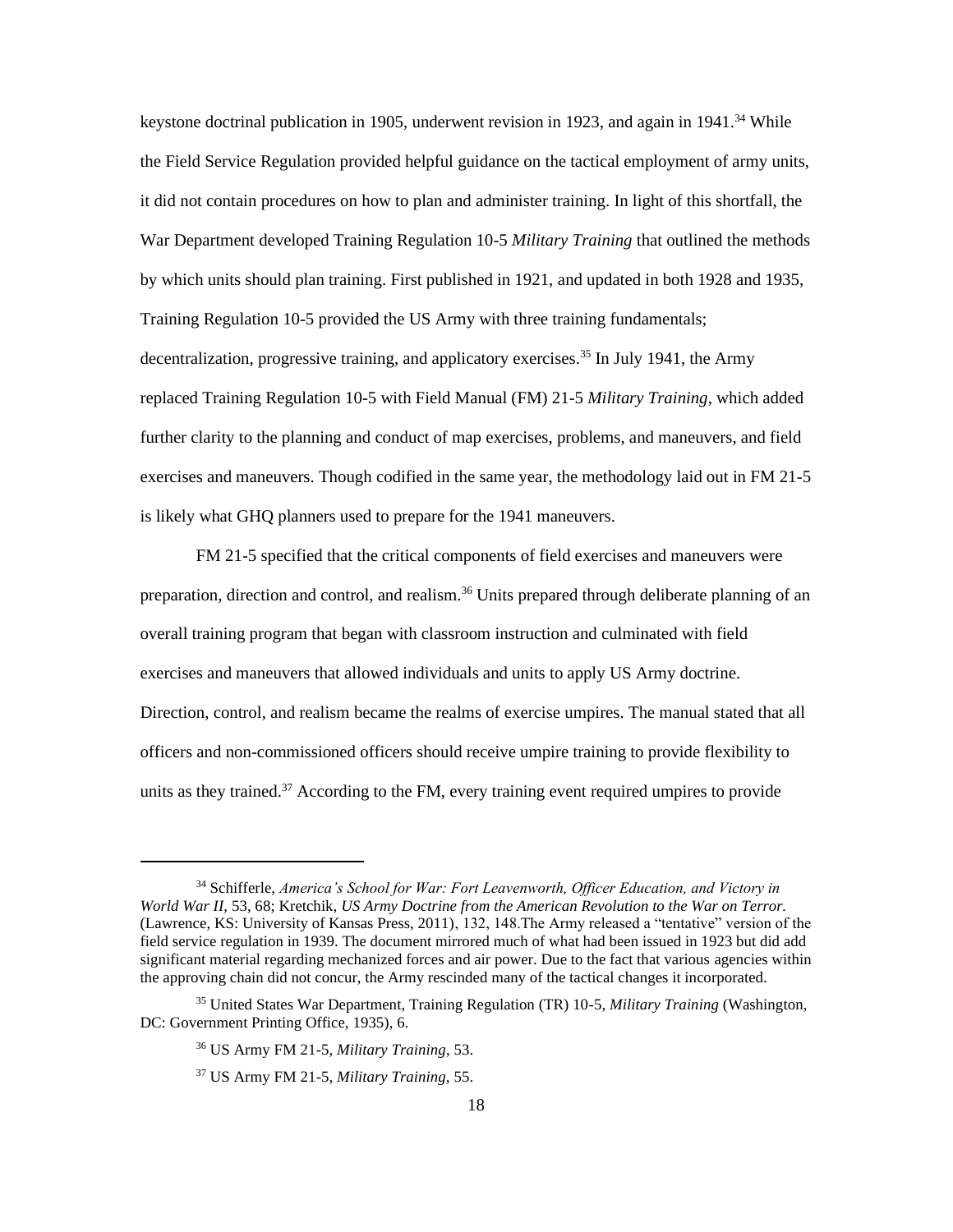unbiased realistic feedback to the trainees, ensure the training remained inside the limits of its stated objectives, and prevent disputes between adversarial forces. In concept, umpires were not a novelty in 1941; however, previous exercise reports were full of examples of poor umpiring and the detrimental effect it had on training.<sup>38</sup> As a result, when preparing for the 1941 GHQ maneuvers, MG McNair personally oversaw the writing of a new umpire manual to enhance realism.<sup>39</sup> The new manual provided instructions regarding how umpires were to adjudicate simulated combat action between all types of army forces. Though not free of shortfalls of its own, the umpire manual was one of the first documents that incorporated rules for air to ground, ground to air engagements, and anti-tank on tank engagements.<sup>40</sup> Regardless of the completeness, the updated manual allowed GHQ to move on to the next important task in preparation, selecting umpires.

To control the maneuvers and log observations, GHQ selected over 2000 umpires from across the US Army from units not identified to participate. <sup>41</sup> Following the instructions put forth in *Umpire Manual*, GHQ ensured the umpires received training on the latest in US Army doctrine.<sup>42</sup> This familiarity was a necessity for the umpires to be able to evaluate a given units application of doctrinal principles. Additionally, many of the senior umpires were WWI veterans; as such, they would be able to provide quality control on the realism of the maneuvers. Despite the great attention paid to selecting umpires, and rewriting the *Umpire Manual*, control of the

<sup>38</sup> Greenfield, Palmer, and Wiley, *The Army Ground Forces: The Organization of Ground Combat Troops.* 44.

<sup>39</sup> Gabel, *The US Army GHQ Maneuvers of 1941,* 45.

<sup>40</sup> Clyde Hyssong, *Umpire Manual* (Washington, DC: General Headquarters, US Army, 1941), 16- 18, 21, Aviation Supplement, 3-12; Greenfield, Palmer, and Wiley, *The Army Ground Forces: The Organization of Ground Combat Troops.* 44.

<sup>41</sup> John G. D'Antoni, "The Home Front: The Experience of Soldiers and Civilians in the Louisiana Maneuvers of 1940 and 1941" (master's thesis, University of New Orleans, 2018), 10.

<sup>42</sup> Hyssong, *Umpire Manual*, 29-31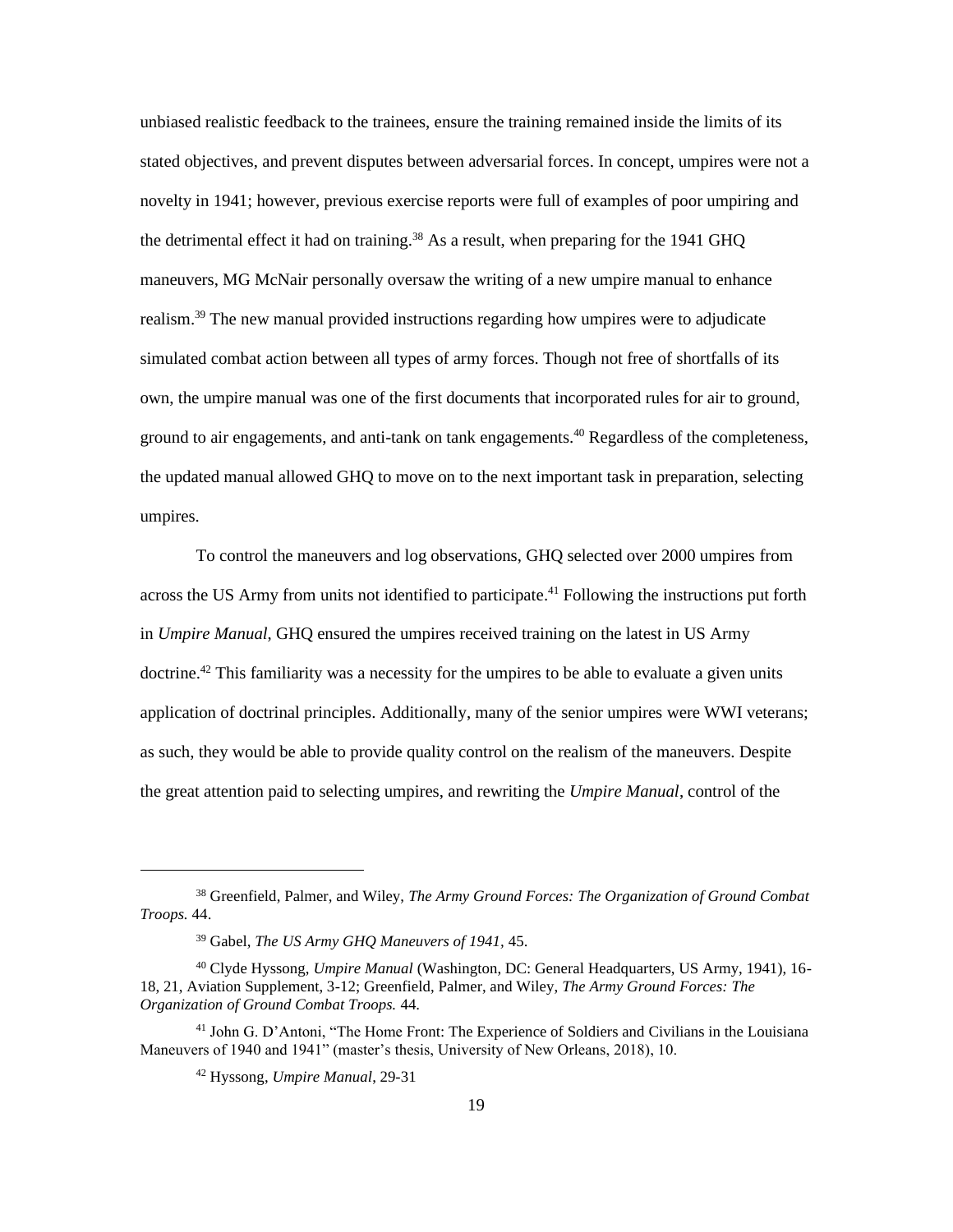maneuvers had inherent issues, specifically regarding the use of aviation and mechanized formations. Lack of efficient technology to communicate made it difficult for ground and air umpires to assess effects on either element. Also, tank and anti-tank engagements proved challenging to evaluate due to rules written without a thorough understanding of the effect tanks have on dismounted infantry or the repair timelines for notionally damaged or destroyed vehicles.<sup>43</sup> Regardless of these issues, many of the participants testified that the 1941 maneuvers were the most realistic to date.

LTG McNair saw the 1941 maneuvers as an overall success*.* Part of that success was the fact that they exposed shortfalls and failures in the training, doctrine, and leadership of the units that participated.<sup>44</sup> The maneuvers brought forth the idea that given the right anti-tank system, dismounted troops could defend against armored units, although they also exposed that the US Army still needed to develop suitable methods to employ the anti-tank weapons. Training in Louisiana and Carolina also convinced the US Army to abandon horse cavalry for the introduction of armored cars. Also, the maneuvers exposed weaknesses regarding the coordination between ground and air elements, and friction regarding how the US Army could best employ its air forces.<sup>45</sup>As a result of these shortfalls, LTG McNair developed a remedial training plan that never saw implementation. Four days after he presented his findings and recommendations to GEN Marshall, Japan attacked Pearl Harbor and brought the US into WWII. Within the following year, the US Army would add two million men to its ranks.<sup>46</sup> Despite the abandonment of LTG McNair's remedial training, this meant the experiences gained in late 1941 would be all the more critical.

<sup>43</sup> Gabel, *The US Army GHQ Maneuvers of 1941,* 48.

<sup>44</sup> Promoted in June of 1941.

<sup>45</sup> Gabel, *The US Army GHQ Maneuvers of 1941,*170-172

<sup>46</sup> Gabel, *The US Army GHQ Maneuvers of 1941,* 185-186.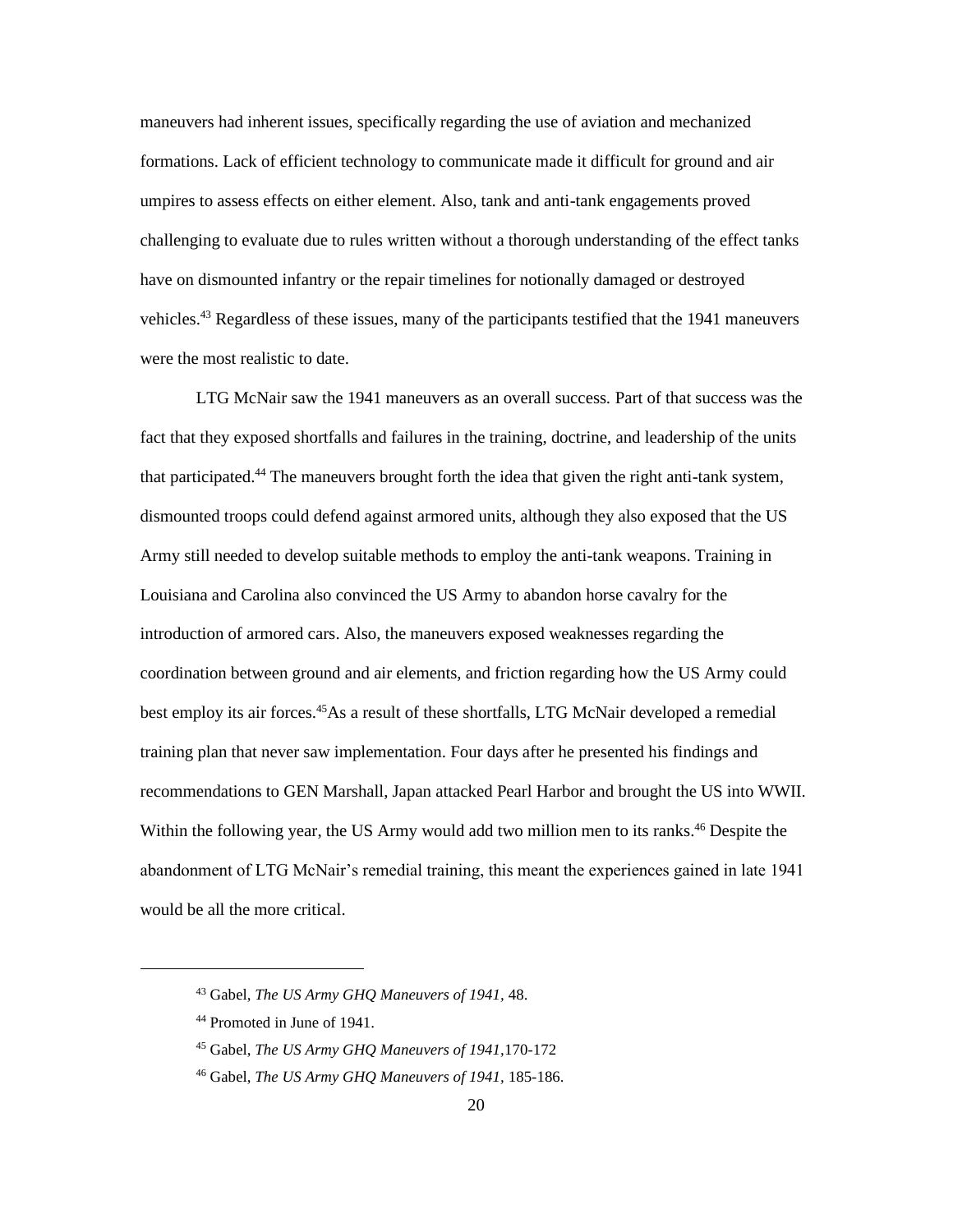With rapid expansion underway GHQ implemented a plan that required existing divisions to provide experienced cadre to assist with the organization, training, and administration of new units.<sup>47</sup> Due to the success of the maneuvers, GHQ continued them on a slightly smaller scale in 1942, 1943, and 1944 as a method to test divisions before they departed the US for either the Pacific, Mediterranean, or European theaters.<sup>48</sup> The legacy of the maneuvers lived on through the small posts they created. Places like Camp Beauregard, Camp Claiborne, and Fort Polk, Louisiana, and communities like Fort Bragg, and Hoffman, North Carolina as well as Camden, South Carolina commemorate them. The 1941 maneuvers also laid a foundation that the US Army carried forward through the  $20<sup>th</sup>$  and into the  $21<sup>st</sup>$  century on how to train large-scale units in simulated combat. The next section examines how similar the current models of training divisions are to the ones used during the interwar period.

#### Planning and Administration of Current Large-Scale Exercises

The US Army currently uses Warfighter Exercises (WFX) and Joint Warfighting Assessments (JWA) to provide unbiased third-party feedback to divisions and corps. The Mission Command Training Program (MCTP), a subordinate of Training and Doctrine Command (TRADOC), conducts WFXs and the Joint Modernization Command, recently added to the AFC organization, executes JWAs.<sup>49</sup> Both WFXs and JWAs carry on the legacy of large-scale training exercises from the Interwar Period, and as a result, have many similarities. However, even with their numerous similarities, a few key differences become apparent through the evaluation of

<sup>47</sup> Gabel, T*he US Army GHQ Maneuvers of 1941,* 186.

<sup>48</sup> John Sloan Brown. *Draftee Division: The 88th Infantry Division in World War II* (Lexington, KY: The University Press of Kentucky, 1986), 45.; Ben Sobieck. "1941 Louisiana Maneuvers: The Big One," Military Trader News, January 7, 2009, accessed October 30, 2019, https://www.militarytrader.com/military-trader-news/1941 louisiana maneuvers-the big\_one.

<sup>49</sup> US Army TRADOC, Regulation (REG) 350-50-3, *Mission Command Training Program*  (Washington, DC: Government Printing Office, 2018), 5; "The Joint Warfighting Assessment," Joint Modernization Command, accessed December 8, 2019, [https://home.army.mil/bliss/index.php/units](https://home.army.mil/bliss/index.php/units-tenants/joint-modernization-command)[tenants/joint-modernization-command.](https://home.army.mil/bliss/index.php/units-tenants/joint-modernization-command)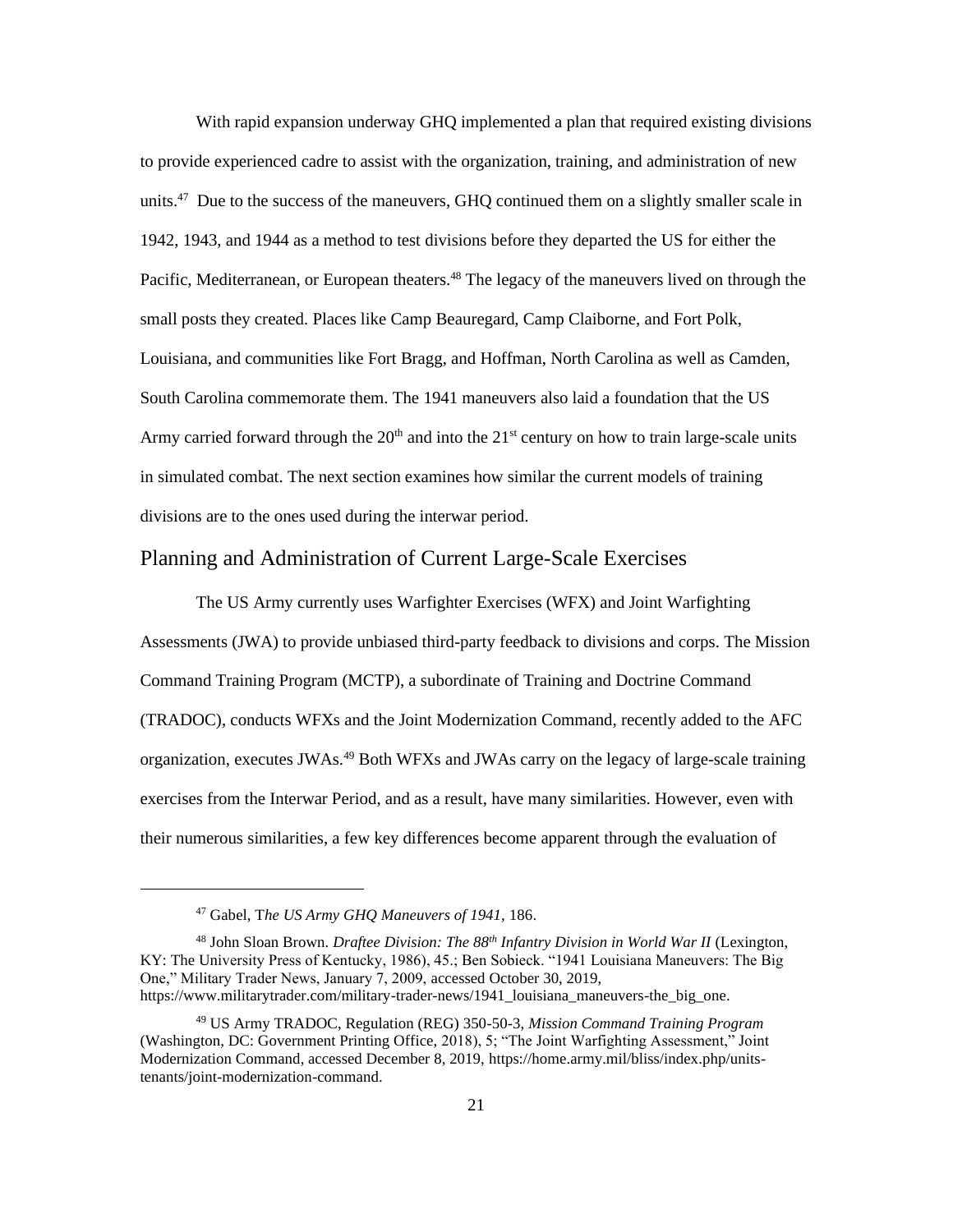planning doctrine used in their conception and control mechanisms used during execution. Of note, critical differences between Interwar Period and current exercises are that the US Army has whole organizations dedicated to the planning and administration of large-scale exercises and that they conduct those exercises in an increasingly virtual and constructive environment.

Similar to FM 21-5 (1941), FM 7-0 (2016) covered how the US Army trains individual Soldiers and units.<sup>50</sup> FM 7-0 (2016) offered ten training principles that Army Doctrine Publication 7-0 *Training* (2019) later reduced to four: "Train as you fight, Train to standard, Train to sustain, and Train to maintain."<sup>51</sup> FM 21-5 (1941) does not offer named principles like the current manuals do, however, states that training must focus on offensive action and build "morale; discipline; health, strength, and endurance; technical proficiency; initiative; adaptability; leadership; teamwork; and tactical proficiency."<sup>52</sup> The conceptual underpinning of FM 7-0 (2016) is almost entirely similar to that of FM 21-5 (1941), both documents dictate that training is driven by command determined objectives, progressive, and externally evaluated and controlled.<sup>53</sup> Both manuals also recognized the paramount value of US Army training present in the culmination of a unit training plan with live maneuvers, now represented by an external evaluation.<sup>54</sup> Even with

<sup>50</sup> TRADOC Regulation 350-50-3, *Mission Command Training Program* (2018) governs the planning and administration of MCTP WFXs, however, because of this focus is not analogous to FM 21-5 (1941). Since the goal of FM 21-5 (1941) was to provide "basic instructions for the training of the Army of the United States" FM 7-0 (2016) offers a better comparison.

<sup>51</sup> US Army Field Manual (FM) 7-0, *Training to Win in a Complex World* (Washington DC: Government Printing Office, 2016), 1-1; US Army, Army Doctrine Publication (ADP) 7-0, *Training*  (Washington DC: Government Printing Office, 2019), vi. The six principles eliminated between 2016 and 2019 were: "Training is commander driven, Training is led by trained officers and noncommissioned officers, Train using appropriate doctrine, Training is protected, Training is resources, and Training is multiechelon and combined arms." These principles still underpin the themes of ADP 7-0, the Army likely chose to remove them from doctrine for the sake of simplicity.

<sup>52</sup> US Army FM 21-5*, Military Training*, 1-2.

<sup>&</sup>lt;sup>53</sup> The documents employ the same overall concepts of command driven, progressive, and externally evaluated and controlled training. The language they use to describe and define these concepts is related, however, both manuals use fitting contemporary definitions and terms.

<sup>54</sup> US Army FM 7-0, *Training to Win in a Complex World*, 1-1, 2-15-2-16, 3-12-3-14, A-2. Page 3-13 discussed the role of the EXEVAL as the culmination of a unit training plan. Similar to live maneuvers of the Interwar Period, the EXEVAL tests unit proficiency against Department of the Army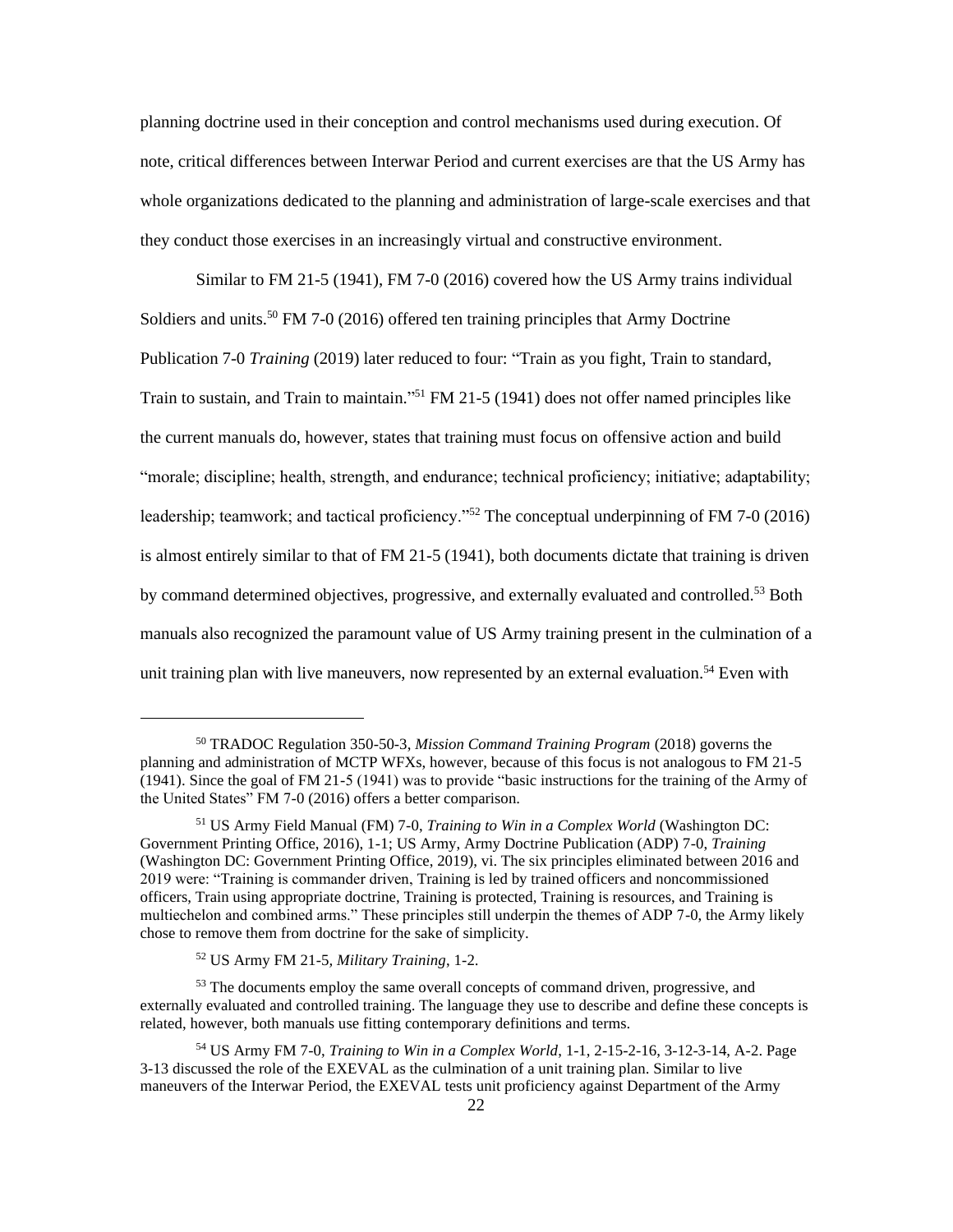the incorporation of technological developments over the seventy-five years between the publication of each document, ideas that seem modern in FM 7-0 (2016) have conceptual ties with those present in FM 21-5 (1941).

One example of this is presented in FM 7-0's (2016) discussion of training environments, categorized as live, virtual, or constructive. FM 7-0 defined training environment as "comprised of conditions, supporting resources, and time that enables training tasks to proficiency." Chapter two elaborated on the need for units to use a combination of live, virtual, and constructive training environments to enhance realism and maximize the use of time. That section went on to define live training as "executed in field conditions using tactical equipment. It involves real people operating real systems." Units conduct virtual training "using computer-generated battlefields in simulators with the approximate characteristics of tactical weapon systems and vehicles." Lastly, constructive training "uses computer models and simulations to exercise command and staff functions. It involves simulated people operating simulated systems." The manual explicitly stated units from the platoon to corps echelon can use all three methods.<sup>55</sup> The notions behind these environments are present in the discussion of CPXs and map exercises offered in FM 21-5 (1941).<sup>56</sup> It is not difficult to recognize that while the technology that allows for digital simulation, or the synchronization of Master Selection Event List injects in the current era may seem astonishing to an Interwar Period Soldier, the ideas they represent are not.

approved metrics evaluated by third party observers. Though not required, EXEVALs typically incorporate live opponents, unless the evaluated unit conducts them as a live-fire exercise.

<sup>55</sup> US Army FM 7-0, *Training to Win in a Complex World*, 1-10, 2-16 – 2-18.

<sup>56</sup> See page 16 for the FM 21-5 (1941) definition of command post exercise. FM 21-5 (1941) defines map exercise as "exercises in which a series of military situations are stated and solved on the map. All students solve the requirements individually, after which the solutions are discussed in a general conference." US Army FM 21-5*, Military Training*, 45. The language in the manual implies that the US Army intended map exercises to be used as practical applications in academic settings.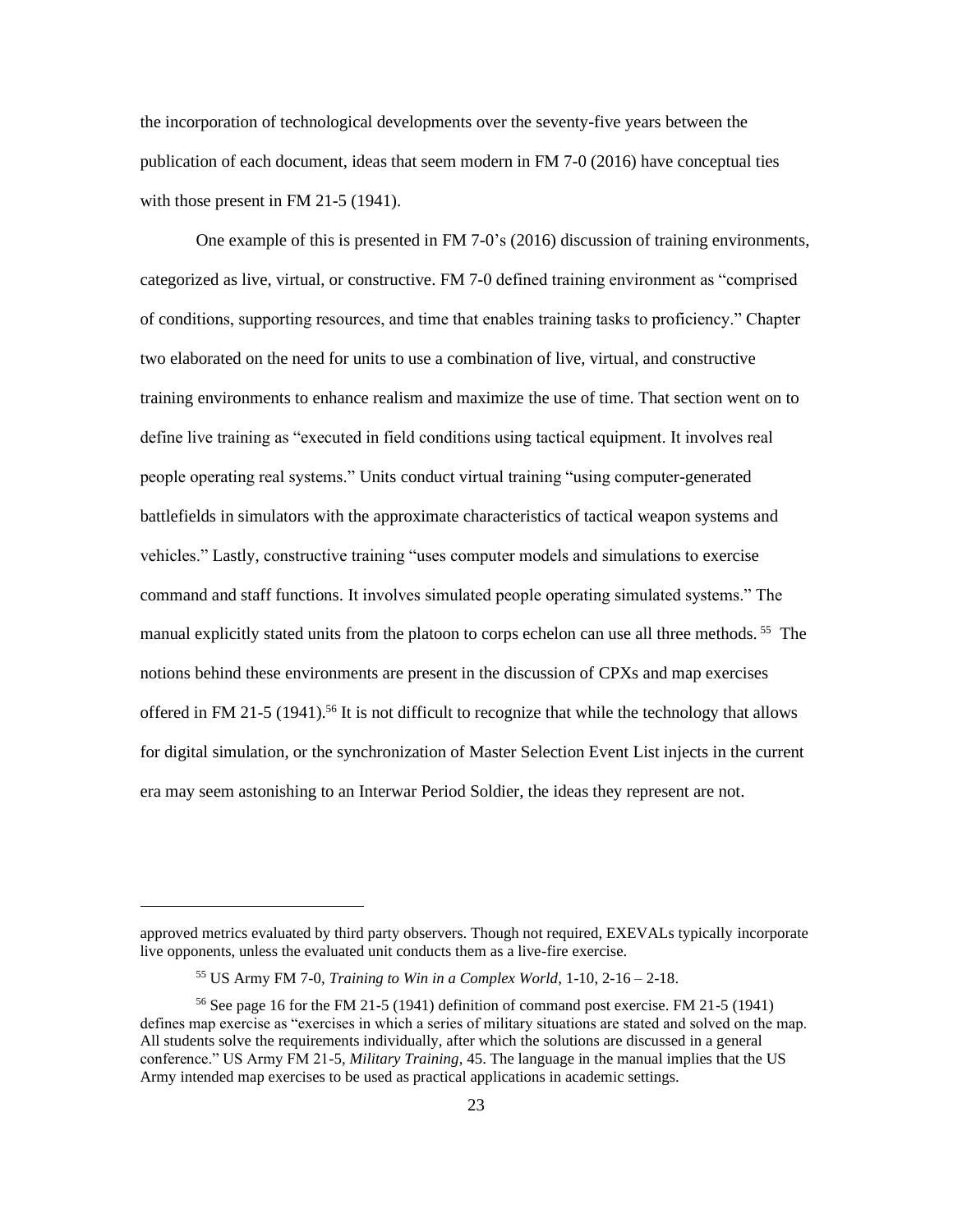Much like doctrine, there are significant similarities regarding the administration of largescale exercises. The latter half of Chapter 3 of TRADOC Regulation 350-5-3, covers the procedures for execution of US Army WFXs. Similar to the Interwar Period umpires, the US Army now uses Observer-Controller, Trainers (OC/Ts) to provide external oversight, evaluation, and feedback during training events. Unlike FM 21-5 (1941), FM 7-0 (2016) stipulated that only certain events warrant OC/Ts, typically these events are transitional between echelons; this departure implies that units can internally evaluate some events.<sup>57</sup>

Another difference between the administration of the Interwar Period and current era large-scale exercises resides in the force structure that supports them. Given the re-emergent nature of Interwar Period large-scale maneuvers, GHQ had to create superficial organizational infrastructures to support their execution. Over the eighty years between the Interwar Period and current era, the Army formalized these organizations based on the desire to conduct large-scale exercises on a rotational basis that offers optimized throughput.<sup>58</sup> Specifically, full-time OC/Ts comprise the majority of personnel in organizations like MCTP, Joint Modernization Command, and the Operations Groups of the National Training Center, the Joint Readiness Training Center, and the Joint Multinational Readiness Center. These organizations go to great lengths to provide the highest quality feedback and assessment of the units they train, in some cases conducting up to ten or eleven exercises in a given year. In addition to providing the infrastructure necessary to plan and administer training events, these organizations allow the Army better fidelity in the selection and education of OC/Ts. The Army selects Officers and NCOs for OC/T duty following

<sup>57</sup> US Army FM 7-0, *Training to Win in a Complex World*, 2-13.

<sup>&</sup>lt;sup>58</sup> During the Interwar Period, divisions held maneuvers annually as part of their progressive training plans. Despite calling them "division maneuvers" the largest element the exercised were brigades or regiments. As illustrated by Moenk, the overall strength of the US Army prior to 1938 did not allow commanders to conduct exercises above the brigade level. Unlike 1920s and 1930s era maneuvers, the current model balances operational and training requirements in a manner that ensures they attend a combat training center rotation on a biennial basis unless precluded by real-world missions.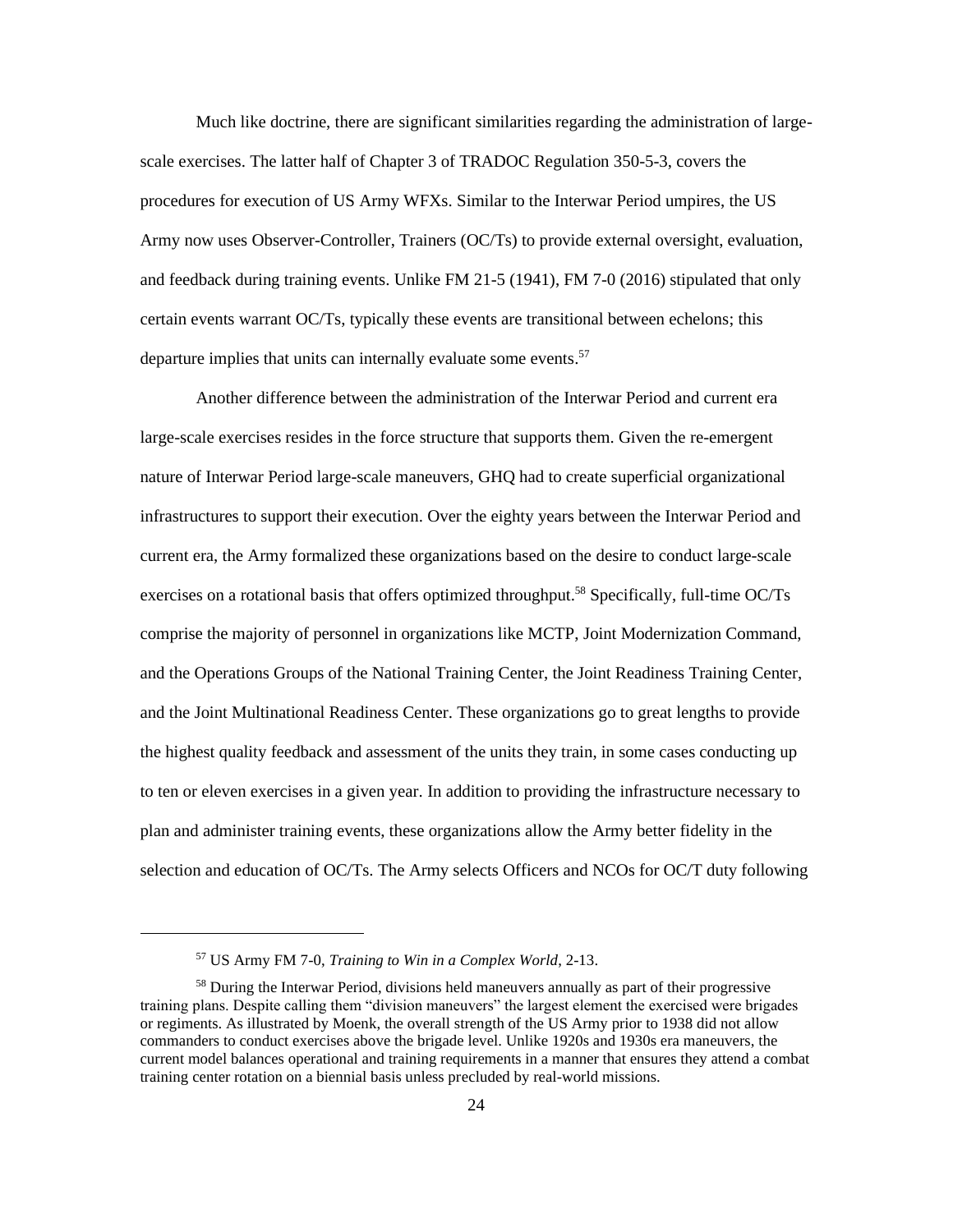key and developmental assignments, which give them relevant experience from which to provide feedback. Once on station, these new OC/Ts must undergo a period of certification, much like their Interwar Period counterparts. <sup>59</sup> However, because of the more permanent nature of their assignment, current OC/Ts periodically revisit the certification tasks to ensure they maintain awareness on current doctrine and, therefore, can provide better feedback.

Much like the umpires of the Interwar Period, current OC/Ts use a standard operating procedure (SOP) to govern their adjudication of battlefield effects per exercise rules. Unlike the *Umpire Manual* (1941), OC/T SOPs are now training center-specific, and though doctrinally based, contain rules and methods that are specific to the training center that developed them. For example, the MCTP OC/T SOP contains different terms and methods for assessing casualties following an indirect fire attack than the SOP used at Fort Polk's Joint Readiness Training Center. Some of this differentiation is because different training centers have different focuses (MCTP trains divisions and corps and the Joint Readiness Training Center trains infantry BCTs); however, in many cases, it is the result of decentralization on the part of US Army Forces Command and TRADOC. Also, like the 1941 *Umpire Manual,* these SOPs are oft-criticized by training units who believe they detract from the realism of the simulation or favor the enemy forces. <sup>60</sup> Regardless of these opinions, the SOPs provide a doctrinally based known point of

<sup>59</sup> US Department of the Army, Army Regulation (AR) 350-50, *Combat Training Center Program* (Washington DC: Government Printing Office, 2018), 8, 16. On page 8, this regulation mandates that the US Army G-1 provides "high-quality, highly experienced, and branch qualified cadre, in accordance with current year RA manning guidance, to all combat training center operations groups that support combat training center requirements in accordance with the combat training and MCTP OC/T coverage." These specifications ensure that officers and NCOs assigned as OC/Ts have relevant experience to help them coach and train US Army units. Multiple references are made to the need for OC/T certification training. Such training is delineated as the responsibility of a given combat training center Commander on page 16. "Train and certify OC/Ts and augmentation OC/Ts to TRADOC-established standards."

 $60$  These manuals are actually written deliberately to provide advantage to neither friendly or enemy forces. In many cases OC/Ts are biased towards harsher adjudication on the opposing force because as units that operate within the exercise rules more routinely, they should have more familiarity.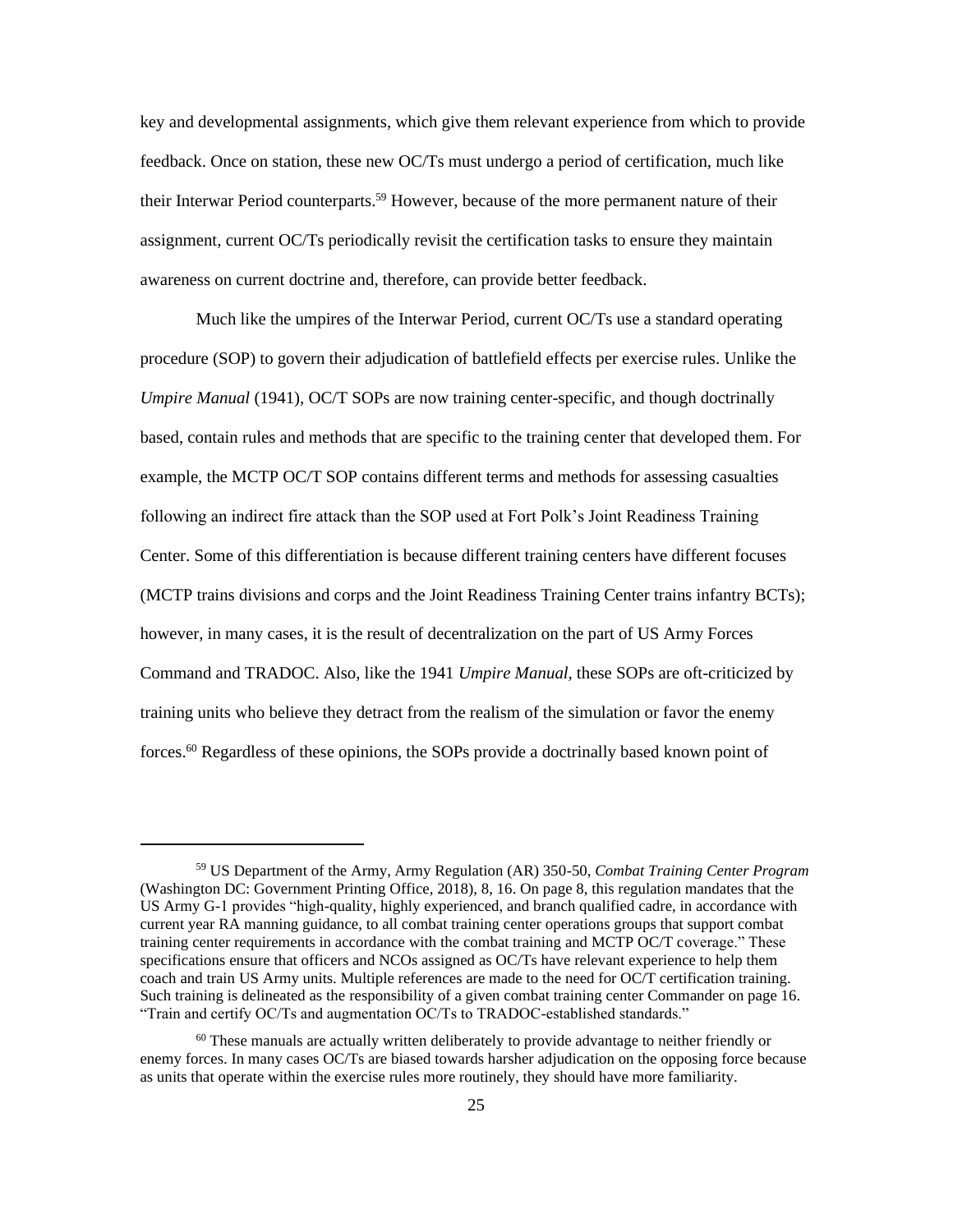departure that support the OC/Ts ability to control crucial aspects of training and ensure units meet their objectives.

The organizations previously mentioned also provide permanent party opposing forces (OPFOR) for current large-scale exercises. The idea of externally provided OPFOR was present during the Interwar Period; however, like umpires, the Army did not permanently assign units to that role. The idea of a permanent OPFOR for large-scale training exercises came along with the creation of Combat Training Centers in the early 1980s, a result of the US Army's desire to reinvigorate realistic training following Vietnam, and GEN William DePuy's vision of a "training revolution" interpreted by MG Paul Gorman.<sup>61</sup> The US Army's shift to using permanent OPFOR organizations allowed them to "fight" training units using adversary tactics and doctrine, as opposed to the Interwar Period exercises where both opponents "fought" using US tactics and doctrine. While it is arguable, which is better in terms of doctrine development, this denotes a significant departure regarding the conduct of US Army training exercises between the Interwar Period and current era.

Another significant change to large-scale exercises over the past eighty years is the amount to which they are virtual and constructive. The 1941 GHQ Maneuvers pitted two live Field Armies against one another.<sup>62</sup> As of 2019, MCTP conducts Division WFXs without a single subordinate brigade in the field. Instead, they feature digitally simulated brigades represented by response cells of "puckers."<sup>63</sup> This approach means that current WFXs are more similar in

<sup>61</sup> Anne W. Chapman, *The Origins and Development of the National Training Center 1976-1984*  (Fort Monroe, VA: Office of the Command Historian, US Army TRADOC, 1992), 13-24.

<sup>62</sup> Gabel, *The US Army GHQ Maneuvers of 1941*, 64.

<sup>63</sup> US Army TRADOC, REG 350-50-3, *Mission Command Training Program*, 39-40. The regulation defines response cells as groups that "replicate division and corps subordinate formations that cross talk and plan with training audiences." The section further implies that the cells do not require a full representation of a unit staff, but must be able to conduct basic levels of staff analysis and resultant production. They typically provide higher control to a work cell which "replicated the subordinate battalions and brigades of a training audience." The individual battalions subordinate to the response cells are manipulated by "puckers" in the virtual simulation. Though not defined in the TRADOC Reg, it is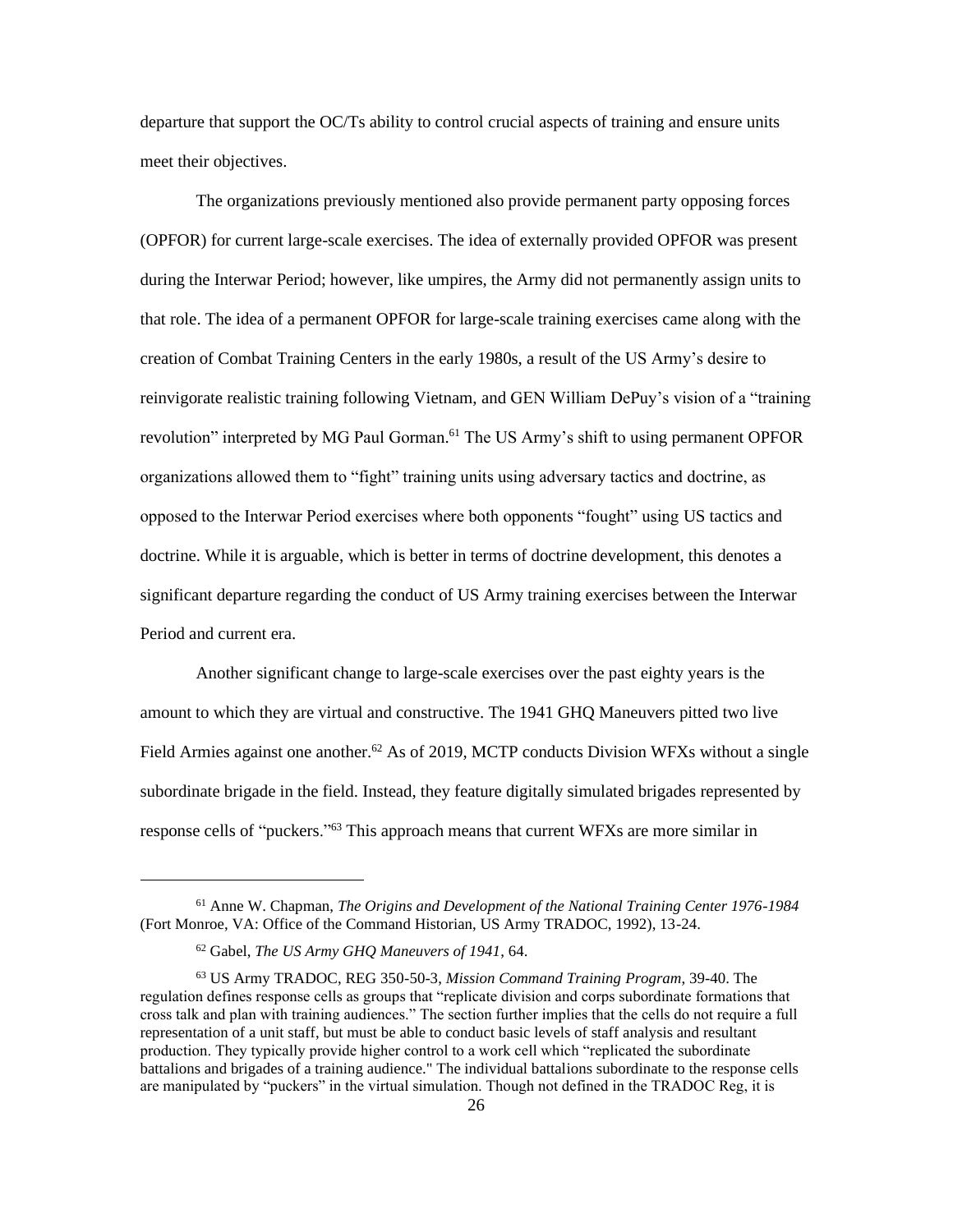concept to map and CPXs conducted during the Interwar Period than live maneuvers. While current simulation software and the use of response cells increase the amount of realism compared to a map exercise or CPX, they still leave gaps that do not allow for divisions to fully appreciate the friction and fog inherent on the battlefield. The JWA program has attempted to provide an alternative approach to the idea of response cells and digital simulation.

Partnering with US Pacific Command and US European Command on alternating years, JMC hosts an annual JWA.<sup>64</sup> During JWA 2018, the US Army's 1st Infantry Division commanded three US maneuver brigades (2nd Cavalry Regiment, 173rd Airborne Brigade, and 2nd Brigade, 1st Infantry), and other US and multinational enablers took to the field in Germany in an attempt to validate the concepts of the US Army's current operations manual (FM 3-0, 2017). <sup>65</sup> This model represented a significant change from the MCTP WFX construct, and proved that the US Army could again execute live exercises at the Division, and potentially Corps echelons. JWA 2018 also demonstrated the ability for the US Army to incorporate Joint and Multinational partners in a live exercise. MCTP routinely integrates these kinds of units virtually, or constructively, for the most part, in WFX, and most Interwar Period exercises failed to incorporate the joint force aspect. 66

As the US Army has progressed into the 21st century, it has kept similar concepts and methods regarding how it trains Soldiers and units. Under the most recent construct, JWAs are

implied that the "puckers" are individual soldiers who manipulate at a minimum one battalion in a digital system.

<sup>64</sup> "The Joint Warfighting Assessment," Joint Modernization Command, accessed December 8, 2019, [https://home.army.mil/bliss/index.php/units-tenants/joint-modernization-command.](https://home.army.mil/bliss/index.php/units-tenants/joint-modernization-command)

<sup>65</sup> Michael J. Lawson, foreword to *CALL Newsletter 19-03 Multinational Joint Forcible Entry Operations: Blue Flag/Joint Warfighting Assessment 2018*, edited by Center for Army Lessons Learned (CALL) (Fort Leavenworth, KS: Army University Press, 2018), iii. The last time the US Army put an entire division in the field prior to 2018 was before September 11, 2001.

<sup>&</sup>lt;sup>66</sup> There were a handful of joint exercises during the interwar period that aimed to test amphibious landing doctrine, specifically whether the Army could conduct a landing.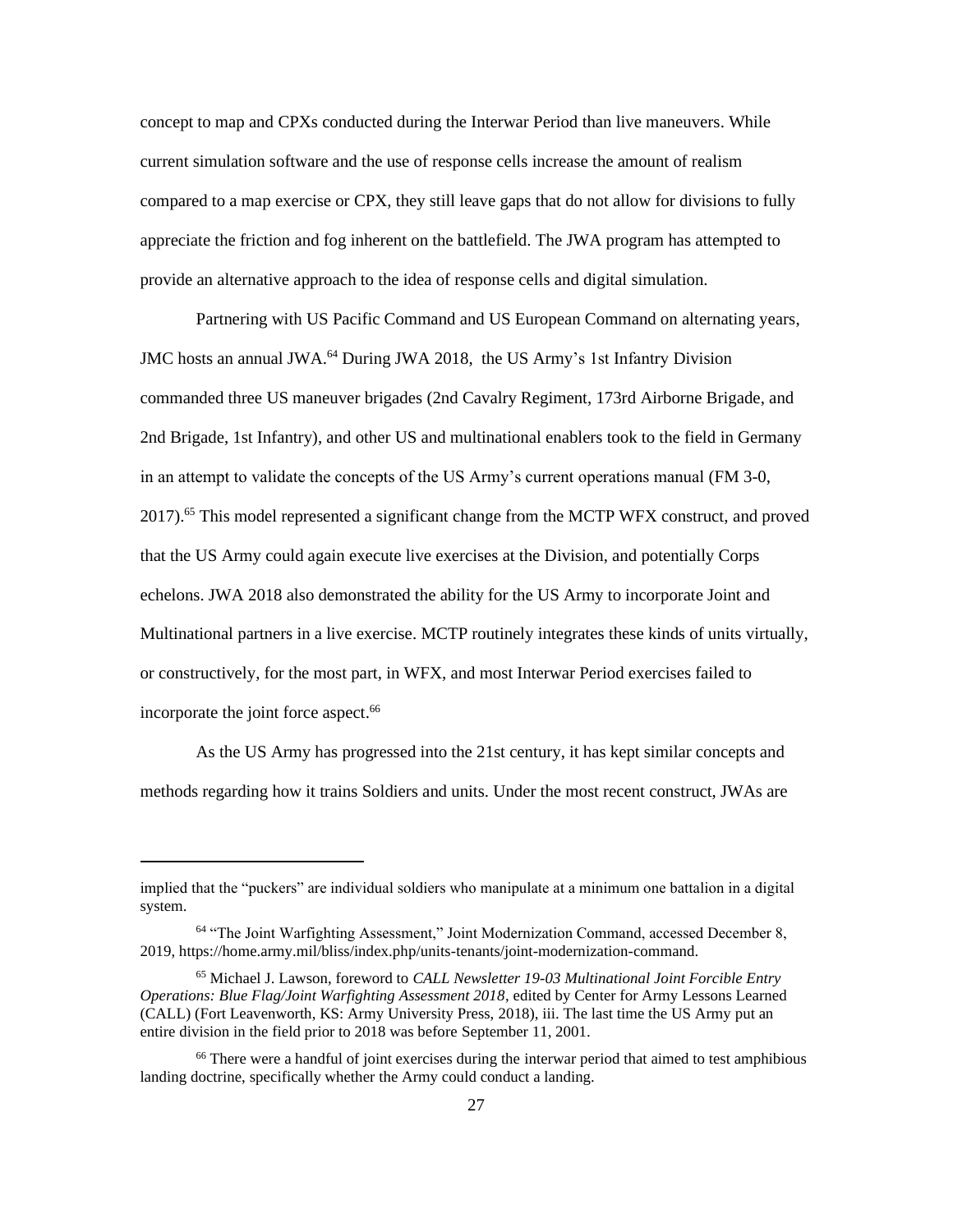the most similar US Army training event to Interwar Period large-scale exercises. The JWAs embody the legacy of the 1941 GHQ Maneuvers just as much as the physical memorials and historical markers across Louisiana and the Carolinas. However, as demonstrated previously, these and other large-scale training exercises are bound conceptually to the Interwar Period. The US Army recognized the requirement to maintain a ready force following the 1973 Yom Kippur War and does so through a model similar to the one used to prepare units for combat in 1941. Technological advances have changed how the US Army executes these exercises, but the reality persists that the overall concept is unchanged. Even so, it is possible that changing the overall concept behind US Army training is not necessary. The methods in use are proven; they build proficiency in both individual and unit tasks and provide an arena that allows for the application of doctrine as it currently exists. The question moving into the next decade is whether the shift to a new doctrine of MDO requires a similar shift in how the US Army conducts large-scale unit exercises.

## Is MDO Different?

<span id="page-35-0"></span>As previously mentioned, the US Army officially unveiled its future operating concept, MDO in December 2018. Framed as a significant change from the previous concept, Unified Land Operations, MDO incorporated five domains of warfare, land, air, sea, space, and cyber, whereas Unified Land Operations focused solely on land.<sup>67</sup> In the foreword to TRADOC PAM 525-3-1 (2018), then Chief of Staff of the Army, GEN Mark Milley, stated the US Army developed the concept as a response to the strategic competitors of Russia and China, and that MDO represented an evolutionary step in how the US Army wages warfare.<sup>68</sup> Many critical

 $67$  A domain is defined as "An area of activity within the operational environment (land, air, maritime, space, and cyberspace) in which operations are organized and conducted. (modified joint definition)." US Army TRADOC, PAM 525-3-1, GL-4.

<sup>68</sup> Mark A. Milley, Foreword to PAM 525-3-1, *The US Army in Multi-Domain Operations 2028* by US Army TRADOC (Washington DC: Government Publishing Office, 2018), i. The foreword goes on to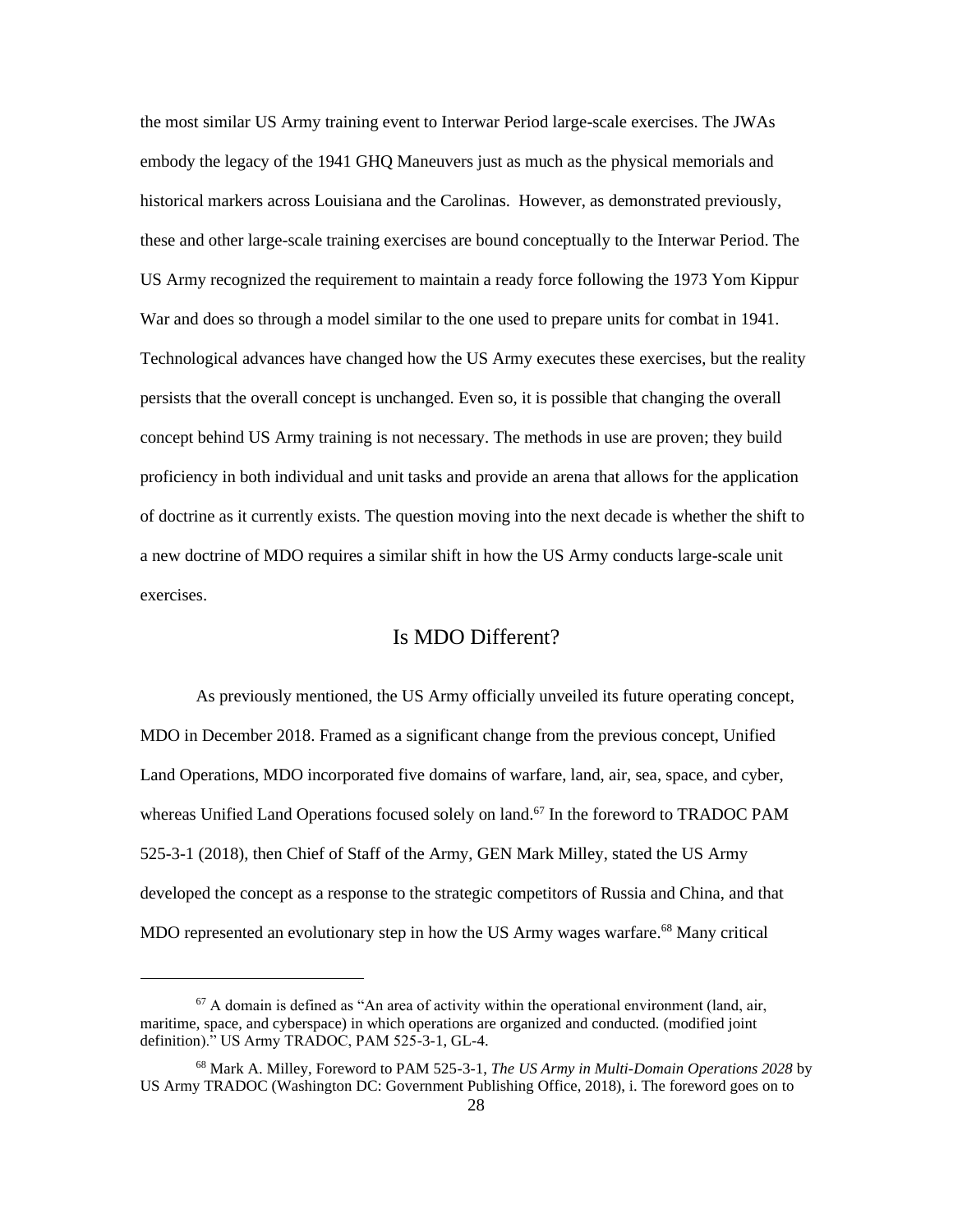discourses, as of early 2020, have dissected and analyzed the methods suggested in TRADOC PAM 525-3-1 (2018).<sup>69</sup> As with any new theory, there is little consensus on whether or not MDO is the best mechanism to counter emergent threats. Regardless of its critics, the US Army has committed to the MDO concept, and as a result, must start to build proficiency through its application in training events. It's not necessary to understand whether or not the tenets of MDO represent a replacement for combined arms maneuver, or merely a set of conditions for its application to identify if it is truly an evolutionary approach to warfare. As a result, analyzing what changes, if any, the MDO concept does represent, provides evidence that the US Army should alter its large-scale exercises in pursuit of mastering MDO.

The MDO concept does represent a significant change in the US Army's approach to warfare from the concepts employed over the preceding twelve years.<sup>70</sup> Unlike previous concepts, TRADOC's presentation of MDO assumes the US Army must prepare for LSCO, must integrate

state that as part of an evolution, the 2018 version of TRADOC PAM 525-3-1 represented the first step in force modernization and intended to spark discourse across the force.

<sup>69</sup> Grant S. Fawcett, "History of US Army Operating Concepts and Implications for Multi-Domain Operations." (SAMS Monograph, US Army Command and General Staff College, 2019); Alex R. Garn, "Multi-Domain Operations: The Army's Future Operating Concept for Great Power Competition." (SAMS Monograph, US Army Command and General Staff College, 2019); Jonathan, W. Bott, "What's after Joint? Multi-Domain Operations as the Next Evolution of Warfare." (SAMS Monograph, US Army Command and General Staff College, 2017); Matthew W. Brown, "Toward Multi-Domain Battle: Combined Arms Precedents to Inform Today's Joint Force." (Master's Thesis, National Defense University, 2017); Matthew W. P. Burgoon, "Multi-Domain Operations: The Historical Case." (SAMS Monograph, US Army Command and General Staff College, 2019); David G. Perkins, "Multi-Domain Battle: Driving Change to Win in the Future," *Military Review* (July-Aug 2017): 6-12; David G. Perkins, "Preparing for the Fight Tonight: Multi-Domain Battle and Field Manual 3-0," *Military Review* (September-October, 2017): 6-13; David G. Perkins, "Multi-Domain Battle: The Advent of Twenty-First Century War," *Military Review* (November-December 2017): 8-13. These papers represent a small sampling of the ongoing professional discussions that are trying to define how to best conduct MDO at present.

 $70$  Fawcett, "History of US Army Operating Concepts and Implications for Multi-Domain Operations." 21-22. Per Fawcett's research, TRADOC PAM 525-3-1 *The United States Army Operating Concept, 2016-2028* (2010) and TRADOC PAM 525-3-1 *Win in a Complex World* (2014) were the previous two US Army concept documents. Both documents focused on tactical maneuver as a result of the US Army's involvement in limited conflicts in the Middle East. Combined Arms Maneuver and Wide Areas Security were the central tenets of both concepts.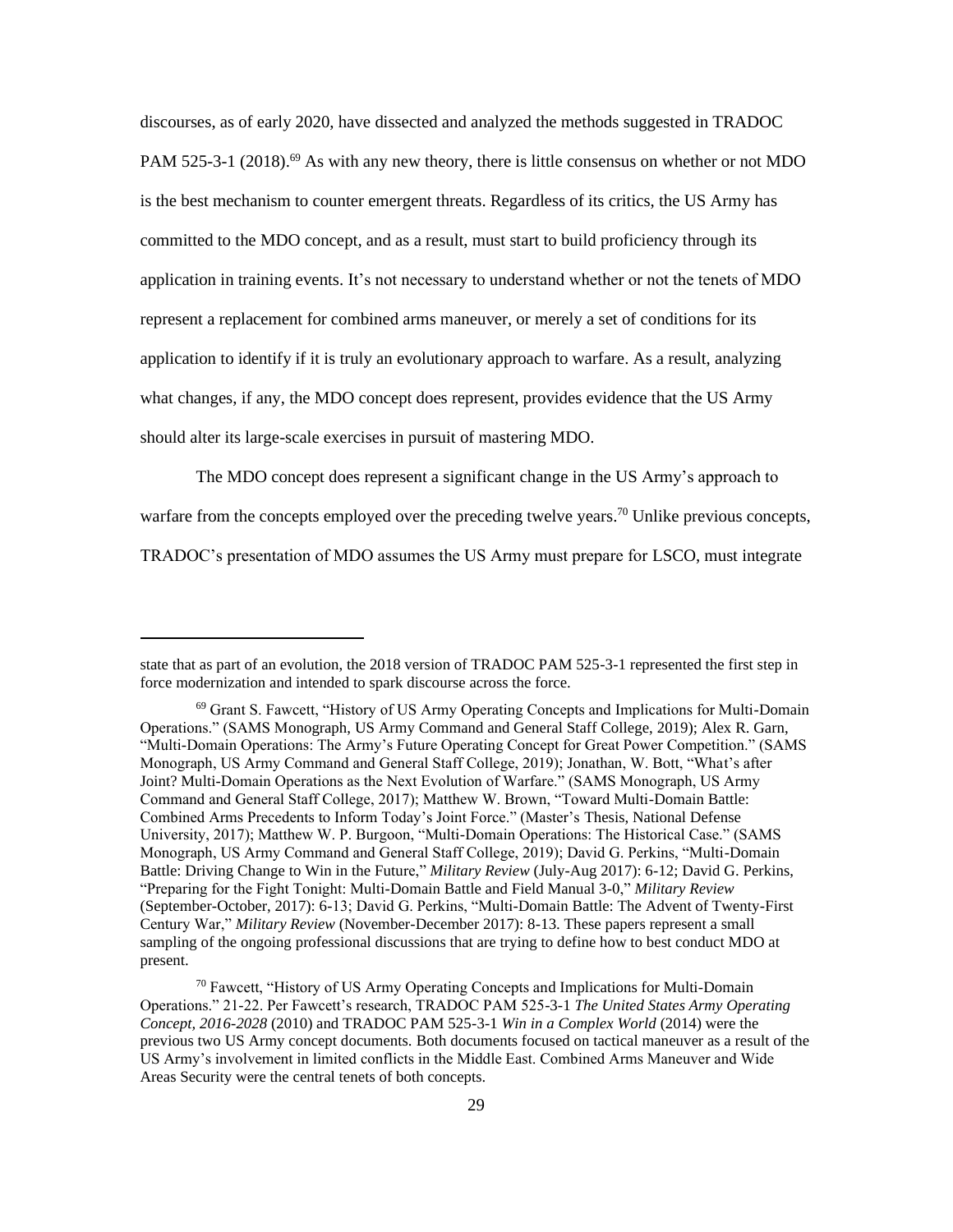and synchronize capabilities across domain and joint services, and must modernize itself to attain the previous two goals.

Though not explicitly stated, the US Army wrote TRADOC Pamphlet (PAM) 525-3-1 (2018) with LSCO in mind. Army Doctrine Publication 3-0 *Operations* (2019) identified that "large-scale ground combat operations are sustained combat operations involving multiple corps and divisions." <sup>71</sup> When combined with the description of field armies, corps, and divisions roles in MDO presented by TRADOC PAM 525-3-1 (2018) this definition illustrates the conceptual links between MDO and LSCO. This is a shift from previous concepts that the US Army wrote at a time where it either; could not visualize a threat that demanded multiple corps, or was required to focus on limited scope contingency operations in which corps served as joint task force headquarters and divisions as resource providers, not tactical units. Both of the prior operating concepts acknowledged some of the factors on which MDO and LSCO are based, such as adversary anti-access/area denial, cross-domain effects, and calibrated force posture.<sup>72</sup> With that acknowledgement came the recognition that Joint Force effects enabled the US Army's ability to conduct combined arms maneuver to destroy an enemy. However, while previous concepts understood the US Army's role as a member of the joint force, they did not attempt to provide a wholly joint concept, like MDO.

*The US Army in MDO 2028* also presented the first US Army operating concept to receive support of the remaining Joint Forces. As of February 2020, the US Navy, US Air Force, and US Marine Corps all recognize MDO as the paradigm under which the US Department of Defense intends to fight its future engagements. As mentioned above, MDO was not the first US

<sup>71</sup> US Department of the Army, Army Doctrine Publication (ADP) 3-0, *Operations* (Washington DC: Government Printing Office, 2019), 1-2.

 $72$  Fawcett, "History of US Army Operating Concepts and Implications for Multi-Domain Operations," 21-23.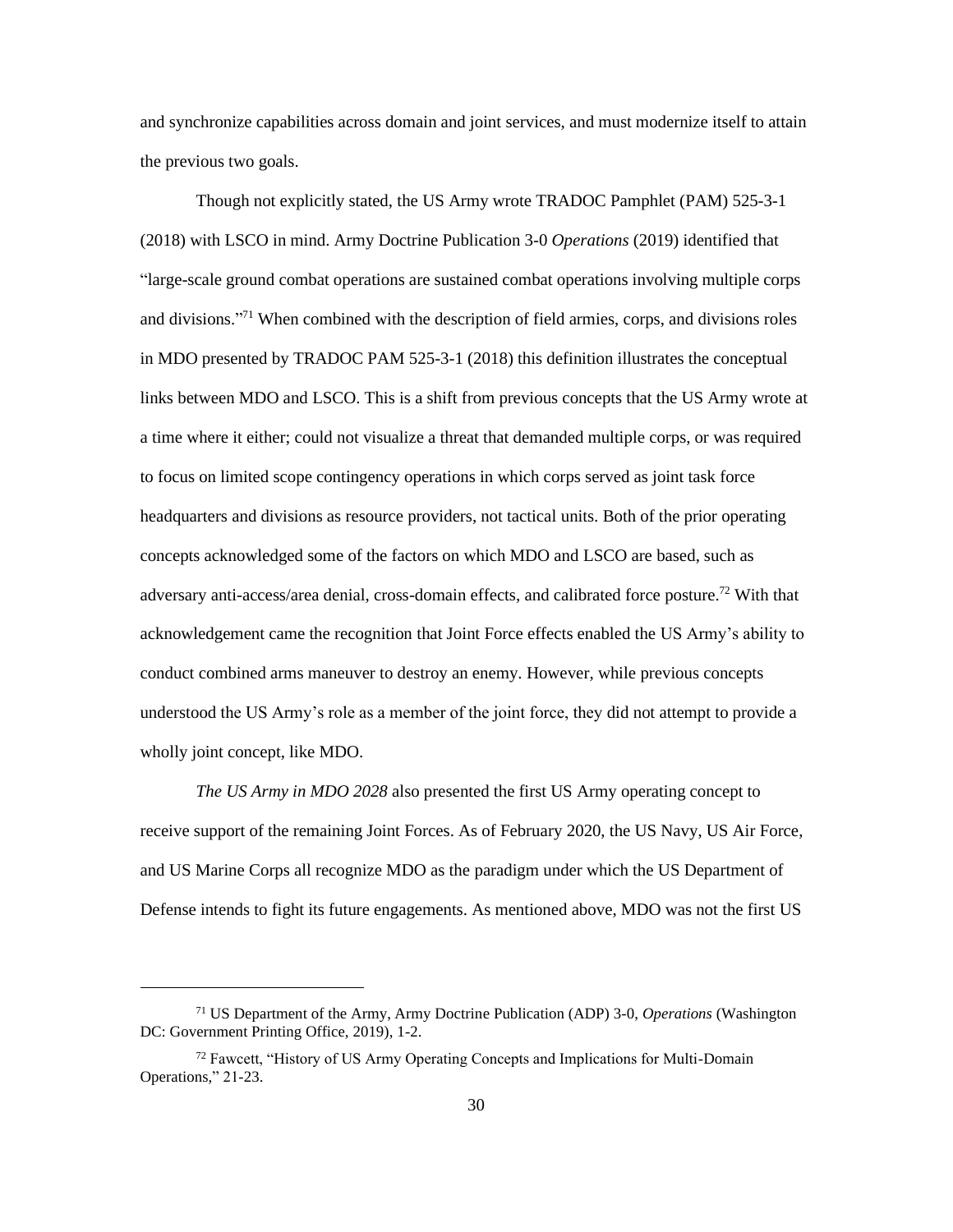Army operating concept to understand and articulate the need for other elements of the joint force to enable successful combined arms maneuver in the land domain. However, even though previous concepts encompassed this understanding, the US Army failed to generate the consensus necessary to synchronize joint concepts. The outspoken acceptance of the three other sister services indicates that MDO broke that trend.<sup>73</sup> Additionally, the creation of US Space Force in early 2020 further denoted not only the US military's acceptance of the concept, but also that of the US government. Despite its widespread acceptance within the US military, MDO is not a replacement for joint operations, merely an addition to them. The two terms are not synonymous, for example, the US Army and US Marine Corps can execute a joint attack exclusively on the land domain, meanwhile a US Navy carrier strike group can conduct simultaneous operations in the sea, air, and cyber domains without another joint partner. The distinction between joint and multi-domain operations is inherently confusing. Even more so when the US military attempts to conduct joint-MDO using platforms that are not interoperable with one another, highlighting the need for modernization across the US Department of Defense.

In its preface, GEN Stephen Townsend, Commander TRADOC, identified that the MDO concept was the first of a four step concept to "evolve we organize and integrate the (US) Army as part of the Joint Force."<sup>74</sup> The second step of the methodology spelled out by GEN Townsend is to "develop a comprehensive Army modernization strategy linked to this concept and

<sup>73</sup> Grant J. Smith, "Multi-Domain Operations: Everyone's Doing It Just Not Together," *OTH Journal*, June 24, 2019, accessed January 20, 2020, [https://othjournal.com/2019/06/24/multi-domain](https://othjournal.com/2019/06/24/multi-domain-operations-everyones-doing-it-just-not-together/)[operations-everyones-doing-it-just-not-together/.;](https://othjournal.com/2019/06/24/multi-domain-operations-everyones-doing-it-just-not-together/) Will Spears, "A Sailors Take on Multi-Domain Operations," *War on the* Rocks, May 21, 2019, accessed January 17, 2020,

[https://warontherocks.com/2019/05/a-sailors-take-on-multi-domain-operations/.](https://warontherocks.com/2019/05/a-sailors-take-on-multi-domain-operations/) These two articles, written by members of the US Ari Force and US Navy, respectively, demonstrate that the MDO concept has permeated both their forces. Ostensibly, inclusion within them both, denotes tacit acceptance within the US Space Force and US Marine Corps.

<sup>74</sup> US Army TRADOC, PAM 525-3-1, iii.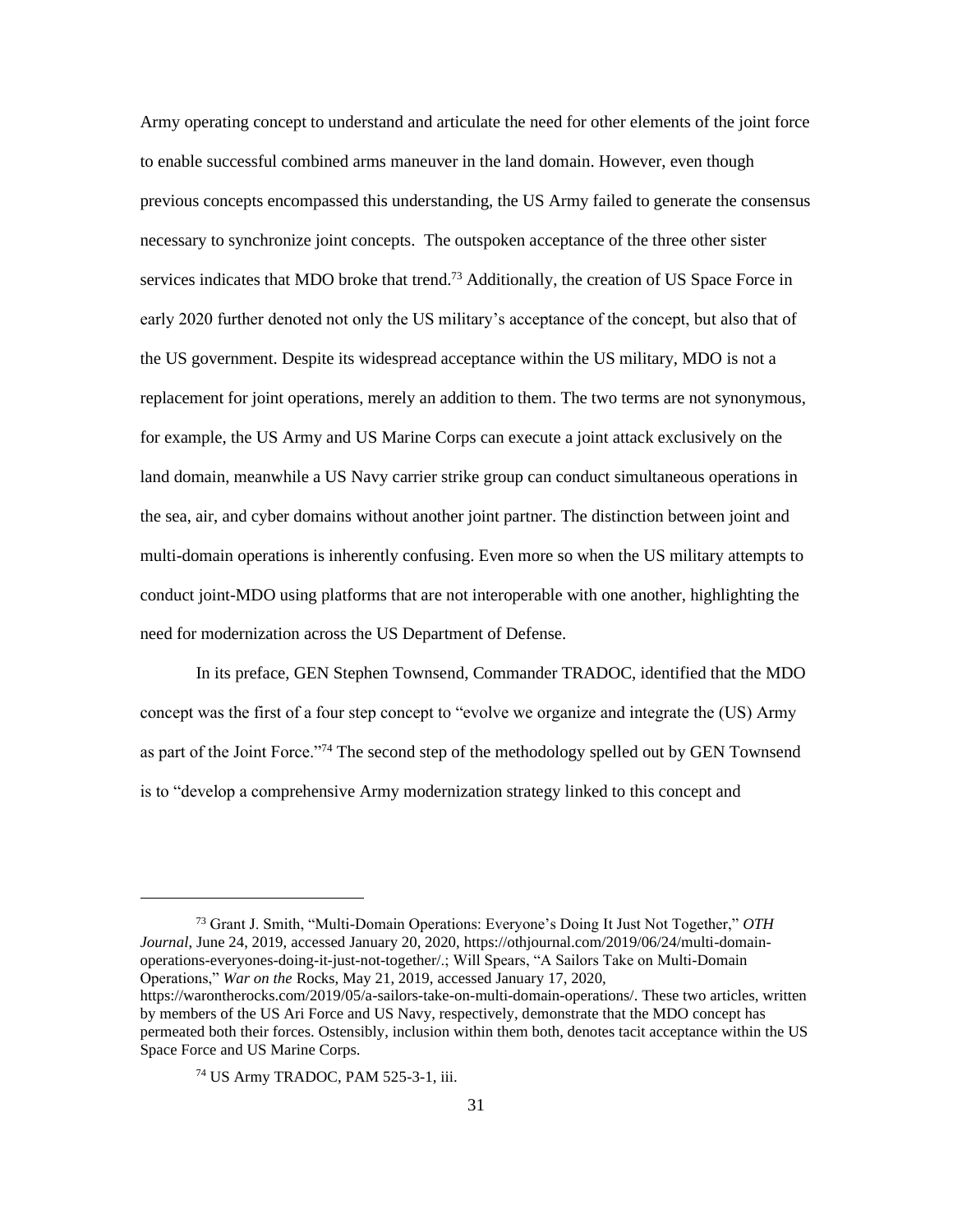synchronized with a joint approach to force development."<sup>75</sup> While this objective and path provided by GEN Townsend is not the first of its kind, it's manifested in new ways. Simultaneous with the development of the MDO concept was the creation of AFC, a peer organization to US Army Forces Command and TRADOC. The US Army established AFC to focus solely on modernizing the force to execute MDO by 2035.<sup>76</sup> This represented the first time that the US Army has a major command generated solely to help realize an operating concept. For the achievement of executing previous operating concepts, the US Army relied on a combination of organizations within TRADOC as well as the Army Staff to identify and validate requirements, generate options, and pursue their acquisition and fielding. Based on the previously identified joint nature and acceptance of MDO, this impetus to modernize cannot remain solely an US Army effort. Joint capability to provide command and control in multiple domains requires interoperable systems that can generate a joint common operating picture at senior tactical echelons, like divisions and corps. This way commanders can anticipate when cross-domain synergy achieves convergence, thus enabling combined arms maneuver to close with and destroy their enemies. The US Army and the Joint Force must continue the effort to modernize in line with their shared vision of MDO, to ensure they are able to meet its demands.

<sup>75</sup> US Army TRADOC, PAM 525-3-1, iii.

<sup>76</sup> Jen Judson, "Army Futures Command is Ready for Primetime," *Defense News,* July 17, 2019, accessed January 17, 2020, [https://www.defensenews.com/land/2019/07/17/army-futures-command-is](https://www.defensenews.com/land/2019/07/17/army-futures-command-is-ready-for-prime-time/)[ready-for-prime-time/;](https://www.defensenews.com/land/2019/07/17/army-futures-command-is-ready-for-prime-time/) Joe Lacdan, "Establishment of Army Futures Command Marks a Culture Shift," *Army News Service*, August 27, 2018, accessed January 20 , 2020,

https://www.army.mil/article/210371/establishment of army futures command marks a culture shift.; Jen Judson, "Army Future Command is Leading a Cultural Shift Much to the Delight of Industry, *Defense News*, October, 16, 2019, accessed January 17, 2020, [https://www.defensenews.com/digital-show](https://www.defensenews.com/digital-show-dailies/ausa/2019/10/16/army-futures-command-is-leading-a-cultural-shift-much-to-the-delight-of-industry/)[dailies/ausa/2019/10/16/army-futures-command-is-leading-a-cultural-shift-much-to-the-delight-of](https://www.defensenews.com/digital-show-dailies/ausa/2019/10/16/army-futures-command-is-leading-a-cultural-shift-much-to-the-delight-of-industry/)[industry/.](https://www.defensenews.com/digital-show-dailies/ausa/2019/10/16/army-futures-command-is-leading-a-cultural-shift-much-to-the-delight-of-industry/); Neil Hollenbeck and Benjamin Jensen, "The US Army Needs a Futures Command," *War on the Rocks*, December 6, 2017, accessed January 20, 2020 , [https://warontherocks.com/2017/12/army-needs](https://warontherocks.com/2017/12/army-needs-futures-command/)[futures-command/.](https://warontherocks.com/2017/12/army-needs-futures-command/) These articles and press release outline the intent and purpose of US Army Futures Command, specifically highlighting its link to not only technology acquisition and development, but its pursuit of those as part of the realization of new concepts.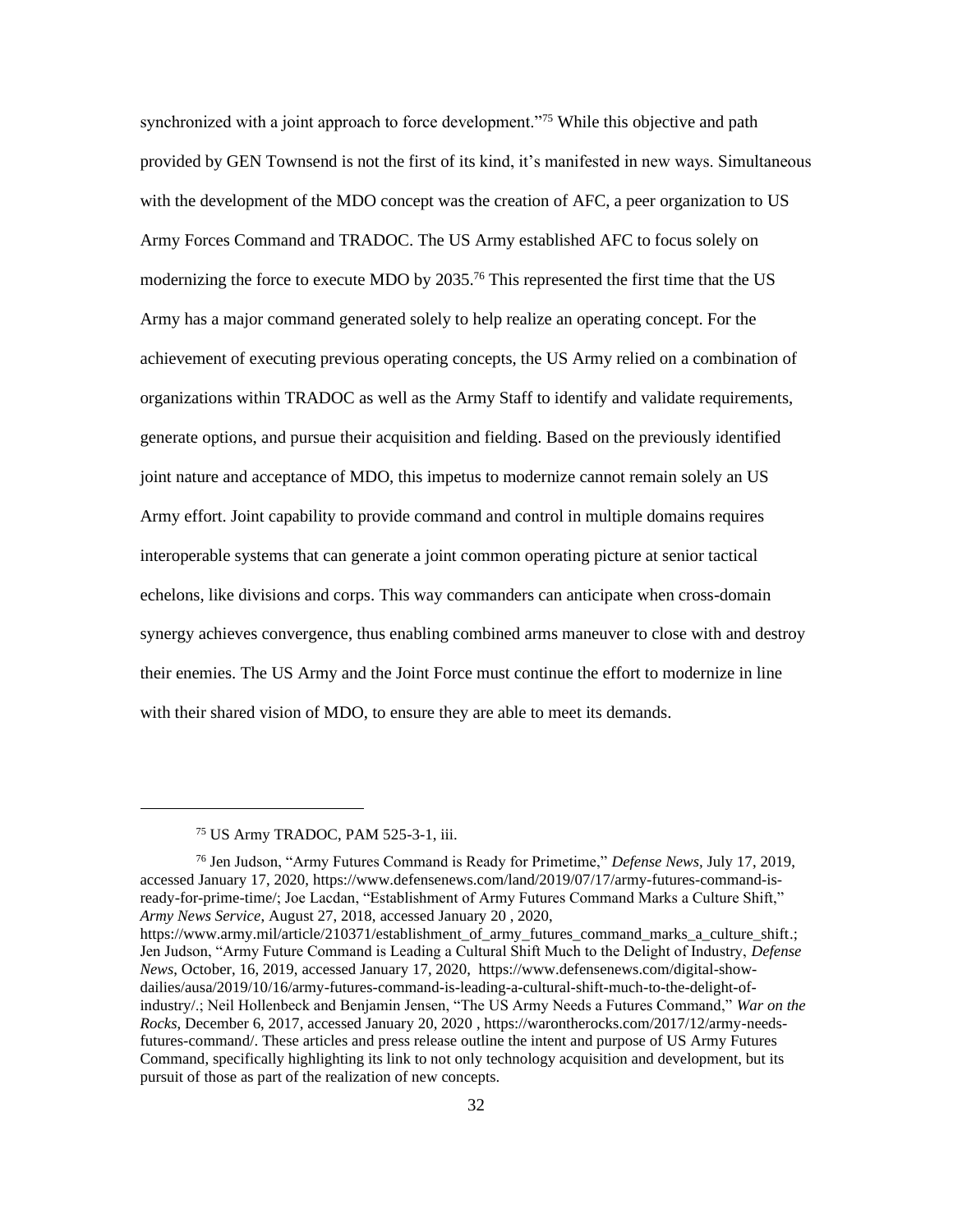MDO provides a theory for the US Army, and its sister services to operate within as they prepare for the complexity the future holds. And though its application through the tenets of calibrated force posture, multi-domain formations, and convergence remain debated, the concept is different from the past two concepts. Especially when viewed as one that assumes the future demands capability for LSCO executed within a dynamic and interoperable joint force, that must modernize to fully prepare for either of the former requirements. As a result, the US Army must dedicate effort to evaluate if its large-scale training exercises meet what it anticipates the future entails.

## Conclusion

<span id="page-40-0"></span>Having successfully analyzed the supplemental research questions identified on page four, it is now possible to synthesize the findings to provide an answer to the primary research question addressed by this study. As the US Army begins its journey down the path to realizing MDO capability it must evaluate whether or not current training methodologies provide the appropriate opportunities for units and individuals to learn and develop the skills necessary to be successful applying the concept on the battlefield. Based on research conducted on Interwar Period exercises, current exercises, and if MDO is truly something different, a few conclusions are apparent. First, the US Army is currently in a situation similar to its Interwar Period counterpart, especially when considered through the lenses of reorganization, modernization, and changes in operating concepts. Also, conceptually training exercises follow the same path they did almost eighty years ago. Despite this similarity in framework, reliance on technology and necessities of limited conflict fought by modular teams have led current exercises to become reduced in scope than those of the Interwar Period. Additionally, the MDO concept, though still the topic of much debate, is built with different underlying assumptions than previous operating concepts, and therefore is something not quite revolutionary, but definitely a significant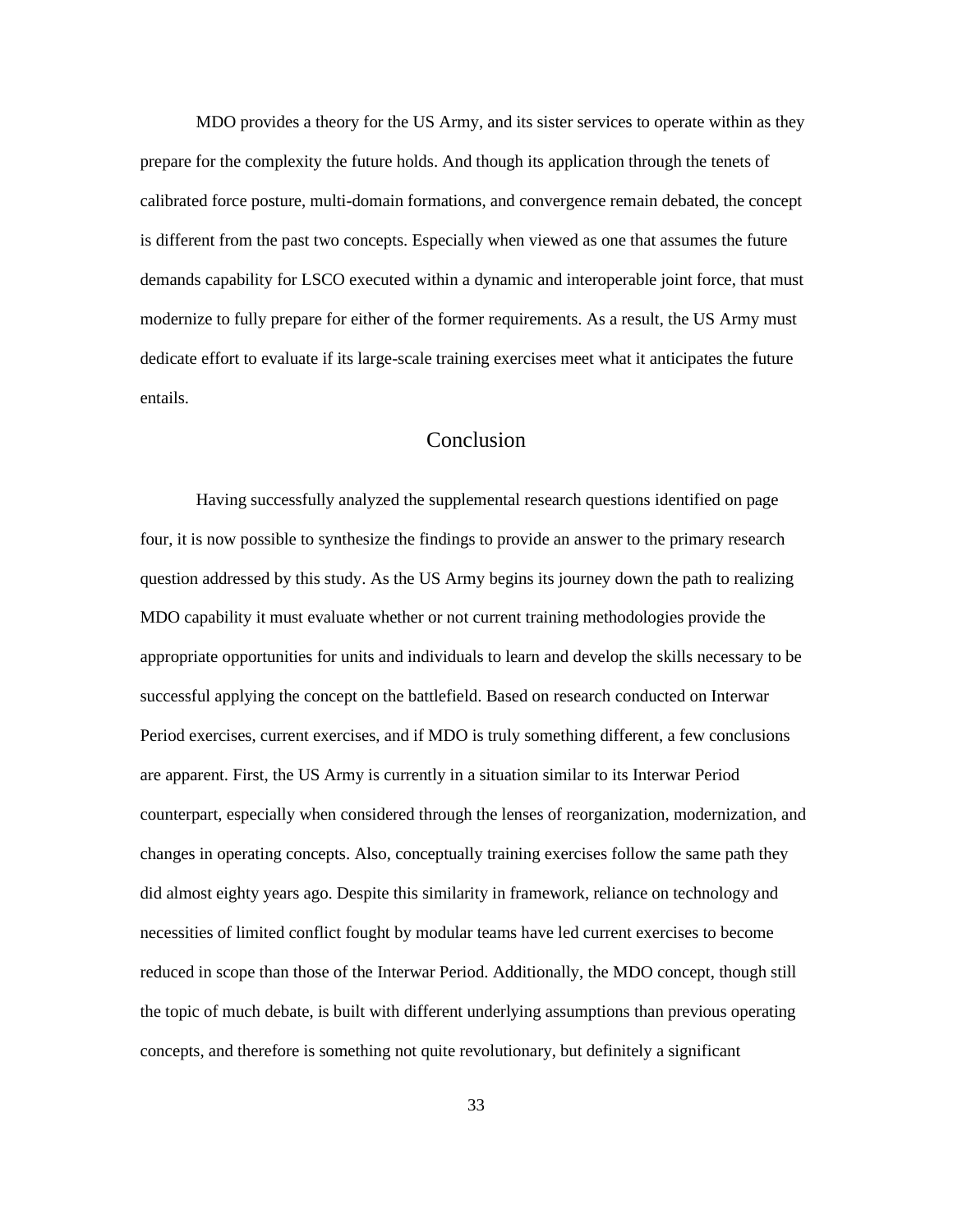evolution. When compiled, these conclusions make an obvious case for the US Army to adjust certain aspects of their large-scale exercises to provide the right catalyst for true learning organizationally and individually.

Some critics may argue that MDO is a flawed concept, and therefore the US Army should not pursue learning its application. The future may prove them right, the next conflict the US Army partakes may not require, or may even invalidate the idea of MDO. Similar critics existed during the Interwar Period, and in some instances, they were also correct. However, the US Army's success in WWII did not come from the fact that it entered the fight with the right concept of how it could be won. Instead the fact that it had units trained to learn from their mistakes, however painful, and resilient in the face of battlefield fog and friction underpinned total victory. <sup>77</sup> The US Army still values units and individuals that learn from their mistakes and adapt based on their situation. Ultimately that is what waging any kind of war requires, the ability to adapt to destroy an enemy who is also learning and adjusting. It is much easier to do that when an army understand its own doctrine and operating concepts, for one cannot improvise without first understanding their own theory. The US Army has identified MDO as the theory from which they wish the ability to adapt, it is now up to them to master its application.

Given the reduction in scope of current large-scale exercises compared to those of the Interwar Period, the US Army is in a position where it must adjust their construct, or risk failing to achieve its goal of MDO capable divisions and corps by 2028. By creating large-scale exercises that serve as educational opportunities for their participants (both units and individuals) the US Army provides mid-career leaders the foundations of understanding, experience, and knowledge necessary to command at higher echelons. Men like President Dwight Eisenhower, GEN George Patton, GEN Walter Kreuger, and LTG J. Lawton Collins learned immensely from

 $77$  A large military industrial complex unaffected by enemy contact, mobilized economy and populous, and early preparation also helped.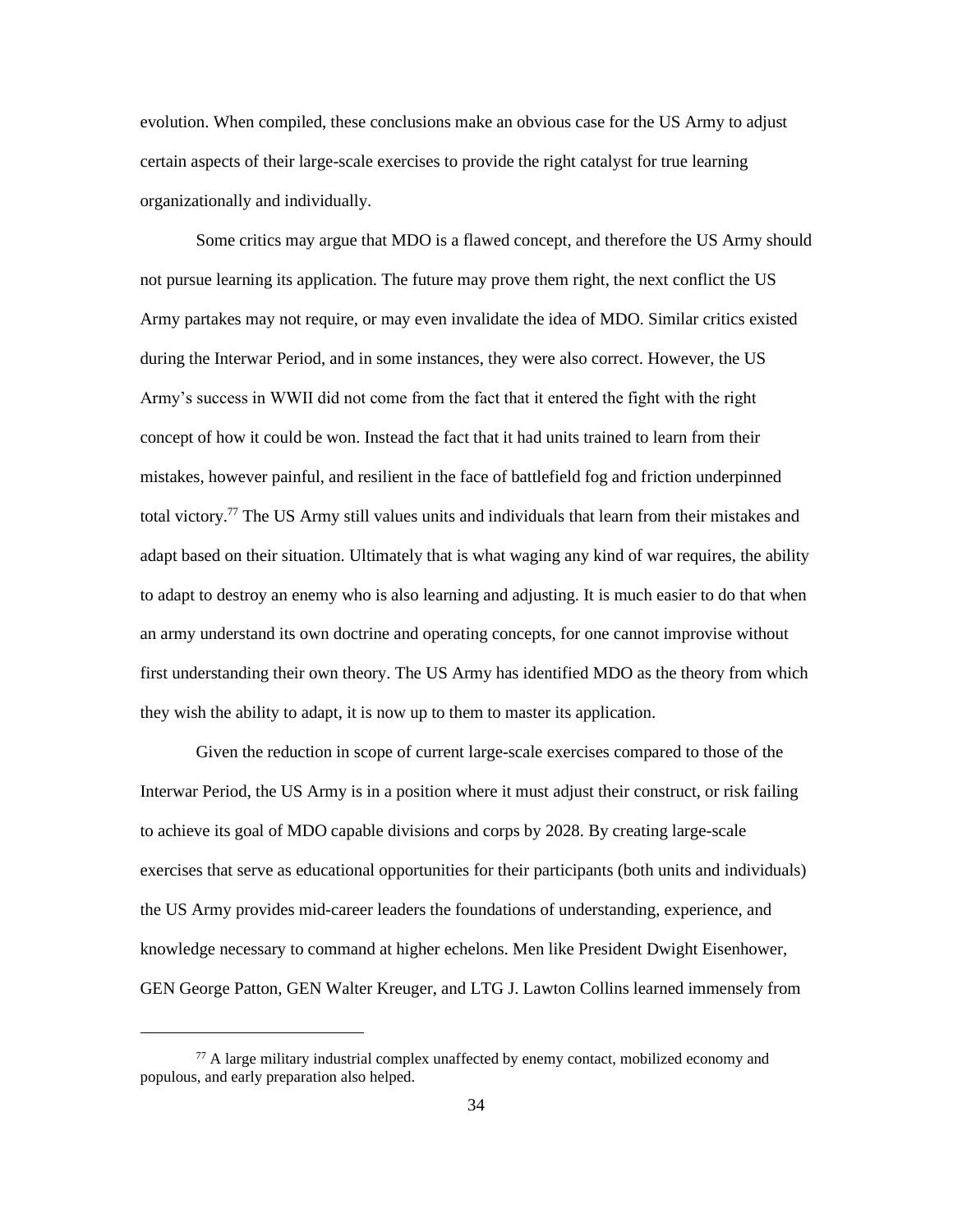their experiences in Louisiana and the Carolinas in 1941. It is imperative, that if the US Army believes MDO is the wave of the future, that they provide the same opportunity for the current generation of leaders like MAJ(P) Bob Garcia.

The question hung somewhere between Bob's brain and his gut for about three minutes as he evaluated his answer. He thought back to his first assignment after his year at the School of Advanced Military Studies, as a member of the  $1<sup>st</sup>$  Cavalry Division staff, he participated in a WFX, where his division "invaded" a hostile nation that had mixed Russian and Chinese capabilities. Bob spent most of the exercise planning what happened between the arrival of the entire division in country and its relief on the front lines about two months later. Because of his assignment as a School of Advanced Military Studies graduate, Bob was one of few individuals who had seemingly unfettered access to the Division Commander, so he had been able to witness what questions the general asked of her staff, and how she used the information they provided to make timely, and relevant decisions. Though the exercise only focused on the first four weeks of combat, Bob was able to see how the division commander had successfully blended the Corps Commander's guidance with the reality her subordinate brigades faced to accomplish the Division's mission nested within the Corps, Field Army, and Theater Commander's intent. He took part in similar exercises during his time on the Eighth Army staff in Korea. Though he had only had a few repetitions with those types of training, he felt comfortable.

But then he thought back even farther through his career, he had always felt comfortable working at echelons above his rank. Not because he thought himself a superior officer, Bob had worked arduously to gain the status he now held, but rather because the Army had deliberately prepared him for the mantle of increased responsibility. When he was a student in the Reserve Officer Training Corps, Bob remembered some of his instructors complaining about exercises, and how they never had time to learn from their mistakes, try new techniques, experiment with how to integrate new technology, or how the computer simulation programs made large formation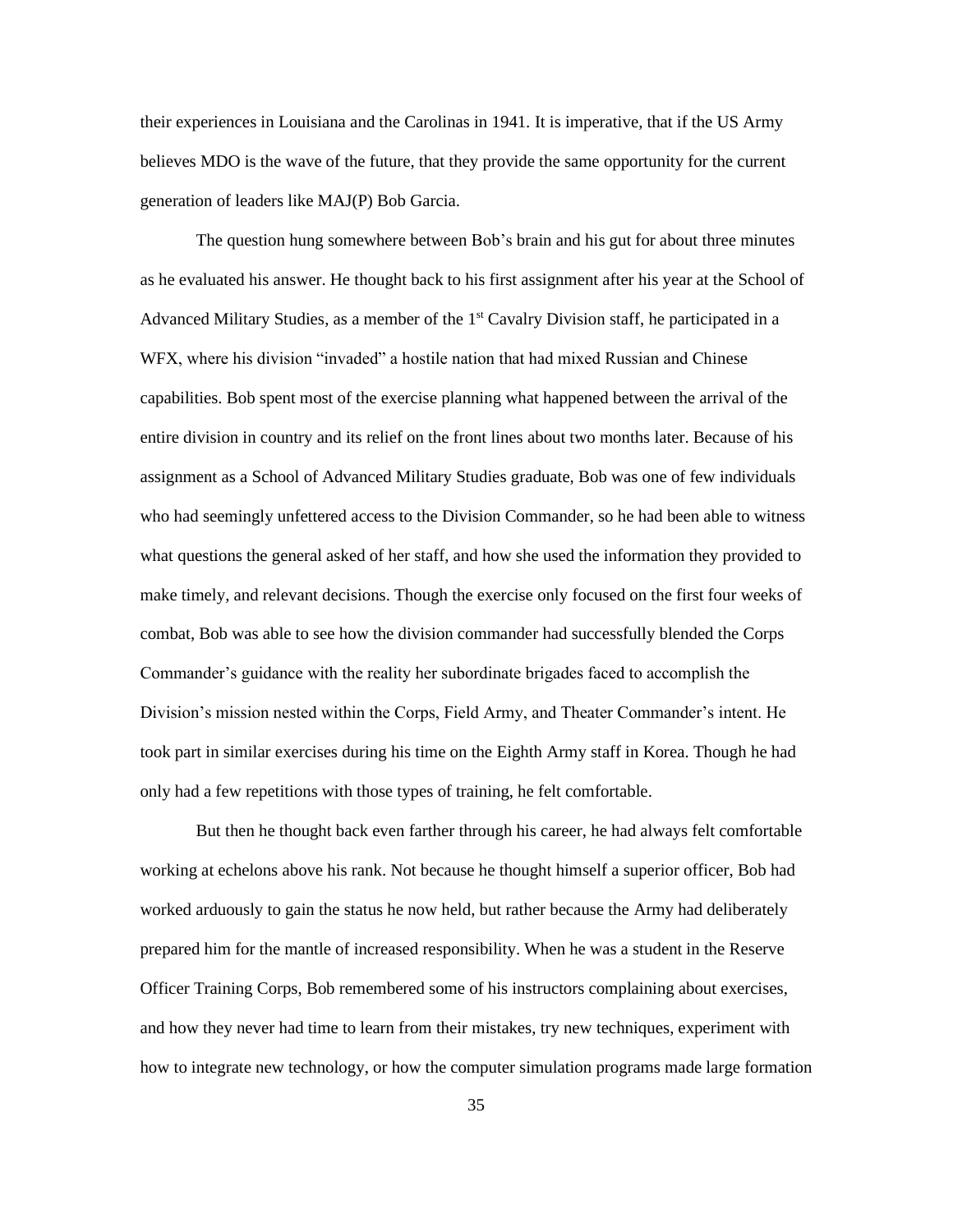movements seem so easy. Fortunately, that had not been Bob's experience. His first division-level exercise, in which he was a Company Executive Officer, had been almost entirely live, though dispersed, with realistic indirect fires simulations, and sustainment friction. His company spent about six weeks of actual time in the field, broken into intervals to facilitate equipment maintenance, and allowing himself, the Company Commander, and the First Sergeant to try different methods and see which ones worked best. It was this new approach to large-scale exercises that helped Bob feel comfortable rising through the ranks. He knew that no matter what crazy climb up the chain of command his career was about to make as a result of the horrible news from Pyeongtaek that he stood prepared.

There is no doubt that the US Army faces a great challenge in revising how it trains divisions and corps. However, much like MDO as an operational concept the changes do not have to be revolutionary. The concept of command driven, objective based progressive training does build task proficiency for both individuals and units, as the US Army has continuously proved for the last eighty years. As a result, the US Army only has to look for changes to how they conduct such training.

#### Recommendations

<span id="page-43-0"></span>As mentioned in the introduction, the US Army entered this decade (2020-2030) intending to transition to MDO as an operating concept. Additionally, as highlighted in the section titled "Is MDO Different?", MDO is different from how the US Army has operated over the past ten years. With these facts in mind, it is possible to offer potential changes to the planning and conduct of large-scale exercises to ensure the US Army meets its goals. Though not stated explicitly in TRADOC PAM 525-3-1 *The US Army in MDO* (2018), the document implies the inherent large-scale nature of MDO throughout. Often outlining that it is conceptual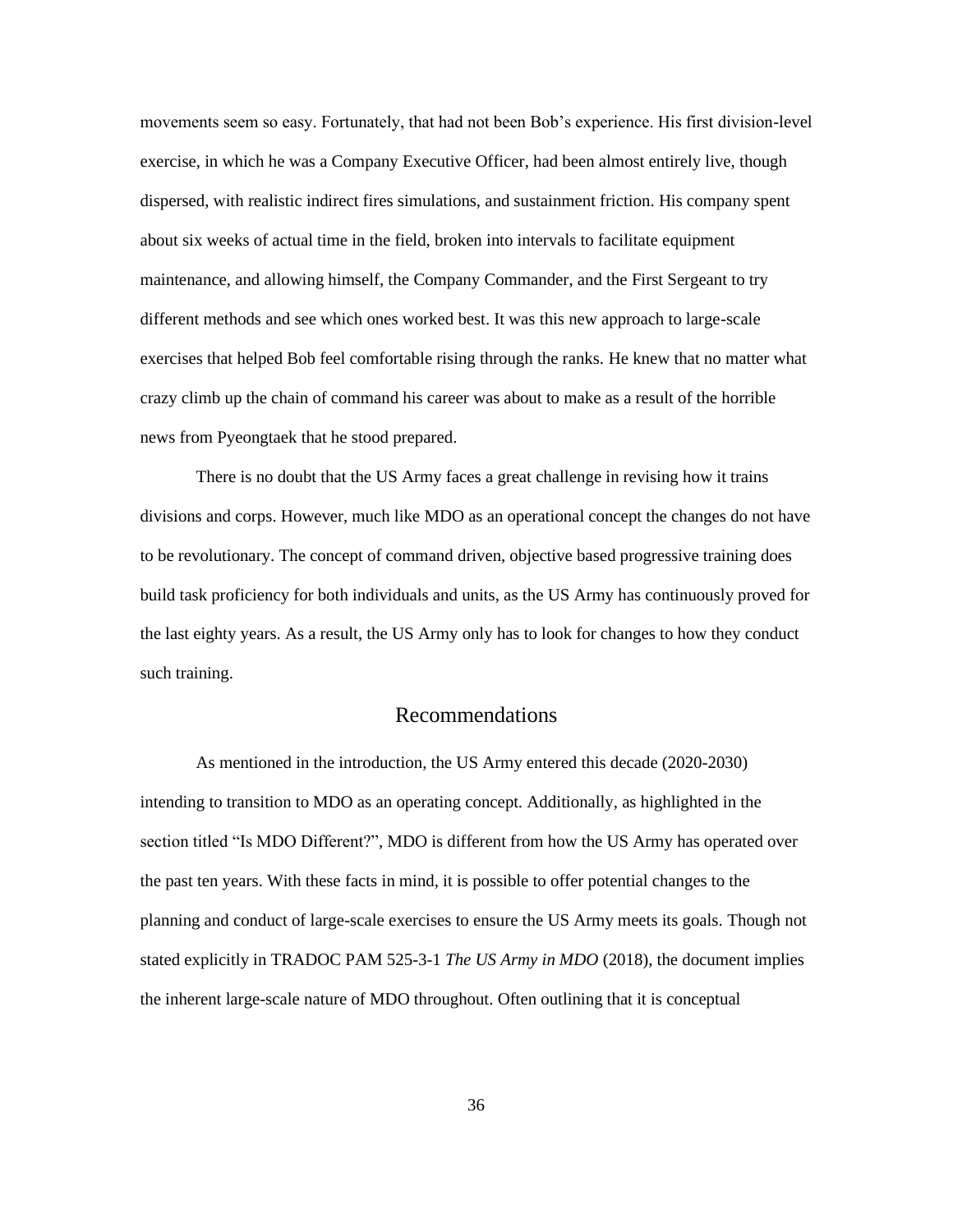underpinnings that exist at the division level or higher.<sup>78</sup> As a result of, the inherent large-scale nature of Multi-Domain Operations, the key differences between previous concepts and MDO already established, and the earlier discussed ideas that US Army training has not conceptually changed since the Interwar Period, it is evident that to prepare for MDO, the Army must make changes to how it plans and conducts large-scale exercises. Three potential areas of improvement are: increasing the use of the live environment, extending exercise duration, or conducting "interval" exercises<sup>79</sup> to allow units more opportunities to learn, and providing commanders more flexible authorities to allow units to gain experience operating within the space and cyber domain.

The US Army has already initiated increases in the use of the live environment during large-scale exercises. DEFENDER 2020, aligned under both US European Command and US Indo-Pacific Command, is scheduled to run through the spring and summer of 2020 and has identified a training audience that ensures a division equivalent each to marshal and deploys from home station to the US European Command area of responsibility.<sup>80</sup> Subordinate brigades have

<sup>&</sup>lt;sup>78</sup> US Army TRADOC, PAM 525-3-1, 15-46. Chapter 3 outlines how the army intends to conduct MDO in pursuit of Joint Force objectives. The document discusses the application of the tenets of MDO across time and space, outlining in detail how echelons from Theater Army down to Brigade converge, or leverage the convergence of multi-domain effects. The paragraph that discusses brigade convergence emphasizes their ability to converge is limited, and rather they exploit opportunities at points in time or space where larger units have achieved convergence

 $79$  "Interval" exercises are a concept proposed by this monograph. Similar to a track workout, they consist of an exercise iteration followed by a "recovery" or "rest" period of similar duration. The intent is for the "recovery/rest" period to enable unit after-action reviews, reflection on those reviews, identification of solutions to address shortfalls or exploit on success. Additionally, this period provides units the opportunity to re-fit their personnel and equipment as well as rehearse to fine tune any changes to their SOPs prior to beginning another exercise iteration, of equal duration and scale to the first. For elaboration see figure 1 and description on page 41.

<sup>&</sup>lt;sup>80</sup> Jen Judson, "Reforger Redux? Defender 2020 to be  $3<sup>rd</sup>$  largest exercise in Europe since Cold War," *Defense News,* October 7, 2019, accessed January 7, 2020, [https://www.defensenews.com/land/2019/10/07/reforger-redux-defender-2020-exercise-to-be-3rd-largest](https://www.defensenews.com/land/2019/10/07/reforger-redux-defender-2020-exercise-to-be-3rd-largest-exercise-in-europe-since-cold-war/)[exercise-in-europe-since-cold-war/.](https://www.defensenews.com/land/2019/10/07/reforger-redux-defender-2020-exercise-to-be-3rd-largest-exercise-in-europe-since-cold-war/); Jen Judson "US Army's 'Defender Pacific' drill to focus on South China Sea scenario," *Defense News,* March 27, 2019, accessed January 7, 2020, [https://www.defensenews.com/digital](https://www.defensenews.com/digital-show-dailies/global-force-symposium/2019/03/27/defender-pacific-to-focus-on-south-china-sea-scenario/)[show-dailies/global-force-symposium/2019/03/27/defender-pacific-to-focus-on-south-china-sea-scenario/.](https://www.defensenews.com/digital-show-dailies/global-force-symposium/2019/03/27/defender-pacific-to-focus-on-south-china-sea-scenario/) Though both exercises are slated for 2020, these articles do not state nor imply they are linked in time, or through scenario. Also, to clarify, there are two separate division sized training elements; one that is slated for Defender 2020 in Europe, the other for Defender Pacific.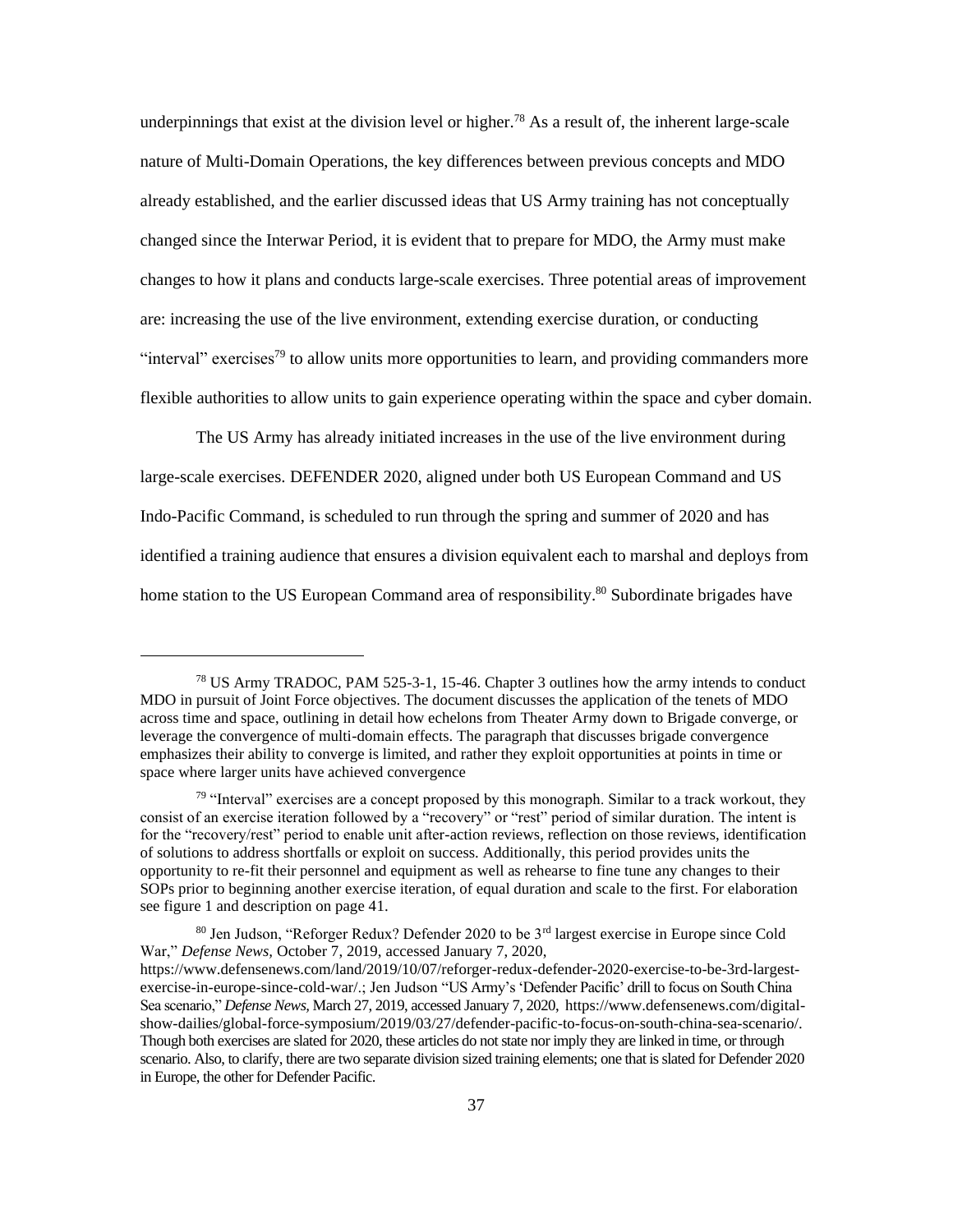subsequent objectives that ensure the exercise is of a tactical, vice, an administrative nature. The increased number of units participating in the exercise heightens its realism, ensuring conditions are closer to actual combat operations. Budgetary and space constraints prevent the US Army from doing this more routinely and explain why WFXs feature the virtual and constructive environments more heavily. However, given the nature of modern command and control systems, and the notion (inherent within MDO) that the modern battlefield is going to feature increased geographic dispersion, it is possible that the US Army could link exercises across home stations to grow the number of participants in the live environment. This approach requires concurrent alterations to the planning and administration of large-scale exercises. This sort of change requires increased synchronization to develop a linked training scenario, and augment any organization(s) that might provide the third-party OC/Ts and OPFOR.<sup>81</sup> Additionally, if the US Army pursues this option, they must update how they exercises sustainment and fires to increase realism. All this is not to say that the US Army should eliminate virtual and constructive environments. It is necessary to continue to leverage and develop technology within those realms. Nevertheless, to ensure realism, it is necessary to maximize the amount of live participation in large-scale exercises.

The increase in training audience size and the corresponding size of exercise support organizations is likely to have significant fiscal, physical, and emotional impacts on the US Army. It is not feasible, based on current active strength and competing operational requirements to put a full division in the field every month for ten out of the twelve months in a year, as done with the current MCTP WFX throughput. Instead, with increased live participation, the US Army must also decrease the frequency of large-scale exercises. The fact that the Army only conducts

 $81$  A potential source for OC/Ts is the 1000+ majors and captains attending the resident Command and General Staff Officer Course at Fort Leavenworth. The school is focused on educating officers on current doctrine, and if timed correctly could integrate students as OC/Ts as both an academic requirement and educational opportunity.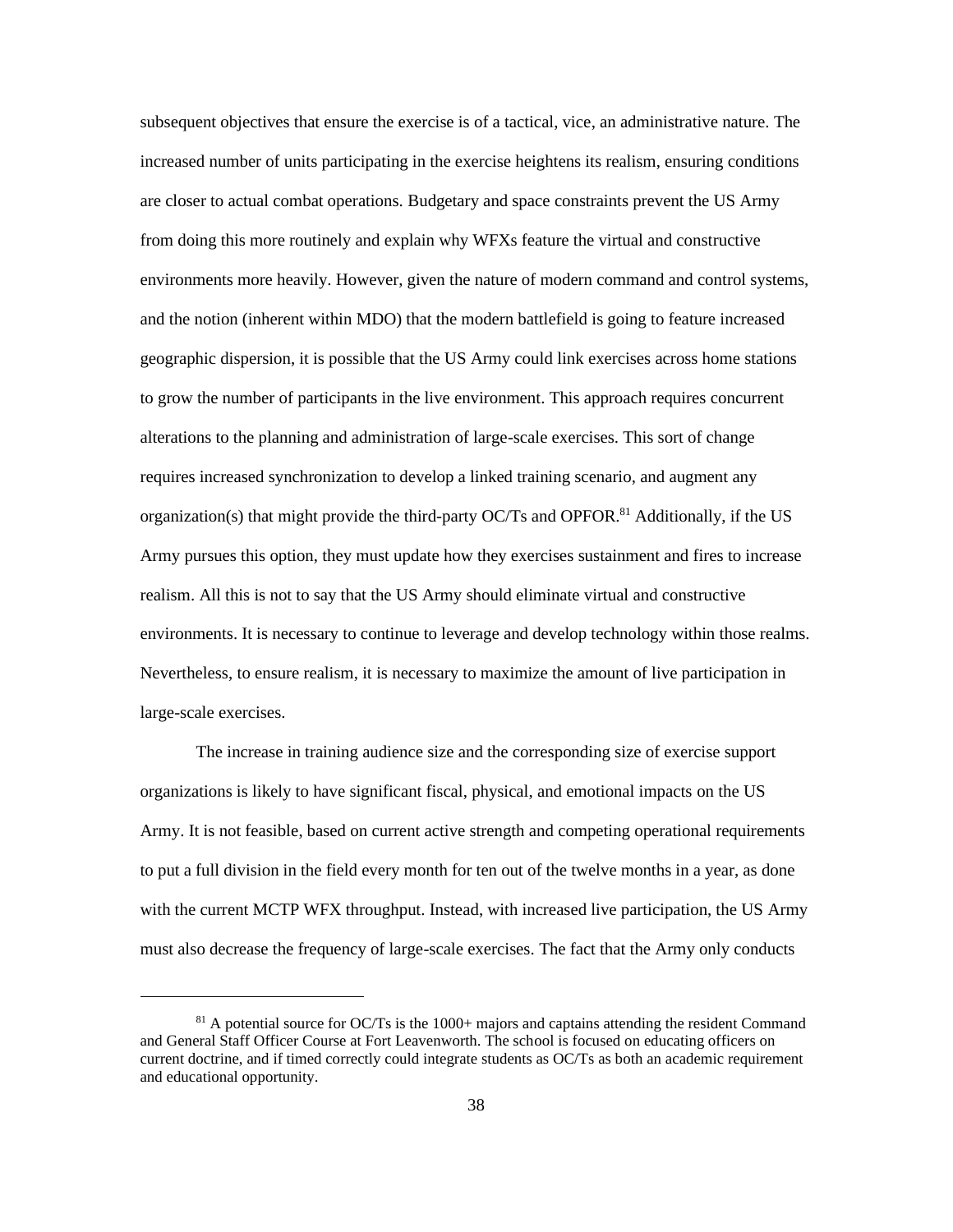JWAs once a year signifies that the US Army already recognized this reality. However, by conducting fewer large-scale exercises, the US Army can extend their duration. Transitioning from a ten-day-long exercise to a three or four-week exercise allows for greater exposure to the cascading effects of friction and enemy presence on the battlefield. Extending the duration of current exercises continuously is but one of the methods by which the US Army could expose their higher-level staff to increased friction and enemy presence.

Another approach to this concept is rather than a continuous longer duration exercise, have the same training audience conduct multiple linked iterations within the same scenario. For example, a division could conduct operations for two weeks, followed by two weeks to recover, conduct a thorough assessment, introspective reflection, rehearse functions in which they were deficient, and potentially develop new methods to create effects on the enemy. Following this pause, send the division back into the field, picking up where they left off for another two weeks of exercise. The training unit could adjust the number and duration of iterations as required based on the operational requirements and training objectives of the organization. However, leaders must keep in mind that too many or too-lengthy intervals may be just as detrimental as too few. This "Interval" exercise would require the training audience and exercise support units to remain singularly focused for an extended period compared to the more conventional continuous style model currently employed in large-scale exercises. Figure 1, An "Interval" Exercise, on page forty-one delivers further clarification on the design of the "interval" exercise model. This approach to large scale-exercises would come at odds to the US Army's proclivity to try and do everything simultaneously.<sup>82</sup> This additional time and space for deliberate reflection would,

 $82$  The US Army self imposes many "training distractors" that prevent it from achieving readiness goals within current exercise models. Extending the amount of time an entire division is singularly focused on one event would have second and third orders effects on other units who would fulfill the "distractor" requirements. The other option to alleviate this friction is to re-prioritize some of the self-imposed "training distractors" in so allowing units to meet both training and operational requirements.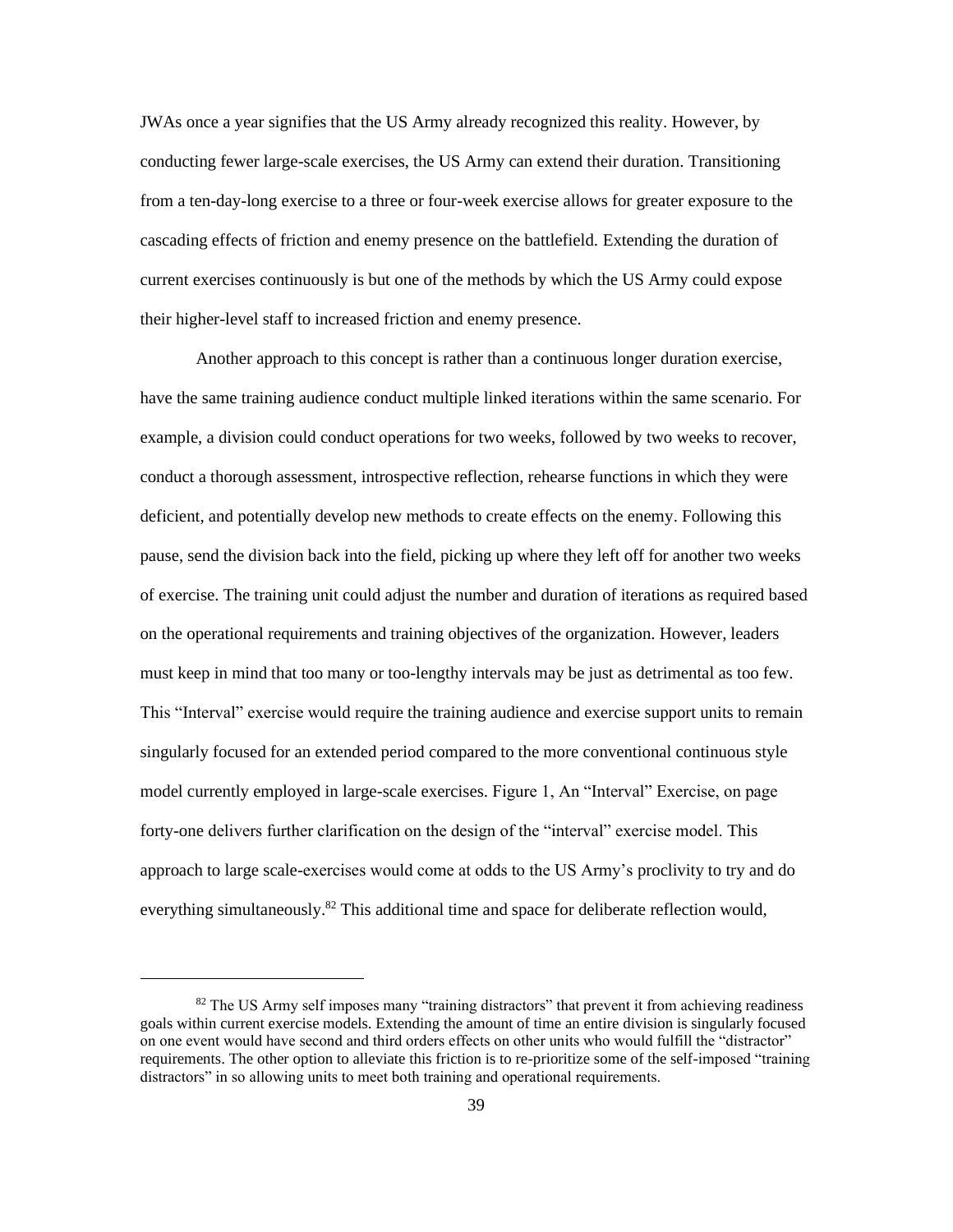however, likely enhance learning both individually and organizationally.<sup>83</sup> A key reason to break these exercises into intervals to facilitate learning is that the US Army limits tactical unit command to two years, and only guarantees individual assignments for almost the same duration. As a result, most units conduct WFXs biannually, thus creating a system where individuals do not remain in the same positions for multiple large-scale training exercises. Increasing the amount of learning per exercise, through a model like "interval" exercises, would be of great benefit to individuals who would then gain more experience earlier in their career, preparing them for positions of greater responsibility. This additional experience could also assist them in positions of authority teaching their junior officers how to cope with new responsibilities, as is often the model found in unit run leader professional development programs. Regardless of the method used to lengthen large-scale exercises, the US Army must also ensure the exercises help units develop new and sound tactics, techniques, and procedures under the conditions of the anticipated operating environment.

<sup>83</sup> Donald A Schön, *Educating the Reflective Practitioner* (San Francisco: Jossey-Bass, 1987), 114-117. Schön argues that to fully take advantage of learning through coaching individuals must imitate what their coach demonstrated, who then provides critical feedback. Following this feedback students must reflect then reflect on their initial reflection, using a "ladder of reflection." Schön further argues with more iterations of a given practice students eventually gain the ability to reflect in action and as a result selfcorrect. Schön's work is meant specifically for instruction on design, but his theory is transposable to the application of military arts.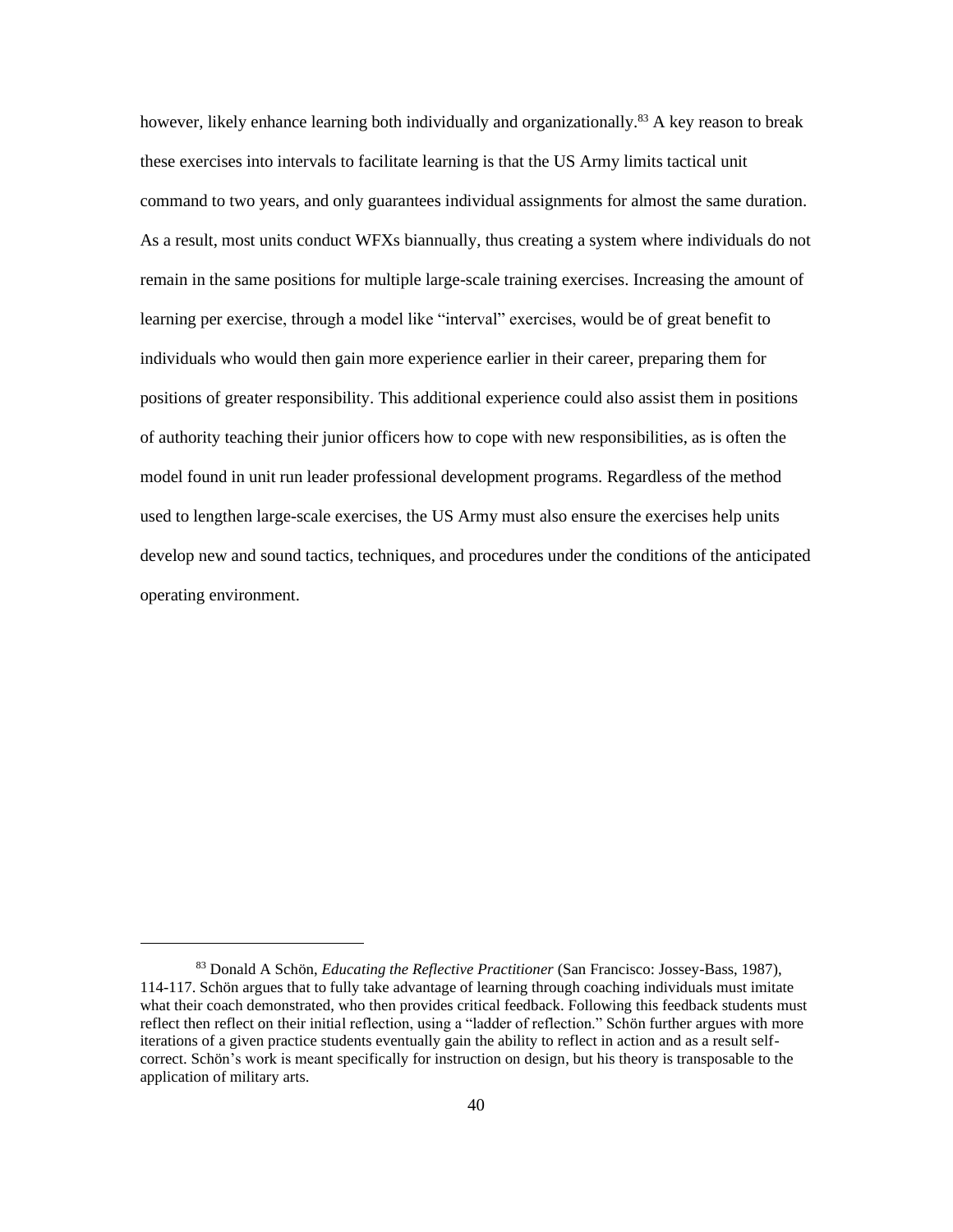<span id="page-48-0"></span>

| An "Interval" Exercise                                                                                                                                                                                                                                                                                                                                                                                                                                                                                                                                                                                                                                                                                                                                                                                                                                                                                                                                                                                                                                                                                                                                       |                          |                                   |                          |                                   |  |
|--------------------------------------------------------------------------------------------------------------------------------------------------------------------------------------------------------------------------------------------------------------------------------------------------------------------------------------------------------------------------------------------------------------------------------------------------------------------------------------------------------------------------------------------------------------------------------------------------------------------------------------------------------------------------------------------------------------------------------------------------------------------------------------------------------------------------------------------------------------------------------------------------------------------------------------------------------------------------------------------------------------------------------------------------------------------------------------------------------------------------------------------------------------|--------------------------|-----------------------------------|--------------------------|-----------------------------------|--|
| Deployment/<br><b>RSOI</b>                                                                                                                                                                                                                                                                                                                                                                                                                                                                                                                                                                                                                                                                                                                                                                                                                                                                                                                                                                                                                                                                                                                                   | <b>Training Window 1</b> | Rest/Recovery/Reflect<br>Window 1 | <b>Training Window 2</b> | Rest/Recovery/Reflect<br>Window 2 |  |
| <b>Reverse RSOI/</b><br>$\frac{20}{\pi}$<br><b>Training Window 3</b><br>Redeployment<br>Deployment/RSOI – Deployment to the training site, establishment of unit footprint, planning and preparation for<br>execution of training.<br><b>Training Window</b> – Period of exercise dedicated to training, force on force, CPX, STX, etc. Between 3-14 days<br>based on training objectives and unit proficiency. # of iterations is sufficient to accomplish TNG OBJs.<br>Rest/Recovery/Reflect Window – Period of deliberate rest/recovery and reflection. Incorporates mid-point AARs<br>focused on the most recent Training Window or trends across multiple Training Windows. Allows units to develop<br>methods to address shortfalls and rehearse new TTPs. Duration should be no less than 50% and no more than<br>equal to the Training Windows.<br><b>COM</b> – Change of Mission, End of Exercise<br>Final AAR – Integrates feedback across all training windows with emphasis on final training and any trends across<br>all training windows.<br><b>Reverse RSOI</b> – Ramp down and redeployment from the training site following the final AAR. |                          |                                   |                          |                                   |  |

Figure 1. An "Interval" Exercise. Generated by the Author.

A certain amount of experimentation is necessary as the US Army further refines how it intends to conduct MDO across different organizations. Much like interwar period use of armored divisions, the best method to identify sound tactics, techniques, and procedures for employment is to put new technologies and organizations into a simulated combat environment. As previously mentioned, the most rapidly growing of the five recognized domains are space and cyber. As the US Army fields new equipment, personnel, and units that operate within those domains, they must also integrate them into their large-scale exercises. By involving these capabilities in the exercises, the US Army is underwriting experimentation in their employment. In the spirit of experimentation, the US Army should also vary the extent to which these capabilities are involved, in quantity, and authorization for their employment. By allowing commanders of different echelons to employ and control effects in the cyber and space realm, the US Army can create leaders who understand the impact those capabilities have. This experimental model allows for a better understanding of how to employ those systems in actual combat scenarios, and allow planners to anticipate better the actual effects they possess. Armed with that knowledge, US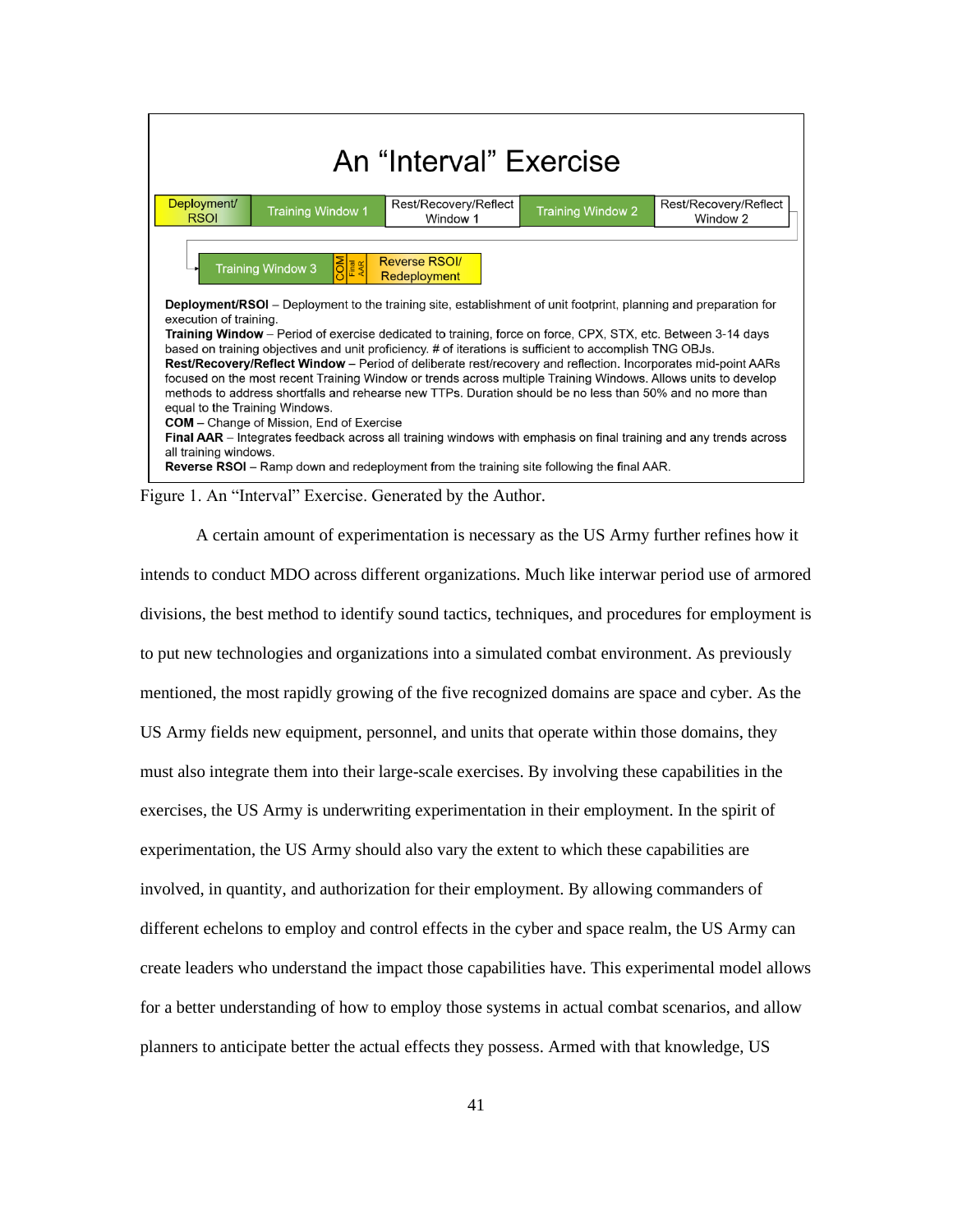Army planners can more effectively determine at what level different authorities need to reside at any given time, based on strategic context. This methodology and mindset are similar to what the US Army employed during the interwar period to determine how to employ mechanized vehicles, aviation forces, and the vast amounts of other technologies developed before WWII.<sup>84</sup> By incorporating the mindset of experimentation with equipment, personnel, and units into largescale exercises, the US Army can enhance subsequent training exercises to ensure they realistically simulate combat.

The 21st century is already one of turmoil for the US. The first year of the new millennium brought an attack that provided the genesis for America's "forever wars." These conflicts in the Middle East and Southwest Asia demonstrated a character of war that was markedly different from what the US experienced in the previous century. Regardless of the many things the wars in Iraq, Syria, and Afghanistan were, one thing they were not is large-scale. As a result, the US Army is currently attempting to discern what LSCO looks like in the information age. Simultaneous to this aim, the US Army is amidst the transition from the BCT to the division as their "chief fighting unit." As they identify the latest character of warfare, they must also evaluate the methods by which they prepare divisions for it. In the context of these current Army initiatives, leaving large-scale training exercises unaltered may be a case of doing the same thing and expecting different results.<sup>85</sup>

 $84$  In this instance, the interwar period denotes the more common usage, between 1919 and 1941, that better encapsulates the timeframe during which the US Army sought ways to employ the listed capabilities.

<sup>85</sup> Christina Sterbenz, "12 Famous Quotes that Always Get Misattributed." *Business Insider*, October, 7, 2013, accessed December 10, 2019, https://www.businessinsider.com/misattributed-quotes-2013-10. Though often attributed to Albert Einstein, Rita Mae Brown first published this definition of insanity in her 1983 novel *Sudden Death*.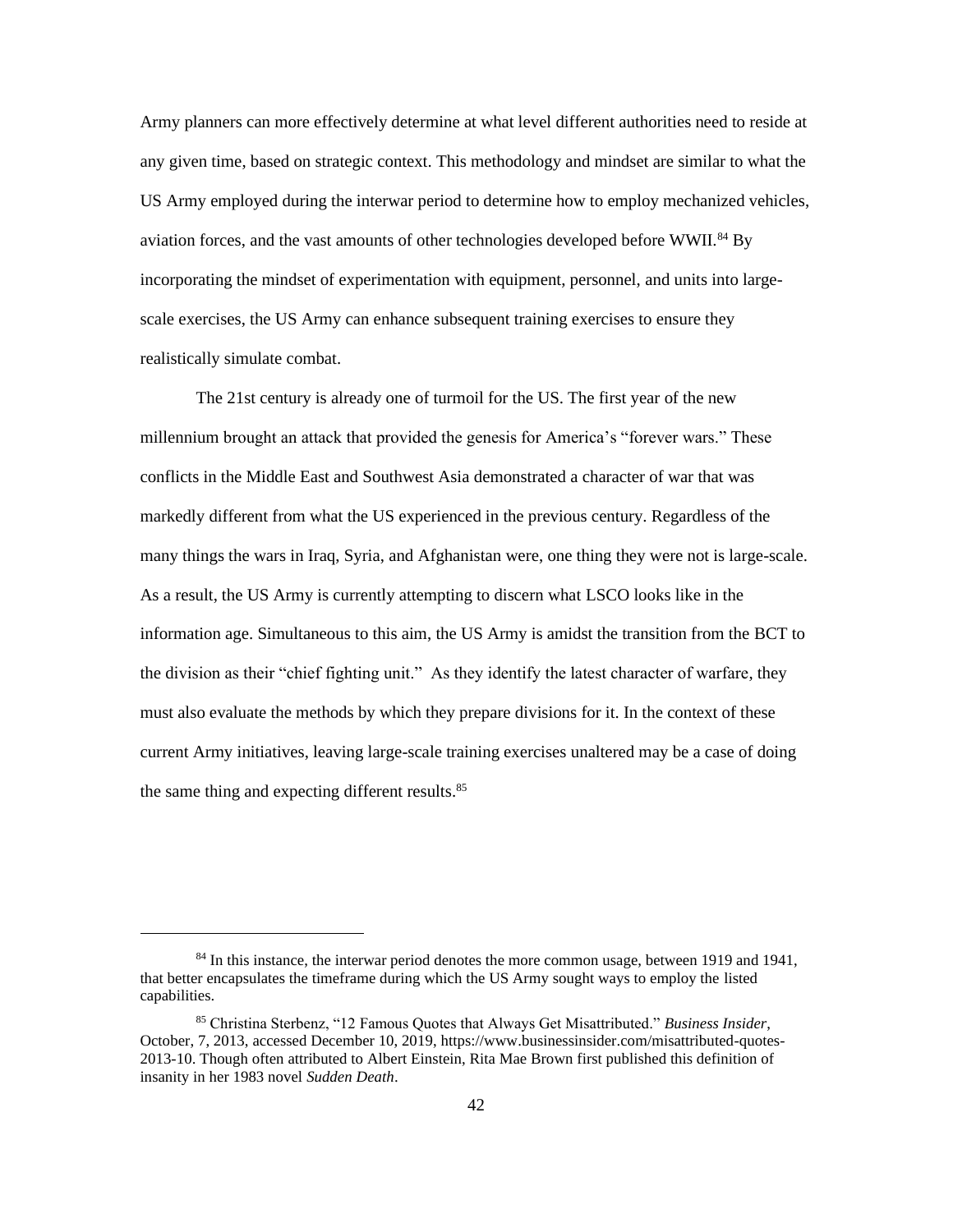### Bibliography

- Bott, Jonathan W. "What's After Joint? Multi-Domain Operations as the Next Evolution in Warfare." Monograph, School of Advanced Military Studies, US Army Command and General Staff College, Fort Leavenworth, KS, 2017.
- Brown, John Sloan. *Draftee Division: The 88the Infantry Division in World War II.* Lexington: The University Press of Kentucky, 1986.
- Brown, Matthew W. "Toward Multi-Domain Battle: Combined Arms Precedents to Inform Today's Joint Force." Master's thesis, Joint Advanced Warfighting School, Norfolk, VA, 2017.
- Burgoon, Matthew W. P. "Multi-Domain Operations: The Historical Case." Monograph, School of Advanced Military Studies, US Army Command and General Staff College, Fort Leavenworth, KS, 2019.
- Calhoun, Mark T. *General Lesley J. McNair: Unsung Architect of the U.S. Army. Lawrence:* University Press of Kansas, 2015.
- Chapman, Anne W. *The Origins and Development of the National Training Center 1976-1984.* Fort Monroe, VA: Office of the Command Historian US Army TRADOC, 1992.
- Corum, James S. *The Roots of Blitzkrieg*. Lawrence: University Press of Kansas, 1992.
- Cozine, Brian M. "Preparing for War: The Structure and Conduct of Peacetime Maneuvers." Master's Thesis, School of Advanced Air and Space Studies, Maxwell Air Force Base, AL, 2013.
- D'Antoni, John G. "The Home Front: The Experience of Soldiers and Civilians in the Louisiana Maneuvers of 1940 and 1941." Master's Thesis, University of New Orleans, 2018.
- Fawcett, Grant S. "History of US Army Operating Concepts and Implications for Multi-Domain Operations." Monograph, School of Advanced Military Studies, US Army Command and General Staff College, Fort Leavenworth, KS, 2019.
- Gabel, Christopher R. *The U.S. Army GHQ Maneuvers of 1941*. Washington, DC: Center of Military History, 1991.
- Gaddis, John Lewis. *The Landscape of History: How Historians Map the Past*. NY: Oxford University Press, 2002.
- Garn, Alex R. "Multi-Domain Operations: The Army's Future Operating Concept for Great Power Competition." Monograph, School of Advanced Military Studies, US Army Command and General Staff College, Fort Leavenworth, KS, 2019.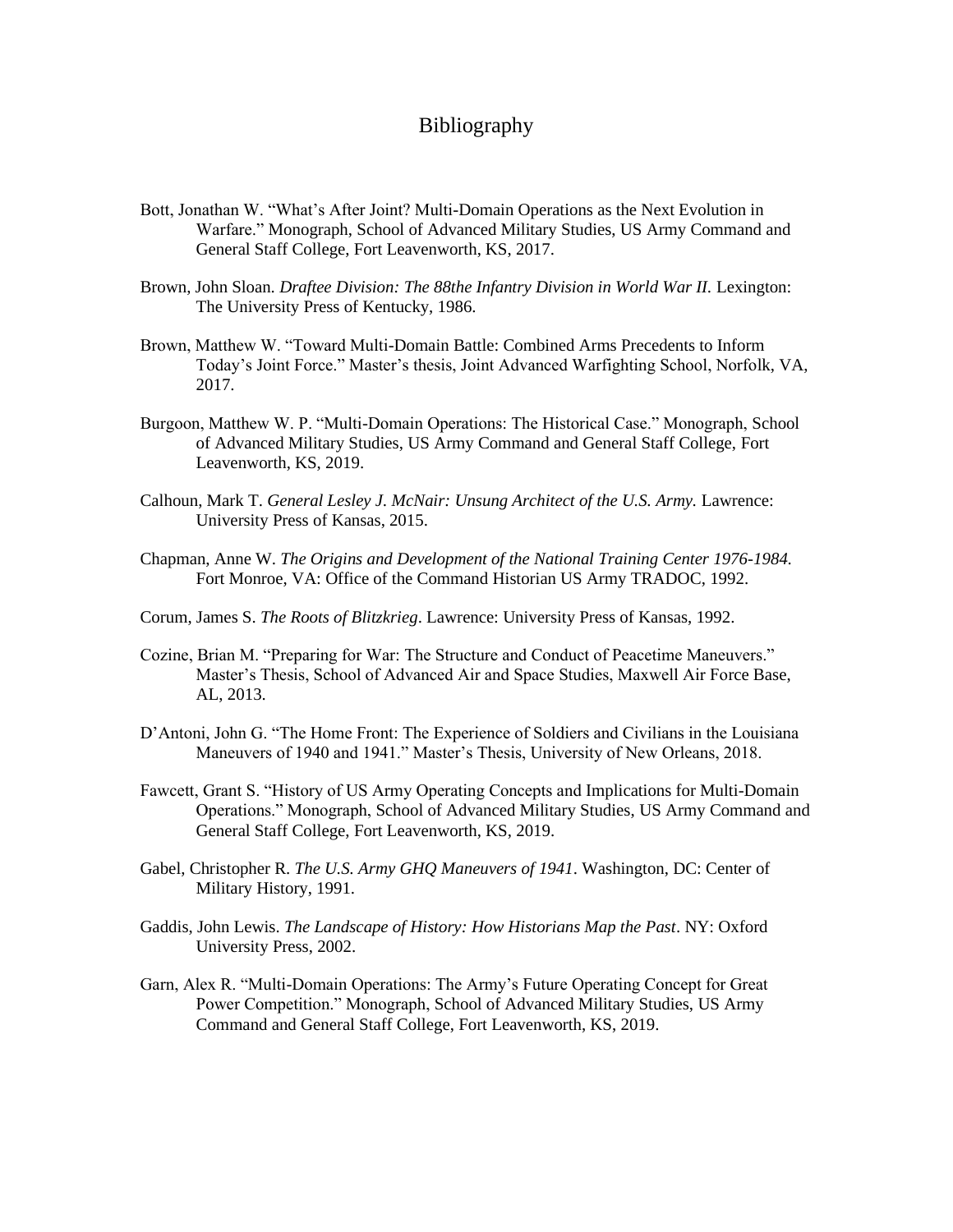- Greenfield, Kent Roberts, Robert R. Palmer, and Bell I. Wiley, *The Army Ground Forces: The Organization of Ground Combat Troops.* Washington, DC: Center of Military History, 1947.
- Hollenbeck, Neil and Benjamin Jensen. "The US Army Needs a Futures Command," *War on the Rocks.* December 6, 2017. Accessed January 20, 2020. [https://warontherocks.com/2017/12/army-needs-futures-command/.](https://warontherocks.com/2017/12/army-needs-futures-command/)

Hyssong, Clyde. *Umpire Manual*. Washington, DC: General Headquarters, US Army, 1941.

- Judson, Jen. "Army Future Command is Leading a Cultural Shift Much to the Delight of Industry." *Defense News.* October, 16, 2019. Accessed January 17, 2020. [https://www.defensenews.com/digital-show-dailies/ausa/2019/10/16/army-futures](https://www.defensenews.com/digital-show-dailies/ausa/2019/10/16/army-futures-command-is-leading-a-cultural-shift-much-to-the-delight-of-industry/)[command-is-leading-a-cultural-shift-much-to-the-delight-of-industry/](https://www.defensenews.com/digital-show-dailies/ausa/2019/10/16/army-futures-command-is-leading-a-cultural-shift-much-to-the-delight-of-industry/)
	- ⎯⎯⎯. "Army Futures Command is Ready for Primetime." *Defense News.* July 17, 2019. Accessed January 20, 2020. [https://www.defensenews.com/land/2019/07/17/army](https://www.defensenews.com/land/2019/07/17/army-futures-command-is-ready-for-prime-time/)[futures-command-is-ready-for-prime-time/.](https://www.defensenews.com/land/2019/07/17/army-futures-command-is-ready-for-prime-time/)
	- ——. "Reforger Redux? Defender 2020 to be  $3<sup>rd</sup>$  largest exercise in Europe since Cold War." *Defense News.* October 7, 2019. Accessed January 7, 2020. [https://www.defensenews.com/land/2019/10/07/reforger-redux-defender-2020-exercise](https://www.defensenews.com/land/2019/10/07/reforger-redux-defender-2020-exercise-to-be-3rd-largest-exercise-in-europe-since-cold-war/)[to-be-3rd-largest-exercise-in-europe-since-cold-war/](https://www.defensenews.com/land/2019/10/07/reforger-redux-defender-2020-exercise-to-be-3rd-largest-exercise-in-europe-since-cold-war/)
	- -. "US Army's 'Defender Pacific' drill to focus on South China Sea scenario." *Defense News.* March 27, 2019. Accessed January 7, 2020. [https://www.defensenews.com/digital-show](https://www.defensenews.com/digital-show-dailies/global-force-symposium/2019/03/27/defender-pacific-to-focus-on-south-china-sea-scenario/)[dailies/global-force-symposium/2019/03/27/defender-pacific-to-focus-on-south-china](https://www.defensenews.com/digital-show-dailies/global-force-symposium/2019/03/27/defender-pacific-to-focus-on-south-china-sea-scenario/)[sea-scenario/](https://www.defensenews.com/digital-show-dailies/global-force-symposium/2019/03/27/defender-pacific-to-focus-on-south-china-sea-scenario/)
- Kretchik, Walter E. *US Army Doctrine from the American Revolution to the War on Terror.* Lawrence: University Press of Kansas, 2011.
- Lacdan, Joe. "Establishment of Army Futures Command Marks a Culture Shift." *Army News Service*. August 27, 2018. Accessed January 20, 2020. https://www.army.mil/article/210371/establishment\_of\_army\_futures\_command\_marks\_ a\_culture\_shift.
- Lawson, Michael J. foreword to *CALL Newsletter 19-03 Multinational Joint Forcible Entry Operations: Blue Flag/Joint Warfighting Assessment 2018*, edited by Center for Army Lessons Learned (CALL). Fort Leavenworth, KS: Army University Press, 2018.
- Milley, Mark A. Foreword to PAM 525-3-1, *The US Army in Multi-Domain Operations 2028* by US Army TRADOC. Washington DC: Government Publishing Office, 2018.
- Moenk, Jean R. "A History of Large-Scale Army Maneuvers in the United States, 1935- 1964." Fort Monroe, VA: US Continental Army Command, 1969.
- Murray, Williamson, and Allan Millet, eds. *Military Innovation in the Interwar Period*. NY: Cambridge University Press, 1996.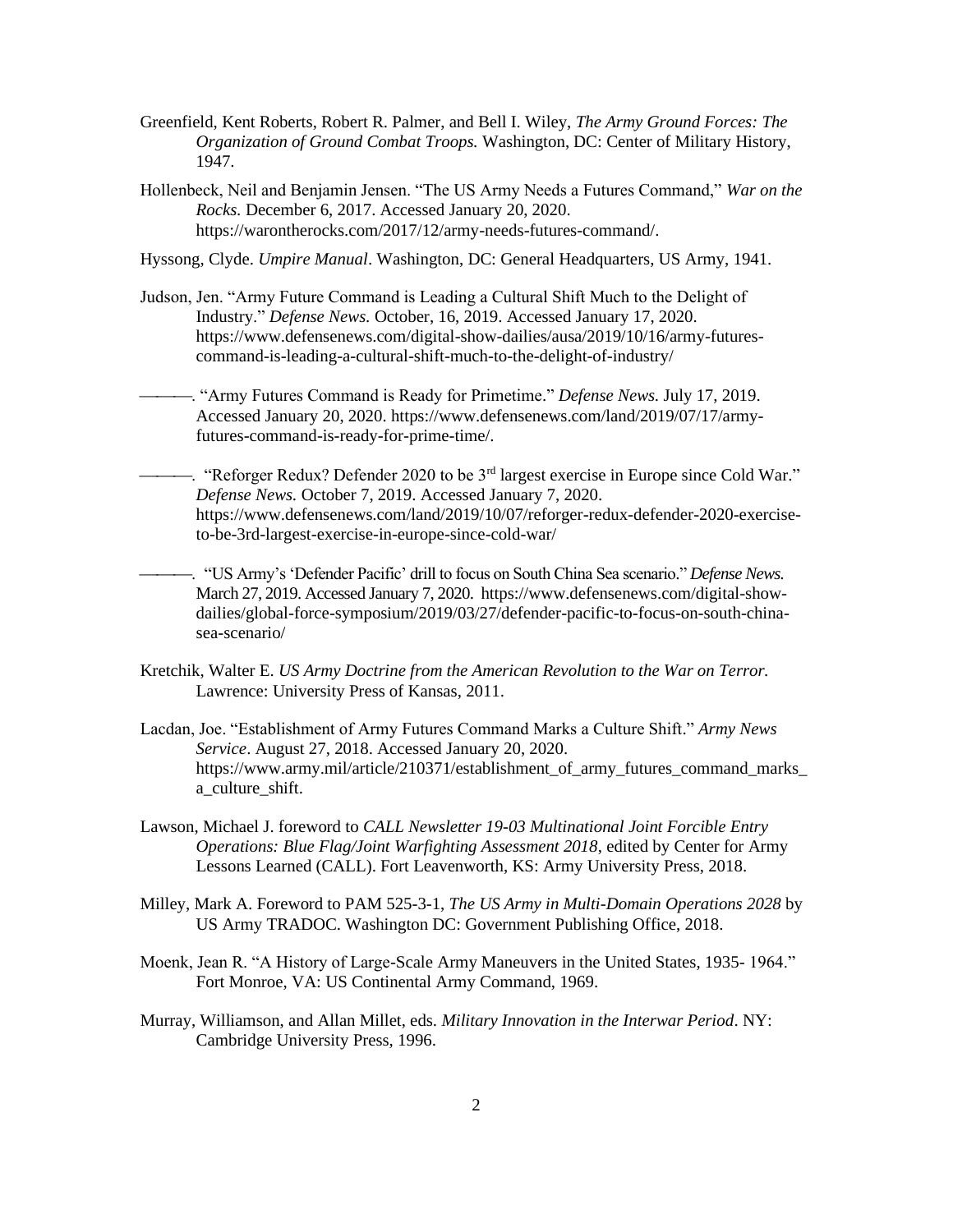- Muth, Jörg. *Command Culture: Officer Education in the US Army and the German Armed Forces, 1901-1940, and the Consequences for World War II.* Denton: University of North Texas Press, 2011.
- Odom, William O. *After the Trenches: The Transformation of US Army Doctrine, 1919-1939.* College Station: Texas A&M University Press, 1999.
- Perkins, David G. "Multi-Domain Battle: Driving Change to Win in the Future." *Military Review* (July-August 2017): 6-12.
- ⎯⎯⎯. "Preparing for the Fight Tonight: Multi-Domain Battle and FM 3-0." *Military Review* (September-October 2017): 6-13.
- ⎯⎯⎯. "Multi-Domain Battle: The Advent of Twenty-First Century War." *Military Review* (November-December 2017): 9-13.
- Pogue, Forrest C. *George C. Marshall: Ordeal and Hope, 1939-1942.* NY: The Viking Press, 1965.
- Schifferle, Peter J. *America's School for War: Fort Leavenworth, Officer Education, and Victory in World War II.* Lawrence: University Press of Kansas, 2010.

⎯⎯⎯. "Anticipating Armageddon: The Leavenworth Schools and United States Army Military Effectiveness, 1919-1945." Doctoral Dissertation, University of Kansas, 2002.

Schön, Donald A. *Educating the Reflective Practitioner*. San Francisco: Jossey-Bass, 1987.

Singer, Peter W., and August Cole. *Ghost Fleet.* Boston: Houghton Mifflin Harcourt, 2015.

- Smith, Grant J. "Multi-Domain Operations: Everyone's Doing It Just Not Together." *OTH Journal*. June 24, 2019. Accessed January 20, 2020. [https://othjournal.com/2019/06/24/multi-domain-operations-everyones-doing-it-just-not](https://othjournal.com/2019/06/24/multi-domain-operations-everyones-doing-it-just-not-together/)[together/.](https://othjournal.com/2019/06/24/multi-domain-operations-everyones-doing-it-just-not-together/)
- Sobieck, Ben. "1941 Louisiana Maneuvers: The Big One." Military Trader News, January 7, 2009. Accessed October 30, 2019. [https://www.militarytrader.com/military-trader](https://www.militarytrader.com/military-trader-news/1941_louisiana_maneuvers-the_big_one)news/1941 louisiana maneuvers-the big one.
- Spears, Will. "A Sailors Take on Multi-Domain Operations." *War on the Rocks*. May 21, 2019. Accessed January 17, 2020. [https://warontherocks.com/2019/05/a-sailors-take-on-multi](https://warontherocks.com/2019/05/a-sailors-take-on-multi-domain-operations/)[domain-operations/.](https://warontherocks.com/2019/05/a-sailors-take-on-multi-domain-operations/)
- Sterbenz, Christina. "12 Famous Quotes that Always Get Misattributed." *Business Insider*. October, 7, 2013. Accessed December 10, 2019. https://www.businessinsider.com/misattributed-quotes-2013-10.
- Taylor, Curt, and Larry Kay. "Putting the Enemy between a Rock and a Hard Place: Multi-Domain Operations in Practice." *Modern War Institute,* August 2019. Accessed October 18, 2019. [https://mwi.usma.edu/putting-enemy-rock-hard-place-multi-domain-operations](https://mwi.usma.edu/putting-enemy-rock-hard-place-multi-domain-operations-practice/)[practice/.](https://mwi.usma.edu/putting-enemy-rock-hard-place-multi-domain-operations-practice/)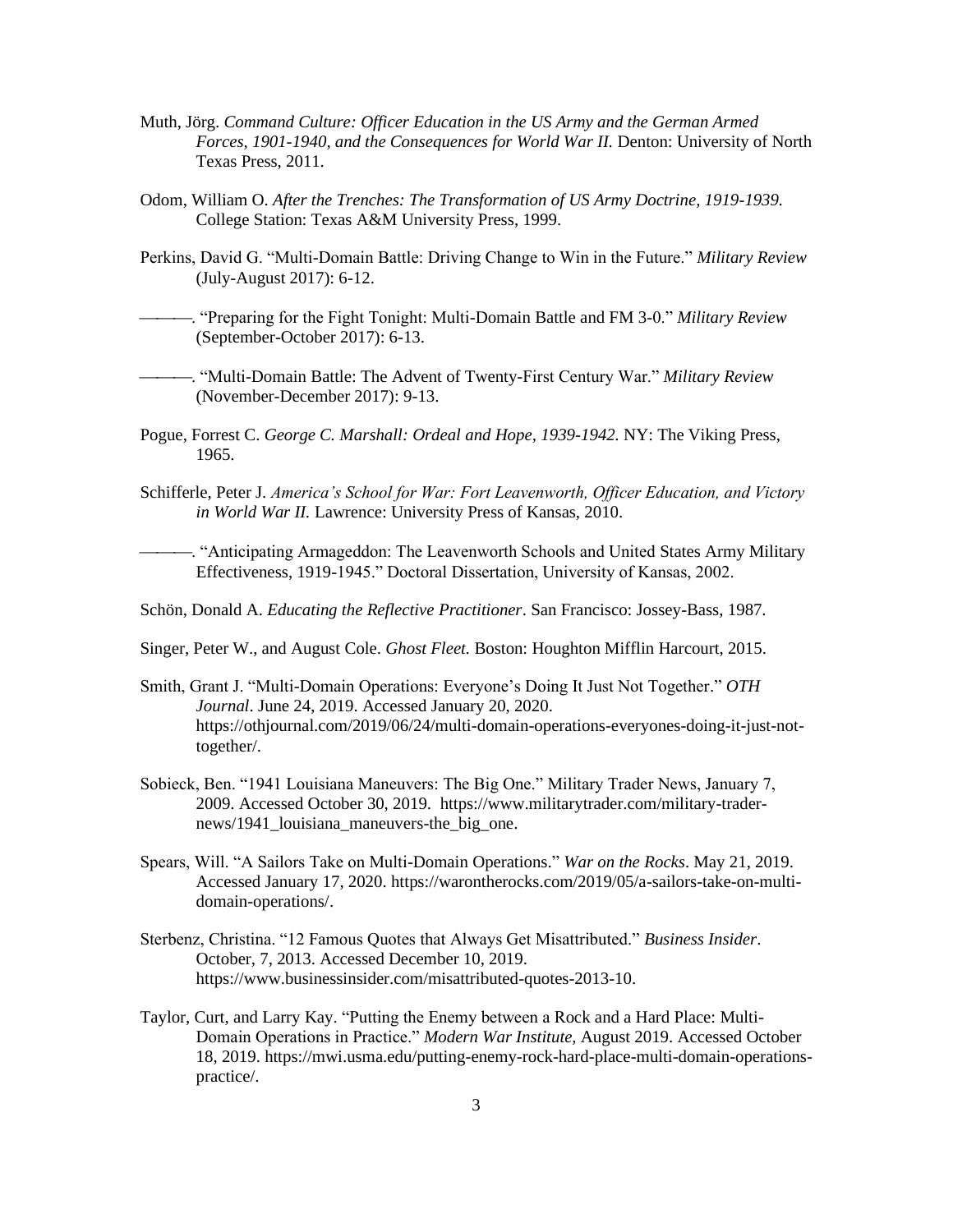- US Army Center for Army Lessons Learned. Bulletin 19-13, *Mission Command Training in Unified Land Operations: Mission Command Training Program (MCTP)FY 18 Key Observations*. Fort Leavenworth, KS: Army University Press, 2019.
- US Army Combined Arms Center (USACAC). Technical Report (TR) The *US Army Concept for Multi-Domain Operations at Echelons above Brigade 2025-2040 Versatile, Agile, and Lethal*. Fort Leavenworth, KS: Government Printing Office, 2018.
- US Army Command and General Staff School. *The Preparation and Conduct of Tactical Exercises.* Fort Leavenworth, KS: Command and General Staff School Press, 1937.

⎯⎯⎯. *Tactical Employment of the Mechanized Division (Tentative).* Fort Leavenworth, KS: Command and General Staff School Press, 1937.

US Army Training and Doctrine Command (TRADOC). Pamphlet (PAM) 525-3-1, *The US Army in Multi-Domain Operations 2028.* Washington, DC: Government Printing Office, 2018.

⎯⎯⎯. Regulation (REG) 350-50-3, *Mission Command Training Program.* Washington, DC: Government Printing Office, 2018.

US Department of the Army, Army Doctrine Publication (ADP) 3-0, *Unified Land Operations.*  Washington, DC: Government Printing Office, 2011.

⎯⎯⎯. Army Regulation (AR) 350-50, *Combat Training Center Program*. Washington DC: Government Printing Office, 2018.

- Army Doctrine Publication (ADP) 7-0, *Training*. Washington, DC: Government Printing Office, 2017.

- -. Field Manual (FM) 3-0, *Operations*. Washington, DC: Government Printing Office, 2017.
- —— Field Manual (FM) 3-12, *Cyberspace, and Electronic Warfare Operations*. Washington, DC: Government Printing Office, 2017.

⎯⎯⎯. Field Manual (FM) 7-0, *Training to Win in a Complex World.* Washington, DC: Government Printing Office, 2016.

- ⎯⎯⎯. Field Manual (FM) 21-5, *Military Training.* Washington, DC: Government Printing Office, 1941.
- US Department of Defense, Joint Staff, Joint Publication (JP) 3-12, *Cyberspace Operations.*  Washington, DC: Government Printing Office, 2018.
	- Joint Publication (JP) 3-14, *Space Operations*. Washington, DC: Government Printing Office, 2018.

⎯⎯⎯. *Summary of the 2018 National Defense Strategy of the United States of America: Sharpening the American Military's Competitive Edge*. Washington DC: Government Printing Office, 2018.